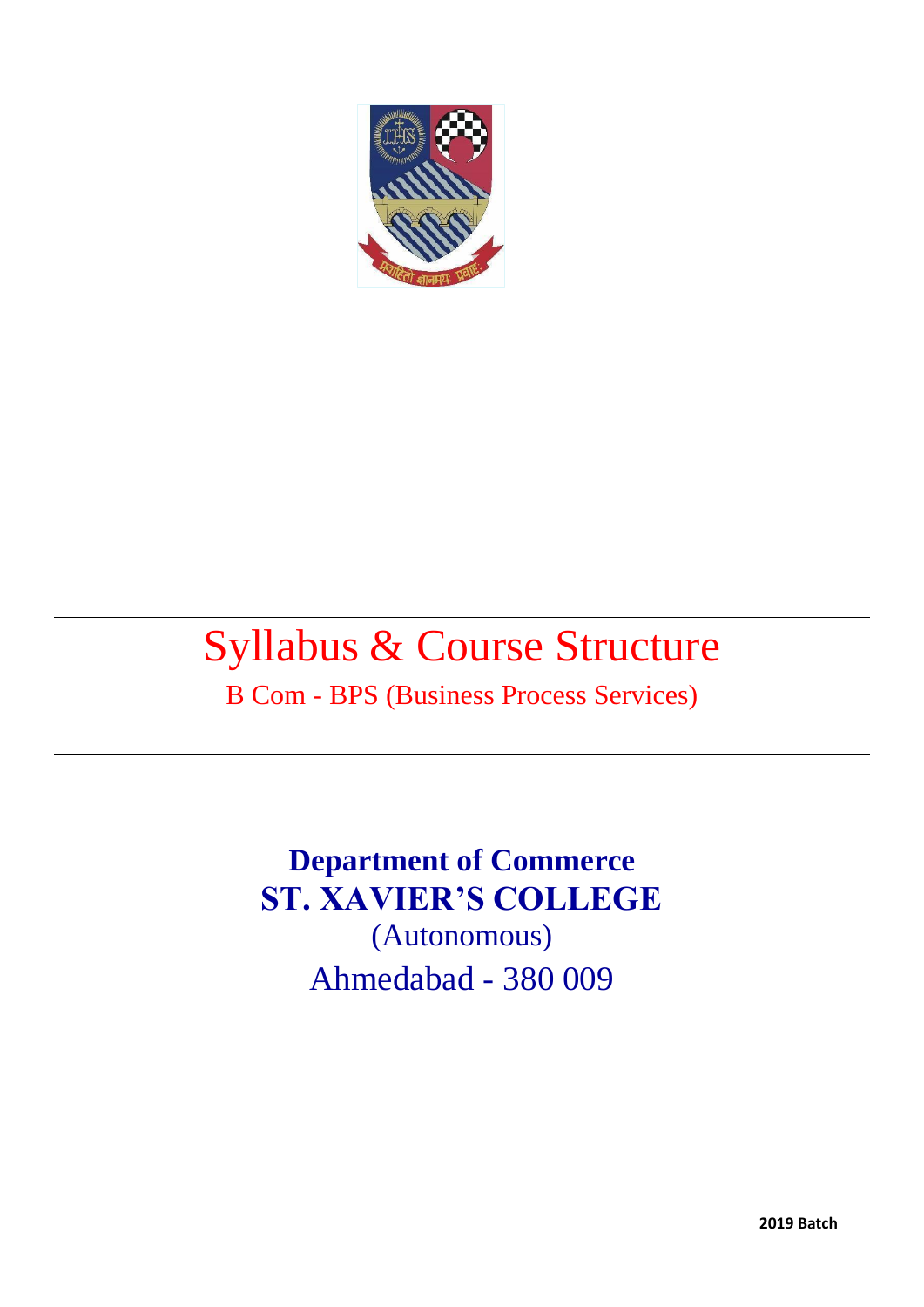# **Programme Specific Outcomes**

PSO1: The students will be able to apply accounting knowledge in practice and will be able to demonstrate knowledge in setting up computerized books of accounts.

PSO2: Students will be able to demonstrate knowledge of fundamental principles of Income tax and GST as it applies to a wide variety of business types.

PSO3: Students will be able to interpret various laws applicable to business.

PSO4: To apply basic statistical, mathematical and operational research tools to summarize and analyze quantitative information for decision making.

PSO5: Students will be able to develop ethical behavior in decision making processes related to various business areas.

PSO6: To analyze financial market structure and make decisions about profitable financial resources to park funds and also to predict market conditions and behavior from customer and supplier point of view.

PSO7: This Programme aims at developing professionals to meet the industry requirements. It will help students to conquer the requirement of business outsourcing function.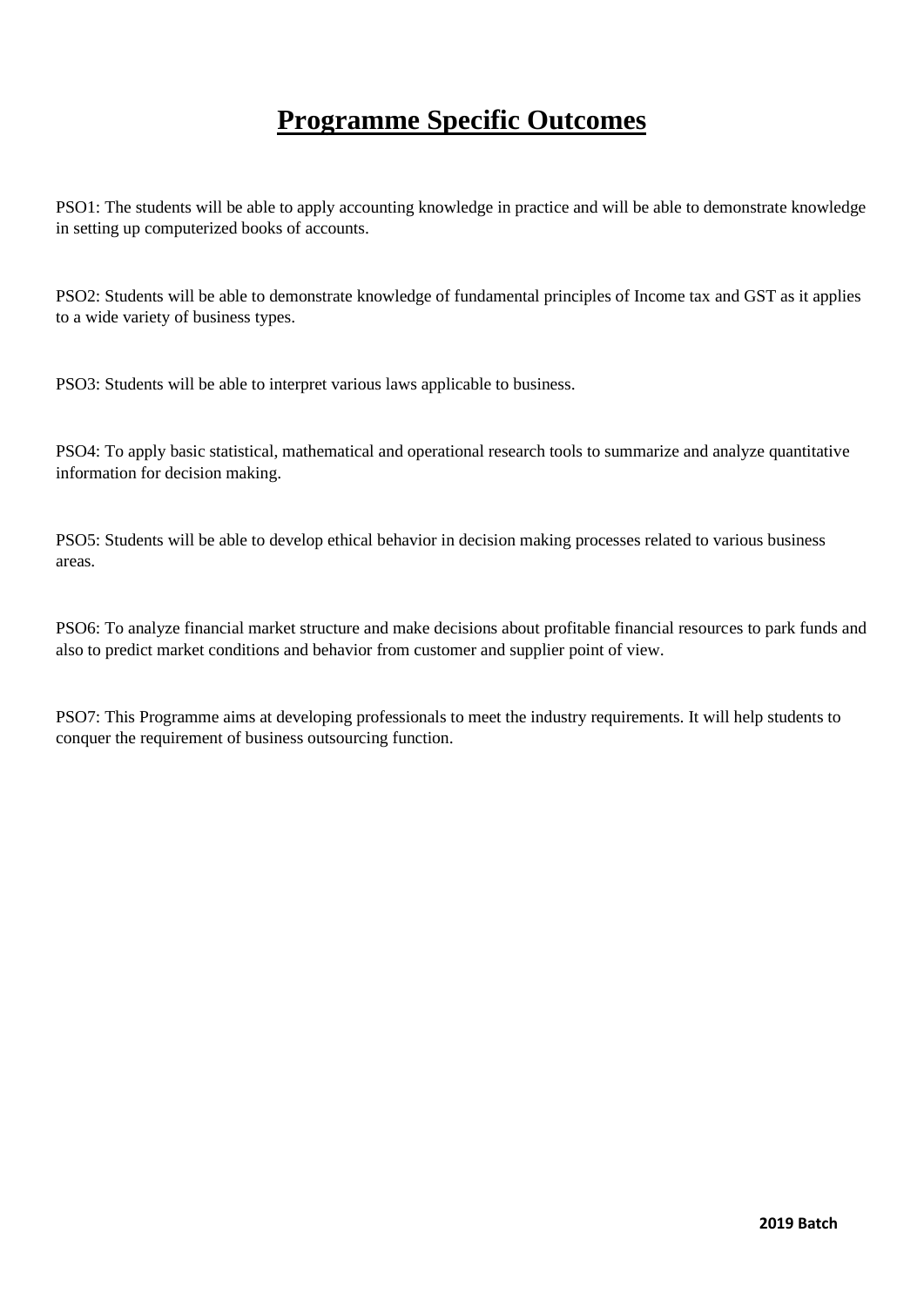| <b>SEMESTER - I</b>                                                                                                    |                                                                                                                                                                                                                                                                                                                                                                                                                                                   |                    |  |  |  |  |
|------------------------------------------------------------------------------------------------------------------------|---------------------------------------------------------------------------------------------------------------------------------------------------------------------------------------------------------------------------------------------------------------------------------------------------------------------------------------------------------------------------------------------------------------------------------------------------|--------------------|--|--|--|--|
| <b>BPS-1501</b>                                                                                                        | <b>Fundamentals of Accounting</b>                                                                                                                                                                                                                                                                                                                                                                                                                 | <b>Credits - 4</b> |  |  |  |  |
|                                                                                                                        | <b>Course Objective</b>                                                                                                                                                                                                                                                                                                                                                                                                                           |                    |  |  |  |  |
|                                                                                                                        | To enable the students to know the principles and practice of Financial accounting.<br><b>Course Outcomes</b>                                                                                                                                                                                                                                                                                                                                     |                    |  |  |  |  |
|                                                                                                                        | At the end of the course, a student will be able to $-$                                                                                                                                                                                                                                                                                                                                                                                           |                    |  |  |  |  |
|                                                                                                                        | 1) Identify where and when to record various business transactions in the books of                                                                                                                                                                                                                                                                                                                                                                |                    |  |  |  |  |
|                                                                                                                        | accounts.                                                                                                                                                                                                                                                                                                                                                                                                                                         |                    |  |  |  |  |
|                                                                                                                        | Maintain record of various transactions of entity under different situation<br>2)                                                                                                                                                                                                                                                                                                                                                                 |                    |  |  |  |  |
| <b>UNIT</b>                                                                                                            | <b>Unit Details</b>                                                                                                                                                                                                                                                                                                                                                                                                                               | Hours              |  |  |  |  |
|                                                                                                                        | (A) Accounting Concepts and Conventions:                                                                                                                                                                                                                                                                                                                                                                                                          |                    |  |  |  |  |
| $\mathbf I$                                                                                                            | Accounting concept, conventions and principles, Accounting standards basics<br>meaning of Generally Accepted Accounting Principles),<br>(including)<br>Fundamental Accounting Assumptions, Meaning, Objective, Significance,<br>Advantages, Development of Accounting Standard<br>(B) Accounting for Incomplete Records Conversion Method:<br>Single entry (including merits and demerits), Difference between Single Entry                       | 18                 |  |  |  |  |
|                                                                                                                        | and Double Entry<br>Conversion Method (Converting books of accounts from Single entry to Double<br>entry)                                                                                                                                                                                                                                                                                                                                         |                    |  |  |  |  |
| $\mathbf{I}$                                                                                                           | <b>Branch and Departmental Accounts:</b><br>Branch accounts (Types of Branches, Dependent and independent<br>a)<br>Branches, Incorporation of branch assets and liabilities, Excluding Foreign<br>Branch)<br>Departmental accounts (Advantages of Departmental Accounting,<br>b)<br>methods of departmental accounts, allocation of departmental expenses)                                                                                        | 15                 |  |  |  |  |
| Ш                                                                                                                      | <b>Accounting for Consignment and Joint ventures:</b><br>Consignment accounts (Meaning, features of Consignment, Invoice<br>a)<br>price and loading, Valuation of unsold stock with consignee, Treatment of<br>Abnormal Loss and Goods-in-transits, Accounting treatment in the books of<br>Consignor and Consignee)<br>Joint venture (Excluding Conversion of Consignment into Joint<br>b)<br>venture)                                           | 15                 |  |  |  |  |
| IV                                                                                                                     | <b>Depreciation and Royalty Accounts:</b><br>Depreciation - Straight line method - Diminishing balance method- Change in<br>method of depreciation account – Provision for depreciation account – Royalty<br>accounts (excluding Sub Lease and stoppage of production)                                                                                                                                                                            |                    |  |  |  |  |
|                                                                                                                        | <b>Distribution of Marks 80%</b>                                                                                                                                                                                                                                                                                                                                                                                                                  |                    |  |  |  |  |
|                                                                                                                        | Problems and 20% Theory                                                                                                                                                                                                                                                                                                                                                                                                                           |                    |  |  |  |  |
| <b>Text Book</b><br>Jain S.P. and Narang K.L, "Advanced Accountancy" Volume I, Kalyani Publishers, New<br>1.<br>Delhi. |                                                                                                                                                                                                                                                                                                                                                                                                                                                   |                    |  |  |  |  |
| 1.<br>2.<br>Delhi.<br>3.<br>4.<br>5.<br>Delhi.                                                                         | <b>Reference Books</b><br>Gupta R.L. and Gupta V.K, "Financial Accounting", Sultan Chand and Sons, New Delhi.<br>Gupta R.L. and Radhaswamy, "Advanced Accountancy", Sultan Chand and Sons, New<br>Iyengar S.P.," Advanced Accountancy "Sultan Chand and Sons, New Delhi.<br>Reddy T.S. and Murthy A, "Financial Accounting", Margham Publications, Chennai<br>Tulsian P.C, "Financial Accounting ", Tata McGraw- Hill Publishing Company Ltd, New |                    |  |  |  |  |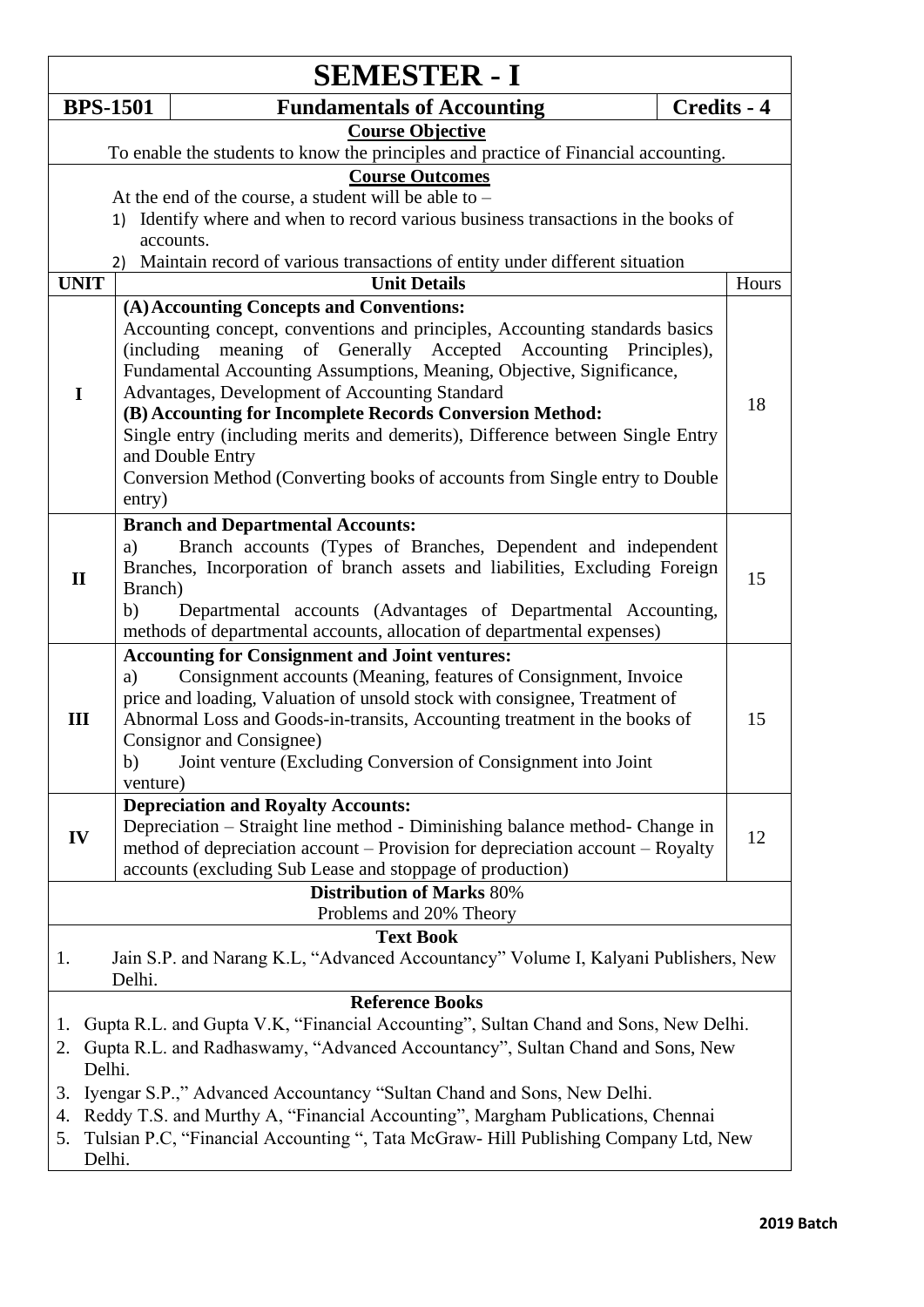|                         | <b>SEMESTER - I</b>                                                                                                                                                                                                                                                                                                                                                                                                                     |             |  |  |  |  |
|-------------------------|-----------------------------------------------------------------------------------------------------------------------------------------------------------------------------------------------------------------------------------------------------------------------------------------------------------------------------------------------------------------------------------------------------------------------------------------|-------------|--|--|--|--|
| <b>BPS-1502</b>         | <b>HUMAN RESOURCE MANAGEMENT</b>                                                                                                                                                                                                                                                                                                                                                                                                        | Credits - 4 |  |  |  |  |
|                         | <b>Course Objective</b>                                                                                                                                                                                                                                                                                                                                                                                                                 |             |  |  |  |  |
|                         | To provide basic conceptual knowledge of Human Resource Management                                                                                                                                                                                                                                                                                                                                                                      |             |  |  |  |  |
| Module                  | <b>Unit Details</b>                                                                                                                                                                                                                                                                                                                                                                                                                     | Hours       |  |  |  |  |
| $\mathbf I$             | (A) Meaning and Definition of HRM - Objectives and Nature of HRM -<br>Functions and Importance of HRM - Role of HRM.<br>(B) Job Analysis: Process of Job Analysis - Job Description - Job Specification.                                                                                                                                                                                                                                |             |  |  |  |  |
| $\mathbf{I}$            | (A)Recruitment: Definition and Objectives of Recruitment - Recruitment<br>Policy -Sources of Recruitment and Methods of Recruitment. Selection:<br>Definition and Purpose of Selection - Selection Procedure.<br>(B) Training and development of Employees - Training Objectives - Need for<br>Training - Training Methods - Advantages of Training - Performance<br>Appraisal System: Components and Methods of Performance Appraisal. | 15          |  |  |  |  |
| III                     | Individual and Organizational Development: Definition, Objectives and<br>Characteristics of OD and HRD Intervention. Job Satisfaction: Definition and<br>Factors of Job Satisfaction.<br>Career Planning and Succession Planning. Objectives, Process and Career<br>Counseling - Advantages and Limitations - Career Development stages.<br>Promotion, Transfer and Demotion                                                            |             |  |  |  |  |
| $\overline{\mathbf{V}}$ | Definition of Labour Welfare- Objectives and Scope of Labour Welfare -<br>Principles of Labour Welfare Programmes- *Ethics in HRM- Recent<br>Techniques in HRM.<br>ESI benefits under ESI act – Gratuity – Meaning, Definition – Determination<br>and recovery of Gratuity<br>Case let $-5$ Hrs (Internal evaluation only)<br>* Self Study                                                                                              | 15          |  |  |  |  |
| <b>Text Book:</b>       |                                                                                                                                                                                                                                                                                                                                                                                                                                         |             |  |  |  |  |
|                         | Subba Rao. P - Personnel and Human Resource Management (Text and cases) - Himalaya                                                                                                                                                                                                                                                                                                                                                      |             |  |  |  |  |
|                         | Publishing House 2004                                                                                                                                                                                                                                                                                                                                                                                                                   |             |  |  |  |  |
| Reference books:        |                                                                                                                                                                                                                                                                                                                                                                                                                                         |             |  |  |  |  |
|                         | 1. Udai Pareek & T. Venkateswar Rao - Designing and Managing Human Resource                                                                                                                                                                                                                                                                                                                                                             |             |  |  |  |  |
|                         | Systems - Oxford and IBH Publishing Company 2003                                                                                                                                                                                                                                                                                                                                                                                        |             |  |  |  |  |
|                         | 2. T.D.Tiwari & Anuja Thakkar - New Dimensions of HR - Wisdom Publication 2005                                                                                                                                                                                                                                                                                                                                                          |             |  |  |  |  |
|                         | 3. L.M. Prasad - Human Resource Management - Sultan Chand & sons 2006<br>4. N.D. Kapoor - Elements of Mercantile Law - Sultan Chand & sons 2008                                                                                                                                                                                                                                                                                         |             |  |  |  |  |
|                         |                                                                                                                                                                                                                                                                                                                                                                                                                                         |             |  |  |  |  |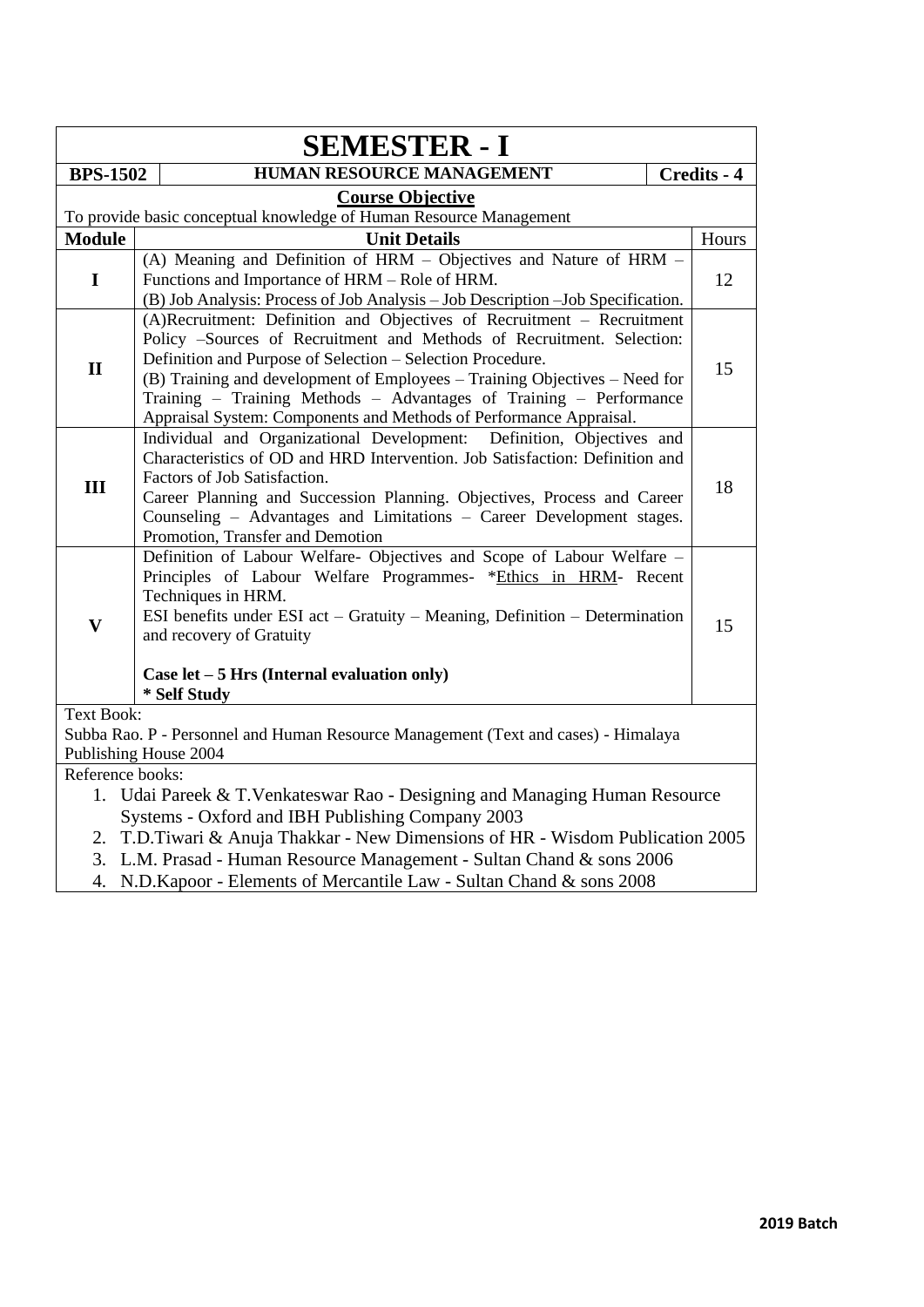| <b>SEMESTER - I</b> |                                                                                                                                                                                          |                                                                                                                                                                                                                                                                                                                                                               |              |  |  |
|---------------------|------------------------------------------------------------------------------------------------------------------------------------------------------------------------------------------|---------------------------------------------------------------------------------------------------------------------------------------------------------------------------------------------------------------------------------------------------------------------------------------------------------------------------------------------------------------|--------------|--|--|
| <b>BPS-1101</b>     |                                                                                                                                                                                          | <b>Business Economics</b>                                                                                                                                                                                                                                                                                                                                     | Credits - 4  |  |  |
|                     | <b>Course Objective</b><br>To enable the students to understand the nature and scope of Economics and to impart<br>knowledge on consumer behavior, producer behavior and factor pricing. |                                                                                                                                                                                                                                                                                                                                                               |              |  |  |
|                     |                                                                                                                                                                                          | <b>Course Outcomes</b>                                                                                                                                                                                                                                                                                                                                        |              |  |  |
|                     |                                                                                                                                                                                          | At the end of the course, a student will be able to:                                                                                                                                                                                                                                                                                                          |              |  |  |
|                     |                                                                                                                                                                                          | 1) Analyse operations of markets under varying competitive conditions                                                                                                                                                                                                                                                                                         |              |  |  |
|                     |                                                                                                                                                                                          | 2) Analyse causes and consequences of unemployment, inflation and economic                                                                                                                                                                                                                                                                                    |              |  |  |
|                     | growth                                                                                                                                                                                   |                                                                                                                                                                                                                                                                                                                                                               |              |  |  |
|                     |                                                                                                                                                                                          | 3) Develop the ability to explain core economic terms, concepts, and theories                                                                                                                                                                                                                                                                                 |              |  |  |
| <b>UNITS</b>        |                                                                                                                                                                                          | <b>Unit Details</b>                                                                                                                                                                                                                                                                                                                                           | <b>Hours</b> |  |  |
|                     |                                                                                                                                                                                          | Economics – Definition – Nature – Scope - Objectives of Firm – Social<br>responsibilities of firm - Utility Analysis - Law of Diminishing Marginal                                                                                                                                                                                                            |              |  |  |
| I                   |                                                                                                                                                                                          | Utility - Law of Equi-Marginal Utility. Demand - Meaning - Types-<br>Demand Analysis --Indifference Curve Analysis -- Elasticity of Demand<br>- Consumer's Surplus.                                                                                                                                                                                           | 15           |  |  |
|                     | Production – Factors of production – Production Function – Least Cost                                                                                                                    |                                                                                                                                                                                                                                                                                                                                                               |              |  |  |
| $\mathbf{I}$        |                                                                                                                                                                                          | Combination - Laws of Returns - Law of Variable Proportions - Returns                                                                                                                                                                                                                                                                                         | 15           |  |  |
|                     | to Scale – Economies of Scale – Cost and Revenue concepts and curves.                                                                                                                    |                                                                                                                                                                                                                                                                                                                                                               |              |  |  |
| III                 | duopoly.                                                                                                                                                                                 | Market - Meaning - Types - Equilibrium of the firm - Industry - Pricing<br>under Perfect Competition -Monopoly - Price Discrimination - Pricing<br>under Monopolistic Competition - Pricing under Oligopoly and<br>Distribution- Marginal Productivity Theory - Theories of Wages -<br>Keynes liquidity preference theory of Interest, Theories of Profit and | 15           |  |  |
|                     | Rent.                                                                                                                                                                                    |                                                                                                                                                                                                                                                                                                                                                               |              |  |  |
| IV                  | National Income-concepts and measurement, Inflation-types-causes and<br>controlling methods, *Trade cycle-phases of trade cycle- Balance of<br>Payments-Disequilibrium and correction.   |                                                                                                                                                                                                                                                                                                                                                               |              |  |  |
|                     |                                                                                                                                                                                          | * Self Study                                                                                                                                                                                                                                                                                                                                                  |              |  |  |
|                     |                                                                                                                                                                                          | <b>Text Book</b><br>S. Sankaran "Economic Analysis", Margham Publications, Chennai, 2005.                                                                                                                                                                                                                                                                     |              |  |  |
|                     |                                                                                                                                                                                          | <b>Reference Books</b>                                                                                                                                                                                                                                                                                                                                        |              |  |  |
| 1.                  | Co. Ltd, 2010.                                                                                                                                                                           | Kaveri, SudhaNayak, Girija and Meenakshi "Micro Economic Theory", S. Chand and                                                                                                                                                                                                                                                                                |              |  |  |
| 2.                  |                                                                                                                                                                                          | Varshini and Maheswari, "Managerial Economics", Sultan Chand and Sons, 2001                                                                                                                                                                                                                                                                                   |              |  |  |
|                     | M. L. Jhingan, "Microeconomic Theory 7 <sup>th</sup> Editiion" Vrinda Publications (P) Ltd, 2014<br>3.                                                                                   |                                                                                                                                                                                                                                                                                                                                                               |              |  |  |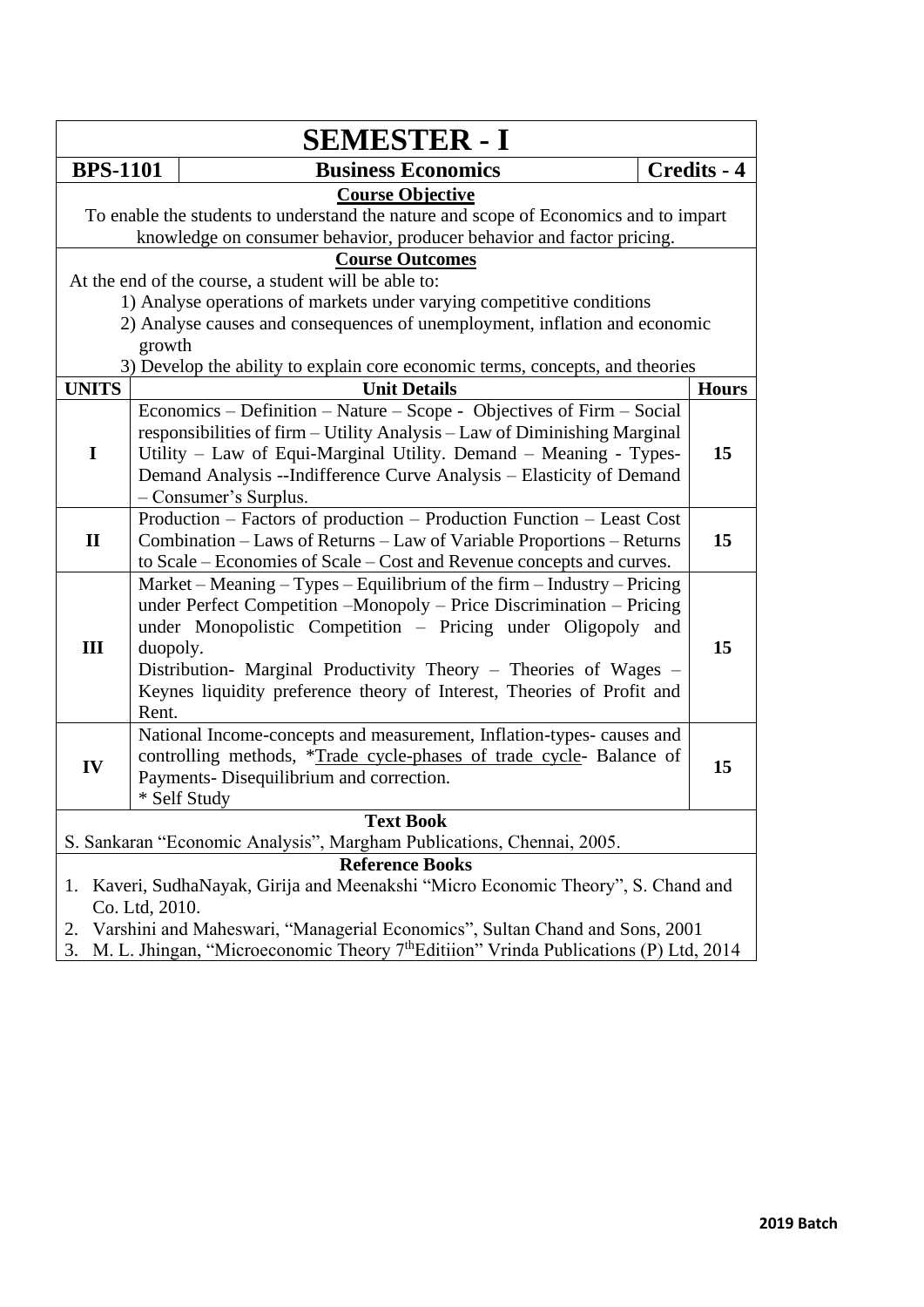| <b>SEMESTER - I</b>                                                         |                            |                                                                                                                    |  |                    |  |
|-----------------------------------------------------------------------------|----------------------------|--------------------------------------------------------------------------------------------------------------------|--|--------------------|--|
| <b>BPS-1102</b>                                                             |                            | <b>Business Statistics</b>                                                                                         |  | <b>Credits - 4</b> |  |
|                                                                             |                            | <b>Course Objective</b>                                                                                            |  |                    |  |
|                                                                             |                            | To impart the students with knowledge in basic mathematical concepts.                                              |  |                    |  |
|                                                                             |                            | <b>Course outcomes</b>                                                                                             |  |                    |  |
|                                                                             |                            | At the end of the course, a student will be able to -                                                              |  |                    |  |
|                                                                             |                            | 1. Calculate and analyze correlation between different variables.                                                  |  |                    |  |
| 2. Calculate and analyze association between different attributes.          |                            |                                                                                                                    |  |                    |  |
|                                                                             |                            | 3. Business forecasting and different usages of business forecasting for different                                 |  |                    |  |
| <b>UNITS</b>                                                                |                            | situations                                                                                                         |  |                    |  |
|                                                                             |                            | <b>Unit Details</b><br><b>Linear Correlation</b>                                                                   |  | <b>Hours</b>       |  |
|                                                                             |                            | Concept of bi-variate data, Definition and types of correlation, Definition of                                     |  |                    |  |
|                                                                             |                            | correlation coefficient(r), its properties, and interpretation of values of r,                                     |  |                    |  |
| I                                                                           |                            | Methods of finding correlation coefficient by using Karl Pearson method for                                        |  | 12                 |  |
|                                                                             |                            | bi-variate data and for frequency distribution data, Spearman's method for                                         |  |                    |  |
|                                                                             |                            | finding rank correlation coefficient for repeated and non-repeated ranks.                                          |  |                    |  |
|                                                                             |                            |                                                                                                                    |  |                    |  |
|                                                                             |                            | <b>Association of Attributes</b>                                                                                   |  |                    |  |
|                                                                             |                            | Concept of qualitative data and the association between them, Meaning and                                          |  |                    |  |
| $\mathbf{I}$                                                                |                            | interpretation of $2\times2$ contingency table, Types of association between                                       |  | 12                 |  |
|                                                                             |                            | attributes, Methods of obtaining nature of association by using comparison                                         |  |                    |  |
|                                                                             |                            | between observed and expected frequency, Coefficient of association by                                             |  |                    |  |
|                                                                             |                            | using Yule's method and its interpretations, Example on $2 \times 2$ problems only.<br><b>Business Forecasting</b> |  |                    |  |
|                                                                             |                            | Meaning and uses of business forecasting, Different methods of forecasting                                         |  |                    |  |
|                                                                             |                            | (i) Theoretical explanation of Regression analysis, Index numbers Economic                                         |  |                    |  |
| III                                                                         |                            | models, Input output models, Opinion poll method, Extrapolation, Graphical                                         |  | 12                 |  |
|                                                                             |                            | method. (ii) Theoretical explanation with numerical examples of - Least                                            |  |                    |  |
|                                                                             |                            | Square Method for linear and quadratic relationship between variables,                                             |  |                    |  |
|                                                                             |                            | smoothing linear trend method.                                                                                     |  |                    |  |
|                                                                             |                            | <b>Demographic Statistics</b>                                                                                      |  |                    |  |
|                                                                             |                            | Meaning, definition and uses of demographic statistics, Methods of collecting                                      |  |                    |  |
|                                                                             |                            | demographic statistics - registration method, census method, analytical                                            |  |                    |  |
|                                                                             |                            | method. Mortality rates pertaining to (i) CDR (ii) SDR (iii) IMR, Birth rates                                      |  |                    |  |
|                                                                             |                            | pertaining to (i) CBR, (ii) SBR (iii) Age specific birth rate, Fertility rates                                     |  |                    |  |
| IV                                                                          |                            | pertaining to (i) GFR, (ii) SFR (iii) TFR                                                                          |  | 24                 |  |
|                                                                             |                            | <b>Matrix Algebra</b>                                                                                              |  |                    |  |
|                                                                             |                            | Definition of Matrix, Different types of matrices, Algebra of matrices                                             |  |                    |  |
|                                                                             |                            | (Addition, Subtraction and Multiplication), Determinant of a square matrix,                                        |  |                    |  |
|                                                                             |                            | Definition of adjoint of a matrix, inverse of a matrix and its uses to solve                                       |  |                    |  |
|                                                                             |                            | simultaneous linear equations (up to three variables only), Use of matrix in                                       |  |                    |  |
|                                                                             |                            | simple business applications.                                                                                      |  |                    |  |
|                                                                             | <b>Recommended Reading</b> |                                                                                                                    |  |                    |  |
|                                                                             |                            | 1. Ken Black, Business Statistics, John Wiley & Sons (Asia) Pte Ltd. Singapore                                     |  |                    |  |
|                                                                             |                            | 2. J. K. Sharma, Business Statistics, Pearson, New Delhi.                                                          |  |                    |  |
| 3. Sancheti& Kapoor, Business Statistics, Sultan Chand & Sons, New Delhi.   |                            |                                                                                                                    |  |                    |  |
|                                                                             |                            | 4. Srivastava O.S.: A TextBook of Demography, Vikas publishing.                                                    |  |                    |  |
| 5. Trivedi and Trivedi: Business Mathematics, Pearson India Ltd. New Delhi. |                            |                                                                                                                    |  |                    |  |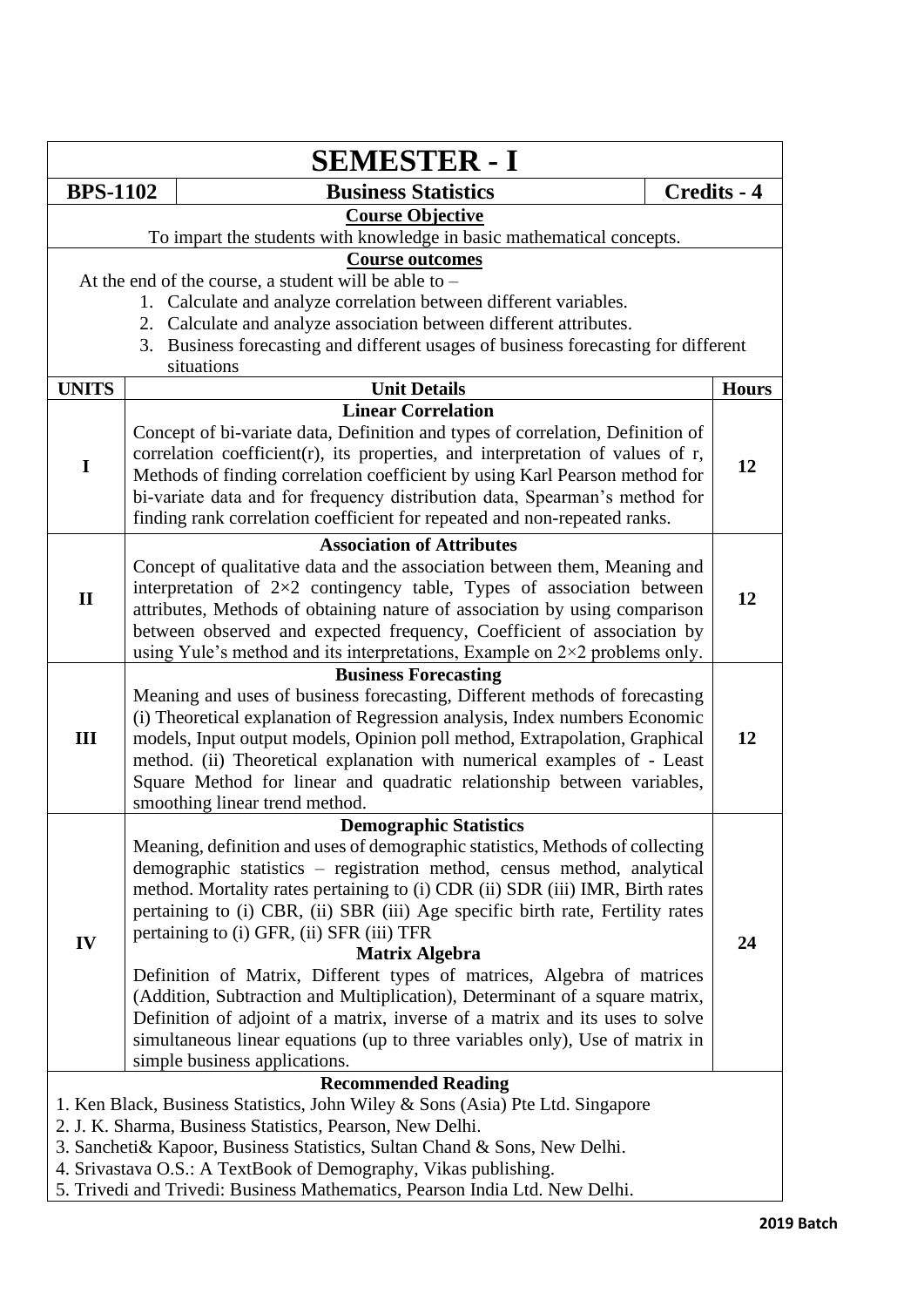|                  |                                                                                                                                                                     | <b>SEMESTER - I</b>                                                                                                                                           |             |              |  |
|------------------|---------------------------------------------------------------------------------------------------------------------------------------------------------------------|---------------------------------------------------------------------------------------------------------------------------------------------------------------|-------------|--------------|--|
| <b>BPS-1103L</b> |                                                                                                                                                                     | <b>Computer Applications</b>                                                                                                                                  | Credits - 3 |              |  |
|                  |                                                                                                                                                                     | (Ms-Word, Excel, Power Point, Access, Front Page &                                                                                                            |             |              |  |
|                  |                                                                                                                                                                     | SPSS)                                                                                                                                                         |             |              |  |
|                  |                                                                                                                                                                     | <b>Course Objective</b>                                                                                                                                       |             |              |  |
|                  |                                                                                                                                                                     | To provide working knowledge in the Office Automation tools & SPSS package.                                                                                   |             |              |  |
|                  |                                                                                                                                                                     | <b>Course Outcomes</b>                                                                                                                                        |             |              |  |
|                  |                                                                                                                                                                     | At the end of the course, a student will be able to $-$                                                                                                       |             |              |  |
|                  |                                                                                                                                                                     | 1. Demonstrate usage of text processing with the help of MS Word Application.                                                                                 |             |              |  |
|                  |                                                                                                                                                                     | 2. Analyze data with the usage of MS Excel Application.                                                                                                       |             |              |  |
|                  |                                                                                                                                                                     | 3. Create and present a presentation prepared with the help of MS Powerpoint.                                                                                 |             |              |  |
|                  |                                                                                                                                                                     | 4. Create database and budget by using MS Access and the front page application.                                                                              |             |              |  |
|                  |                                                                                                                                                                     | 5. Have basic ideas on functions of SPSS software                                                                                                             |             |              |  |
| <b>UNITS</b>     |                                                                                                                                                                     | <b>Unit Details</b>                                                                                                                                           |             | <b>Hours</b> |  |
|                  |                                                                                                                                                                     | <b>MS Word</b>                                                                                                                                                |             |              |  |
|                  |                                                                                                                                                                     | a) Create a chart showing the different elements of Indian Financial system                                                                                   |             |              |  |
|                  |                                                                                                                                                                     | b) Draft a chairman speech of a company. [Format – Font – Paragraph – Bullet – Border                                                                         |             |              |  |
|                  |                                                                                                                                                                     | and shading – Page setup – Header and footer – Insert – Comment – Hyperlink –                                                                                 |             |              |  |
|                  |                                                                                                                                                                     | Bookmark - Page Break - Page Number - Tools - Auto text]                                                                                                      |             |              |  |
| I                |                                                                                                                                                                     | c) Draft a share allotment letter to the share applicants.[Mail Merge - Mailing Labels]                                                                       |             | 9            |  |
|                  |                                                                                                                                                                     | d) Draft a letter to the shareholder for Annual General Meeting.<br>e) Prepare your curriculum vitae and perform templates/wizards in MS Word                 |             |              |  |
|                  |                                                                                                                                                                     | [Projects: 1) Letterhead 2) Resume 3) Receipt 4) Mail merge of a letter to 15                                                                                 |             |              |  |
|                  |                                                                                                                                                                     | employees 5) Index page of a book 6) Table with different tabs 7) Mail merging                                                                                |             |              |  |
|                  |                                                                                                                                                                     | exercises 8) Letters 9) Applications 10) Notices]                                                                                                             |             |              |  |
|                  |                                                                                                                                                                     | <b>MS Excel</b>                                                                                                                                               |             |              |  |
|                  | 1.                                                                                                                                                                  | Prepare a worksheet using minimum two Finance functions.                                                                                                      |             |              |  |
|                  | 2.                                                                                                                                                                  | Draw a graph to illustrate your class performance.                                                                                                            |             |              |  |
|                  | 3.                                                                                                                                                                  | Use IF function to assign letter grade to numbers referred by the name                                                                                        |             |              |  |
|                  | 4.                                                                                                                                                                  | average score for the marks scored by the students.<br>Prepare Final accounts of a banking company in the new format using MS                                 |             |              |  |
| $\mathbf{I}$     |                                                                                                                                                                     | Excel                                                                                                                                                         |             | 9            |  |
|                  | 5.                                                                                                                                                                  | Prepare an Excel sheet and apply the following statistical functions to                                                                                       |             |              |  |
|                  |                                                                                                                                                                     | analyze the data Mean, Median, Mode and Standard Deviation.                                                                                                   |             |              |  |
|                  |                                                                                                                                                                     | [Projects: 1] Creating a chart with details 2) Results of examinations 3) Attendance                                                                          |             |              |  |
|                  |                                                                                                                                                                     | calculation 4) Mark sheet 5) Inventory management 6) Presenting data with charts 7)                                                                           |             |              |  |
|                  |                                                                                                                                                                     | Formulae usage 8) Shifting data to another sheet 9) Cash management 10)                                                                                       |             |              |  |
|                  | Accounting]                                                                                                                                                         | <b>MS Power Point</b>                                                                                                                                         |             |              |  |
|                  | 1.                                                                                                                                                                  | Create contents of a sample research Report on your area of specialization.                                                                                   |             |              |  |
|                  | 2.                                                                                                                                                                  | Create a slideshow of various activities of your Department Association.                                                                                      |             |              |  |
| Ш                | 3.                                                                                                                                                                  | Create a slideshow presentation for the advertisement of a company's                                                                                          |             | 9            |  |
|                  |                                                                                                                                                                     | product.                                                                                                                                                      |             |              |  |
|                  |                                                                                                                                                                     | [Projects: 1) Quiz 2) Transition 3) Auto timing of slides 4) PPT based on the topics                                                                          |             |              |  |
|                  |                                                                                                                                                                     | given 5) Present Animation ]                                                                                                                                  |             |              |  |
|                  |                                                                                                                                                                     | <b>MS Access &amp; MS Front Page</b>                                                                                                                          |             |              |  |
|                  | 1.                                                                                                                                                                  | Prepare a payroll for the employee's data base of an organization with the<br>following details Employee Id, Name, Date of birth, Department and designation, |             |              |  |
|                  |                                                                                                                                                                     | Basic pay, DA, HRA, CCA and Other deductions.                                                                                                                 |             |              |  |
|                  | 2.                                                                                                                                                                  | Create a database of major MNC"s in India and their business using Access.                                                                                    |             |              |  |
|                  | 3.                                                                                                                                                                  | Prepare a cash budget by using Wizard.                                                                                                                        |             |              |  |
| IV               | 4.                                                                                                                                                                  | Gather price quantity description for five products and enter in the access table and                                                                         |             | 9            |  |
|                  |                                                                                                                                                                     | create an invoice in Form design view.                                                                                                                        |             |              |  |
|                  | [Projects: 1) Tables with data 2) Updating data 3) Tables with data of inventory,<br>students, attendance, products, supplier, customer  and fetching data from the |                                                                                                                                                               |             |              |  |
|                  | tables]                                                                                                                                                             |                                                                                                                                                               |             |              |  |
|                  |                                                                                                                                                                     | 1. Create a web page for a Financial Institution.                                                                                                             |             |              |  |
|                  |                                                                                                                                                                     | 2. Create a website for an Industrial Development Bank.                                                                                                       |             |              |  |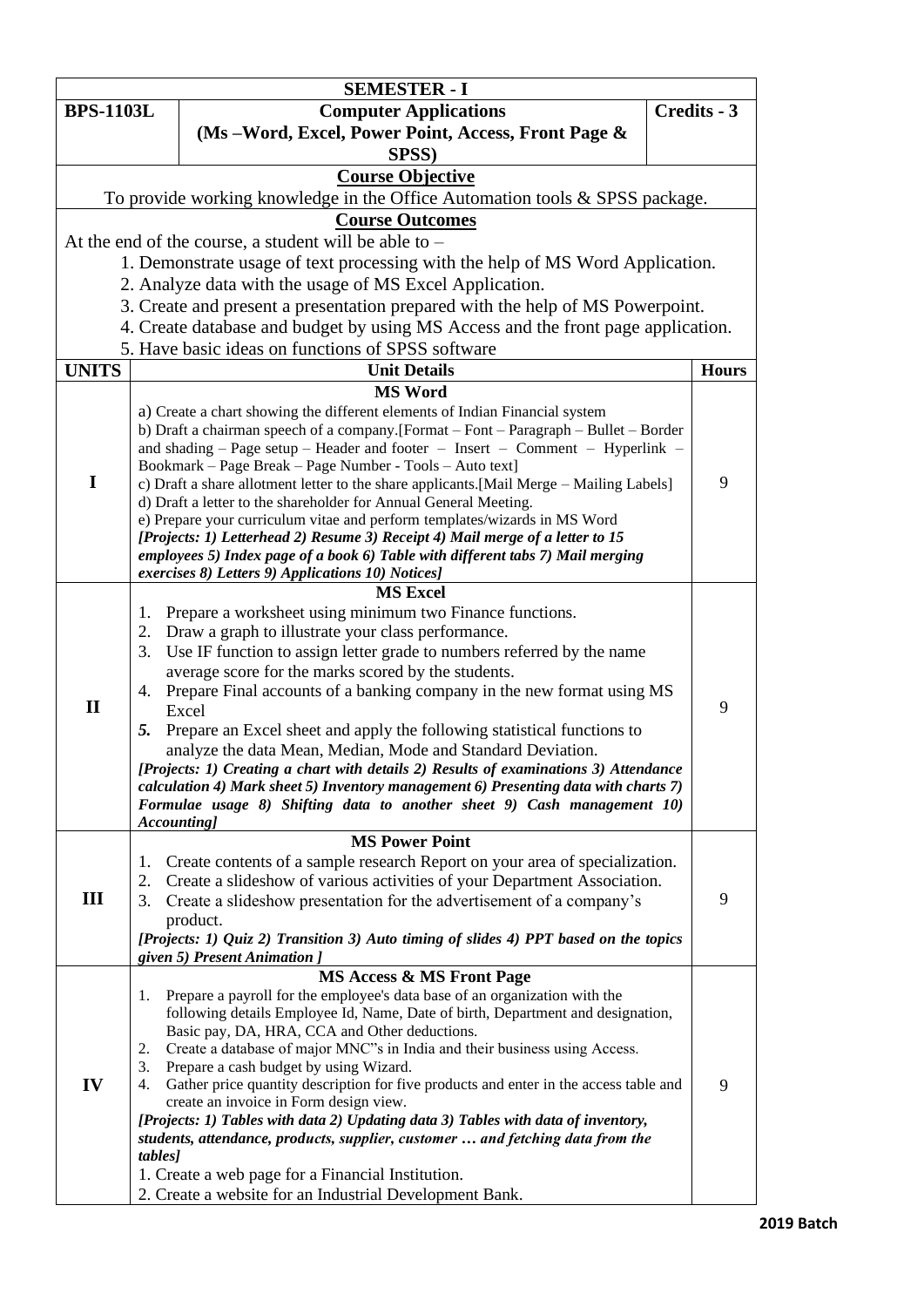| [Projects: 1) College website 2) Website of your firm 3) Website of a product] |  |
|--------------------------------------------------------------------------------|--|
| <b>SPSS Package</b>                                                            |  |
| Computation of basic statistics (Mean, Median)                                 |  |
| Computation of correlation matrix                                              |  |
| Finding Regression equation.<br>3.                                             |  |
| Testing the significance of Mean (T-test)<br>4.                                |  |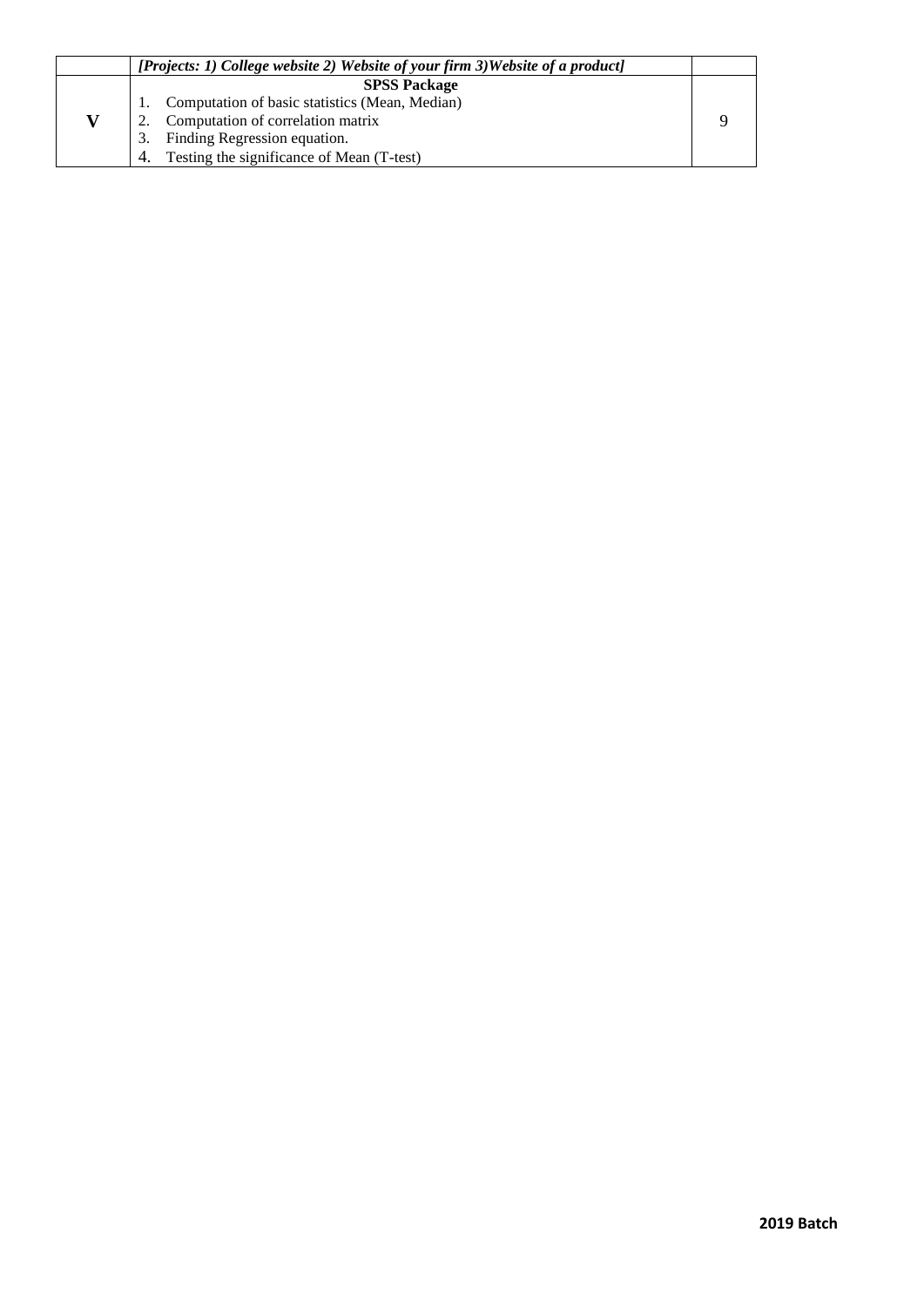| <b>Communication Skills-I</b><br>Credits - 2<br>$FC - 1034$<br><b>Course Objective</b><br>To acquaint the students with the basic concept of communication, how to draft formal and<br>business letters, polishing their speaking abilities and revising their grammatical and word<br>power.<br><b>Course Outcomes</b><br>At the end of the course, a student will able to:<br>- Learn in detail different types of Communication<br>- Improve skills of writing Business Letters, Resume etc.<br>- Prepare a communication for the presentation.<br><b>UNIT</b><br><b>Unit Details</b><br><b>Hours</b><br><b>Theory of Communication</b><br>Definition & process of Communication - Verbal - Non-verbal<br>Communication – General and Technical Communication - Dimensions of<br>$\mathbf I$<br>8<br>Communication – Language as a tool – Levels of Communication - Flow<br>of Communication - Features of effective Communication - Barriers to<br>effective Communication - Objectives of Communication<br><b>Written Communication</b><br>Understanding the basics of traditional letter writing - Business Letters:<br>$\mathbf{I}$<br>8<br>Inquiry & Reply letters, Placing, Execution and Cancellation of an orders<br>- Covering Letter - Email Communication - Job Application - Resume<br><b>Speaking Strategies</b><br>Listening skills - Interview: Introduction, General preparation for an<br>III<br>Interview, Types of questions generally asked - Presentation: Preparing<br>8<br>an outline of the presentation, Using visual aids - Body language and<br>effective presentation.<br><b>Language Work</b><br>IV<br>6 |  |  |  |  |
|------------------------------------------------------------------------------------------------------------------------------------------------------------------------------------------------------------------------------------------------------------------------------------------------------------------------------------------------------------------------------------------------------------------------------------------------------------------------------------------------------------------------------------------------------------------------------------------------------------------------------------------------------------------------------------------------------------------------------------------------------------------------------------------------------------------------------------------------------------------------------------------------------------------------------------------------------------------------------------------------------------------------------------------------------------------------------------------------------------------------------------------------------------------------------------------------------------------------------------------------------------------------------------------------------------------------------------------------------------------------------------------------------------------------------------------------------------------------------------------------------------------------------------------------------------------------------------------------------------------------------------------|--|--|--|--|
|                                                                                                                                                                                                                                                                                                                                                                                                                                                                                                                                                                                                                                                                                                                                                                                                                                                                                                                                                                                                                                                                                                                                                                                                                                                                                                                                                                                                                                                                                                                                                                                                                                          |  |  |  |  |
|                                                                                                                                                                                                                                                                                                                                                                                                                                                                                                                                                                                                                                                                                                                                                                                                                                                                                                                                                                                                                                                                                                                                                                                                                                                                                                                                                                                                                                                                                                                                                                                                                                          |  |  |  |  |
|                                                                                                                                                                                                                                                                                                                                                                                                                                                                                                                                                                                                                                                                                                                                                                                                                                                                                                                                                                                                                                                                                                                                                                                                                                                                                                                                                                                                                                                                                                                                                                                                                                          |  |  |  |  |
|                                                                                                                                                                                                                                                                                                                                                                                                                                                                                                                                                                                                                                                                                                                                                                                                                                                                                                                                                                                                                                                                                                                                                                                                                                                                                                                                                                                                                                                                                                                                                                                                                                          |  |  |  |  |
|                                                                                                                                                                                                                                                                                                                                                                                                                                                                                                                                                                                                                                                                                                                                                                                                                                                                                                                                                                                                                                                                                                                                                                                                                                                                                                                                                                                                                                                                                                                                                                                                                                          |  |  |  |  |
|                                                                                                                                                                                                                                                                                                                                                                                                                                                                                                                                                                                                                                                                                                                                                                                                                                                                                                                                                                                                                                                                                                                                                                                                                                                                                                                                                                                                                                                                                                                                                                                                                                          |  |  |  |  |
|                                                                                                                                                                                                                                                                                                                                                                                                                                                                                                                                                                                                                                                                                                                                                                                                                                                                                                                                                                                                                                                                                                                                                                                                                                                                                                                                                                                                                                                                                                                                                                                                                                          |  |  |  |  |
|                                                                                                                                                                                                                                                                                                                                                                                                                                                                                                                                                                                                                                                                                                                                                                                                                                                                                                                                                                                                                                                                                                                                                                                                                                                                                                                                                                                                                                                                                                                                                                                                                                          |  |  |  |  |
|                                                                                                                                                                                                                                                                                                                                                                                                                                                                                                                                                                                                                                                                                                                                                                                                                                                                                                                                                                                                                                                                                                                                                                                                                                                                                                                                                                                                                                                                                                                                                                                                                                          |  |  |  |  |
|                                                                                                                                                                                                                                                                                                                                                                                                                                                                                                                                                                                                                                                                                                                                                                                                                                                                                                                                                                                                                                                                                                                                                                                                                                                                                                                                                                                                                                                                                                                                                                                                                                          |  |  |  |  |
|                                                                                                                                                                                                                                                                                                                                                                                                                                                                                                                                                                                                                                                                                                                                                                                                                                                                                                                                                                                                                                                                                                                                                                                                                                                                                                                                                                                                                                                                                                                                                                                                                                          |  |  |  |  |
|                                                                                                                                                                                                                                                                                                                                                                                                                                                                                                                                                                                                                                                                                                                                                                                                                                                                                                                                                                                                                                                                                                                                                                                                                                                                                                                                                                                                                                                                                                                                                                                                                                          |  |  |  |  |
|                                                                                                                                                                                                                                                                                                                                                                                                                                                                                                                                                                                                                                                                                                                                                                                                                                                                                                                                                                                                                                                                                                                                                                                                                                                                                                                                                                                                                                                                                                                                                                                                                                          |  |  |  |  |
|                                                                                                                                                                                                                                                                                                                                                                                                                                                                                                                                                                                                                                                                                                                                                                                                                                                                                                                                                                                                                                                                                                                                                                                                                                                                                                                                                                                                                                                                                                                                                                                                                                          |  |  |  |  |
|                                                                                                                                                                                                                                                                                                                                                                                                                                                                                                                                                                                                                                                                                                                                                                                                                                                                                                                                                                                                                                                                                                                                                                                                                                                                                                                                                                                                                                                                                                                                                                                                                                          |  |  |  |  |
|                                                                                                                                                                                                                                                                                                                                                                                                                                                                                                                                                                                                                                                                                                                                                                                                                                                                                                                                                                                                                                                                                                                                                                                                                                                                                                                                                                                                                                                                                                                                                                                                                                          |  |  |  |  |
|                                                                                                                                                                                                                                                                                                                                                                                                                                                                                                                                                                                                                                                                                                                                                                                                                                                                                                                                                                                                                                                                                                                                                                                                                                                                                                                                                                                                                                                                                                                                                                                                                                          |  |  |  |  |
|                                                                                                                                                                                                                                                                                                                                                                                                                                                                                                                                                                                                                                                                                                                                                                                                                                                                                                                                                                                                                                                                                                                                                                                                                                                                                                                                                                                                                                                                                                                                                                                                                                          |  |  |  |  |
|                                                                                                                                                                                                                                                                                                                                                                                                                                                                                                                                                                                                                                                                                                                                                                                                                                                                                                                                                                                                                                                                                                                                                                                                                                                                                                                                                                                                                                                                                                                                                                                                                                          |  |  |  |  |
|                                                                                                                                                                                                                                                                                                                                                                                                                                                                                                                                                                                                                                                                                                                                                                                                                                                                                                                                                                                                                                                                                                                                                                                                                                                                                                                                                                                                                                                                                                                                                                                                                                          |  |  |  |  |
|                                                                                                                                                                                                                                                                                                                                                                                                                                                                                                                                                                                                                                                                                                                                                                                                                                                                                                                                                                                                                                                                                                                                                                                                                                                                                                                                                                                                                                                                                                                                                                                                                                          |  |  |  |  |
|                                                                                                                                                                                                                                                                                                                                                                                                                                                                                                                                                                                                                                                                                                                                                                                                                                                                                                                                                                                                                                                                                                                                                                                                                                                                                                                                                                                                                                                                                                                                                                                                                                          |  |  |  |  |
|                                                                                                                                                                                                                                                                                                                                                                                                                                                                                                                                                                                                                                                                                                                                                                                                                                                                                                                                                                                                                                                                                                                                                                                                                                                                                                                                                                                                                                                                                                                                                                                                                                          |  |  |  |  |
|                                                                                                                                                                                                                                                                                                                                                                                                                                                                                                                                                                                                                                                                                                                                                                                                                                                                                                                                                                                                                                                                                                                                                                                                                                                                                                                                                                                                                                                                                                                                                                                                                                          |  |  |  |  |
|                                                                                                                                                                                                                                                                                                                                                                                                                                                                                                                                                                                                                                                                                                                                                                                                                                                                                                                                                                                                                                                                                                                                                                                                                                                                                                                                                                                                                                                                                                                                                                                                                                          |  |  |  |  |
|                                                                                                                                                                                                                                                                                                                                                                                                                                                                                                                                                                                                                                                                                                                                                                                                                                                                                                                                                                                                                                                                                                                                                                                                                                                                                                                                                                                                                                                                                                                                                                                                                                          |  |  |  |  |
|                                                                                                                                                                                                                                                                                                                                                                                                                                                                                                                                                                                                                                                                                                                                                                                                                                                                                                                                                                                                                                                                                                                                                                                                                                                                                                                                                                                                                                                                                                                                                                                                                                          |  |  |  |  |
| Tenses – Prepositions – Confusable – One word substitute – Homonyms                                                                                                                                                                                                                                                                                                                                                                                                                                                                                                                                                                                                                                                                                                                                                                                                                                                                                                                                                                                                                                                                                                                                                                                                                                                                                                                                                                                                                                                                                                                                                                      |  |  |  |  |
| <b>Text Book</b>                                                                                                                                                                                                                                                                                                                                                                                                                                                                                                                                                                                                                                                                                                                                                                                                                                                                                                                                                                                                                                                                                                                                                                                                                                                                                                                                                                                                                                                                                                                                                                                                                         |  |  |  |  |
| Communication Skills Publisher - Meenakshi Raman, Sangeeta Sharma- Oxford University                                                                                                                                                                                                                                                                                                                                                                                                                                                                                                                                                                                                                                                                                                                                                                                                                                                                                                                                                                                                                                                                                                                                                                                                                                                                                                                                                                                                                                                                                                                                                     |  |  |  |  |
| press.                                                                                                                                                                                                                                                                                                                                                                                                                                                                                                                                                                                                                                                                                                                                                                                                                                                                                                                                                                                                                                                                                                                                                                                                                                                                                                                                                                                                                                                                                                                                                                                                                                   |  |  |  |  |
| <b>Reference Books</b>                                                                                                                                                                                                                                                                                                                                                                                                                                                                                                                                                                                                                                                                                                                                                                                                                                                                                                                                                                                                                                                                                                                                                                                                                                                                                                                                                                                                                                                                                                                                                                                                                   |  |  |  |  |
| Communication Skills Publisher – Leena Sen - Prentice Hall of India Pvt. Ltd.<br>1.                                                                                                                                                                                                                                                                                                                                                                                                                                                                                                                                                                                                                                                                                                                                                                                                                                                                                                                                                                                                                                                                                                                                                                                                                                                                                                                                                                                                                                                                                                                                                      |  |  |  |  |
| Effective Technical Communication - M Asharaf Rizvi - Tata Mac. Co. Ltd.<br>2.<br>Business English & Communication - Lyn R. Clark, Kenneth Zimmer and<br>3.                                                                                                                                                                                                                                                                                                                                                                                                                                                                                                                                                                                                                                                                                                                                                                                                                                                                                                                                                                                                                                                                                                                                                                                                                                                                                                                                                                                                                                                                              |  |  |  |  |
| JoshophTinervia - Mcgraw Hill International edition                                                                                                                                                                                                                                                                                                                                                                                                                                                                                                                                                                                                                                                                                                                                                                                                                                                                                                                                                                                                                                                                                                                                                                                                                                                                                                                                                                                                                                                                                                                                                                                      |  |  |  |  |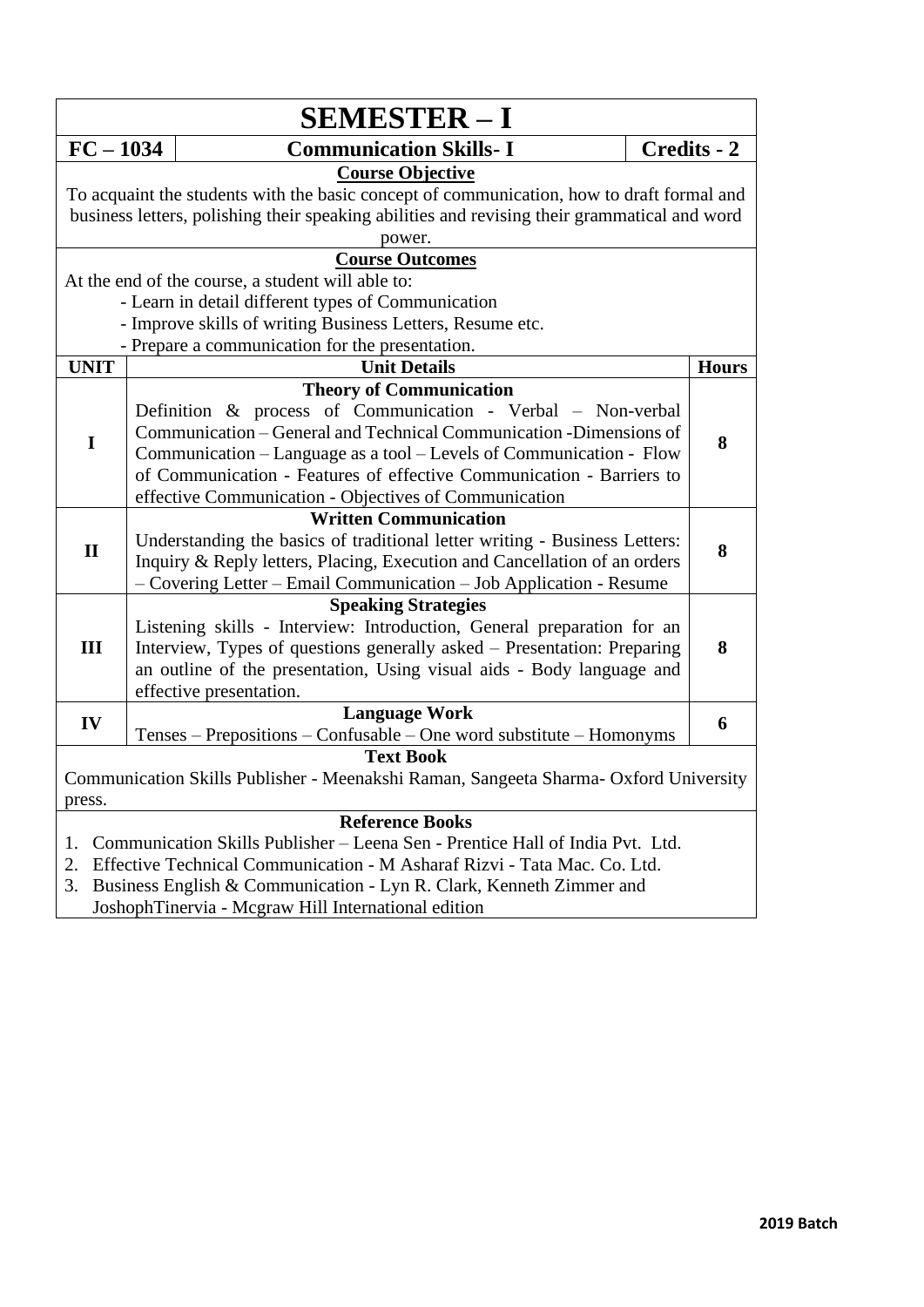| <b>SEMESTER - I</b>                                            |       |                                                                                                                                              |  |               |  |  |
|----------------------------------------------------------------|-------|----------------------------------------------------------------------------------------------------------------------------------------------|--|---------------|--|--|
| $EG - 1654$                                                    |       | <b>Soft Skills Development</b>                                                                                                               |  | $Credits - 2$ |  |  |
|                                                                |       | <b>Course Objective</b>                                                                                                                      |  |               |  |  |
|                                                                |       | To help students do well in academics, To motivate students to personal and professional                                                     |  |               |  |  |
|                                                                |       | growth and to provide students with tools for success and character building.                                                                |  |               |  |  |
|                                                                |       | <b>Course Outcomes</b>                                                                                                                       |  |               |  |  |
|                                                                |       | At the end of the course, a student will be able to –                                                                                        |  |               |  |  |
|                                                                |       | - Create a character which shall be capable of adaptability, Flexibility with the                                                            |  |               |  |  |
|                                                                |       | changing needs.                                                                                                                              |  |               |  |  |
|                                                                |       | - Manage Time and stress by analyzing waste and creating strategies.                                                                         |  |               |  |  |
| <b>UNIT</b>                                                    |       | - Improvise reading skills by using several techniques.<br><b>Unit Details</b>                                                               |  | <b>Hours</b>  |  |  |
|                                                                |       | <b>Changing Ourselves to Change the World</b>                                                                                                |  |               |  |  |
|                                                                |       | Understanding what are soft skills - Realizing the need for personality                                                                      |  |               |  |  |
|                                                                |       | growth and development for a better life and a better world - Need for Soft                                                                  |  |               |  |  |
| $\bf I$                                                        |       | Skills in today's world - Learning to recognize our wants and our choices,                                                                   |  | 8             |  |  |
|                                                                |       | Anticipating and understanding changes - Preparing and dealing with                                                                          |  |               |  |  |
|                                                                |       | change: Reacting to change in our lives - attitudinal barriers to change                                                                     |  |               |  |  |
|                                                                |       | <b>Time Management and Stress Management</b>                                                                                                 |  |               |  |  |
|                                                                |       | Importance of Time Management - How to regulate the way you spend                                                                            |  |               |  |  |
|                                                                |       | Time - Identifying and eliminating time wasters, Strategies for Managing                                                                     |  | 8             |  |  |
| $\mathbf{I}$                                                   | Time. |                                                                                                                                              |  |               |  |  |
|                                                                |       | Understanding stress: Causes of Stress and its consequences, Techniques                                                                      |  |               |  |  |
|                                                                |       | to manage stress                                                                                                                             |  |               |  |  |
|                                                                |       | <b>Reading Skills</b>                                                                                                                        |  |               |  |  |
|                                                                |       | Importance of Reading - Pleasure of Reading - Types of Reading -                                                                             |  |               |  |  |
| $\rm III$                                                      |       | Calculating Reading speed and Accuracy - Techniques to read faster and                                                                       |  | 8             |  |  |
|                                                                |       | better - Technique of SQ3R, Practising Comprehension - How to identify                                                                       |  |               |  |  |
|                                                                |       | the core ideas of reading material                                                                                                           |  |               |  |  |
|                                                                |       | <b>Writing and Speaking Skills</b>                                                                                                           |  |               |  |  |
| IV                                                             |       | Importance of writing effectively - Methods of writing better - Selecting a<br>topic, Knowing your audience Writing an outline, Researching, |  |               |  |  |
|                                                                |       | Organizing, Writing and revising drafts - Making quick notes - Writing                                                                       |  | 6             |  |  |
|                                                                |       | your resume and covering letter                                                                                                              |  |               |  |  |
|                                                                |       | <b>Text Books</b>                                                                                                                            |  |               |  |  |
|                                                                |       | 1. The ACE of Soft skills - Gopalaswamy Ramesh, Mahadevan Ramesh - (Pearson                                                                  |  |               |  |  |
| Publication)                                                   |       |                                                                                                                                              |  |               |  |  |
| 2. Corporate Skills - Gulati, Sarvesh – (Rupa& Co New Delhi)   |       |                                                                                                                                              |  |               |  |  |
|                                                                |       | <b>Reference Books</b>                                                                                                                       |  |               |  |  |
|                                                                |       | 1. Soft Skill for Everyone - Jeff Butterfield- (Publication: Cengage)                                                                        |  |               |  |  |
|                                                                |       | 2. Contemporary Business Communication – (Scott Ober)                                                                                        |  |               |  |  |
|                                                                |       | 3. Business Communication Today - Bovee, Thill, Schazman                                                                                     |  |               |  |  |
| 4. English and Soft skills – S P Dhanavel – (Orient Blackswan) |       |                                                                                                                                              |  |               |  |  |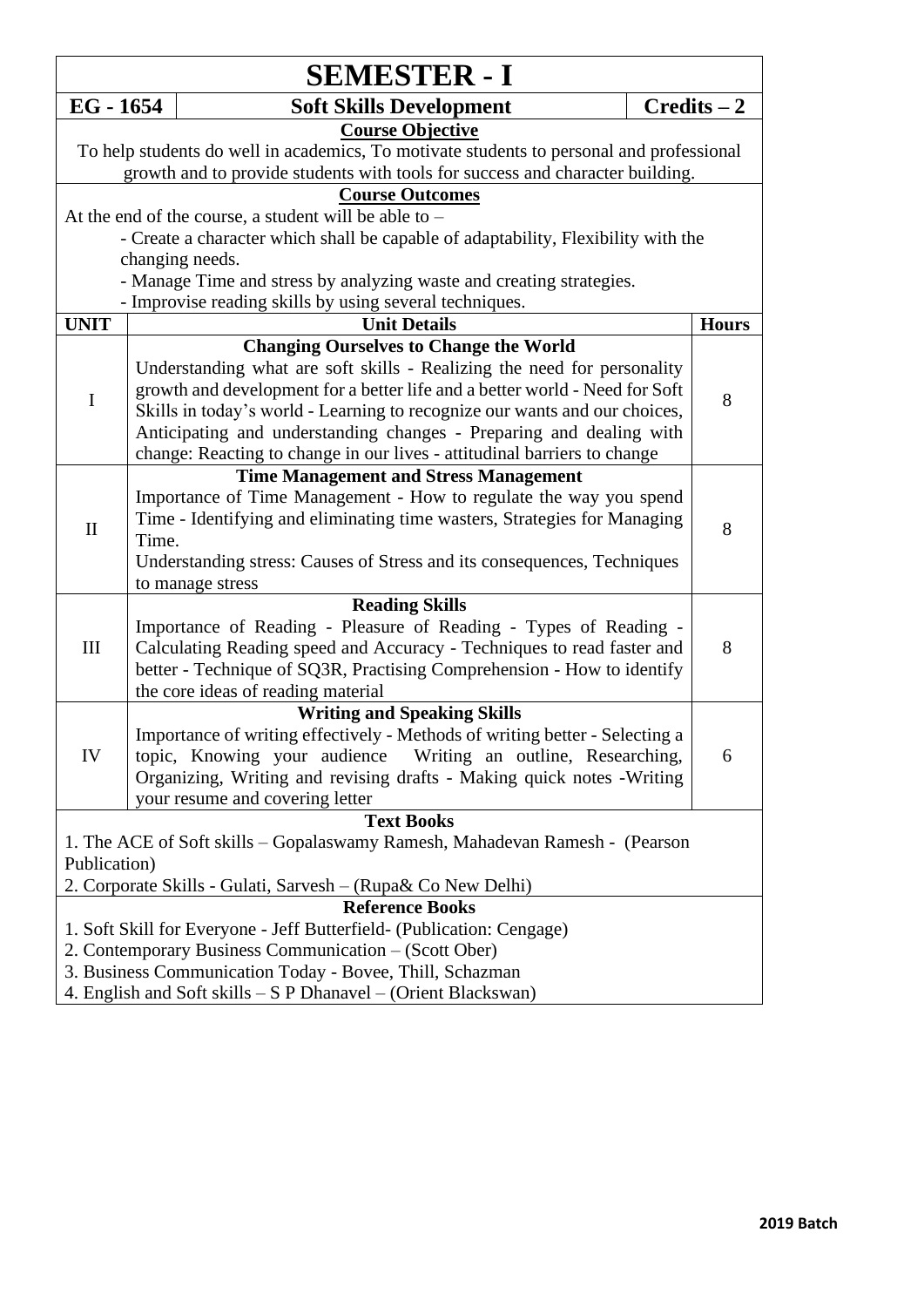|                 |                    | <b>SEMESTER – II</b>                                                                                                                                                                                                                                                                                                                                                                                                         |         |               |
|-----------------|--------------------|------------------------------------------------------------------------------------------------------------------------------------------------------------------------------------------------------------------------------------------------------------------------------------------------------------------------------------------------------------------------------------------------------------------------------|---------|---------------|
| <b>BPS-2501</b> |                    | <b>Financial Accounting</b>                                                                                                                                                                                                                                                                                                                                                                                                  |         | $Credits - 4$ |
|                 |                    | <b>Course Objective</b>                                                                                                                                                                                                                                                                                                                                                                                                      |         |               |
|                 |                    | To understand the accounting system adopted in the Partnership Firms.                                                                                                                                                                                                                                                                                                                                                        |         |               |
|                 |                    | <b>Course Outcomes</b>                                                                                                                                                                                                                                                                                                                                                                                                       |         |               |
|                 |                    | At the end of the course, a student will be able to $-$                                                                                                                                                                                                                                                                                                                                                                      |         |               |
|                 | 1.                 | Make necessary accounting entries.                                                                                                                                                                                                                                                                                                                                                                                           |         |               |
|                 | 2.                 | Explain the meaning of certain key terms                                                                                                                                                                                                                                                                                                                                                                                     |         |               |
|                 | 3.                 | Keep accounts of Partnership firms                                                                                                                                                                                                                                                                                                                                                                                           |         |               |
| <b>UNIT</b>     |                    | <b>Unit Details</b>                                                                                                                                                                                                                                                                                                                                                                                                          |         | Hours         |
| I               |                    | (A) Insurance Claims<br>Claims for loss of stock – claims for loss of profit or consequential loss<br>(B) Accounting for Hire Purchase System                                                                                                                                                                                                                                                                                |         | 16            |
|                 |                    | Entries in the Books of hire purchaser and hire vendor-Default and repossession<br>Hire purchase trading account - Installment system                                                                                                                                                                                                                                                                                        |         |               |
|                 |                    | <b>Admission and Retirement of Partners</b>                                                                                                                                                                                                                                                                                                                                                                                  |         |               |
| $\mathbf{I}$    |                    | Admission of a partner - Calculation of new profit-sharing ratio and Sacrificing<br>ratio - Revaluation of assets and liabilities - Treatment of goodwill - Adjustment<br>of capital. retirement - Calculation of new profit-sharing ratio and gaining ratio-<br>Revaluation of assets and Liabilities treatment of goodwill - Settlement of dues<br>in case of retirement of partners admission cum retirement of partners. |         | 14            |
|                 |                    | Death of Partners and Sale of Partnership Firms                                                                                                                                                                                                                                                                                                                                                                              |         |               |
| III             |                    | Death of partners – Mode of payment – Ascertainment of deceased partner                                                                                                                                                                                                                                                                                                                                                      |         | 15            |
|                 |                    | share of profit - Joint life policy -Sale of partnership firm to a company.                                                                                                                                                                                                                                                                                                                                                  |         |               |
|                 | <b>Dissolution</b> |                                                                                                                                                                                                                                                                                                                                                                                                                              |         |               |
| IV              |                    | Dissolution – Simple dissolution – Insolvency of one or more partners – Decision<br>in Garner Vs Murray - Insolvency of all partners - Piecemeal distribution -<br>Proportionate capital method - Maximum loss method                                                                                                                                                                                                        |         | 15            |
|                 |                    | <b>Distribution of Marks</b>                                                                                                                                                                                                                                                                                                                                                                                                 |         |               |
|                 |                    | 80% Problems and 20% Theory                                                                                                                                                                                                                                                                                                                                                                                                  |         |               |
|                 |                    | <b>Text Book</b><br>1. Jain S.P. and Narang K.L, "Advanced Accountancy" Volume I, Kalyani Publishers, New Delhi                                                                                                                                                                                                                                                                                                              |         |               |
|                 |                    | <b>Reference Books</b>                                                                                                                                                                                                                                                                                                                                                                                                       |         |               |
|                 |                    | 1. Gupta R.L. and Gupta V.K "Financial Accounting", Sultan Chand and Sons, New Delhi.<br>2. Gupta R.L. and Radhaswamy,"Advanced Accountancy", Sultan Chand and Sons, New                                                                                                                                                                                                                                                     |         |               |
| Delhi.          |                    | 3. Iyengar S.P," Advanced Accountancy ", Sultan Chand and Sons, New Delhi.<br>4. Reddy T.S. and Murthy A, "Financial Accounting", Margham Publications, Chennai<br>5. Tulsian P. C. "Financial Accounting ", Tata McGraw-Hill Publishing<br>Limited, New Delhi.                                                                                                                                                              | Company |               |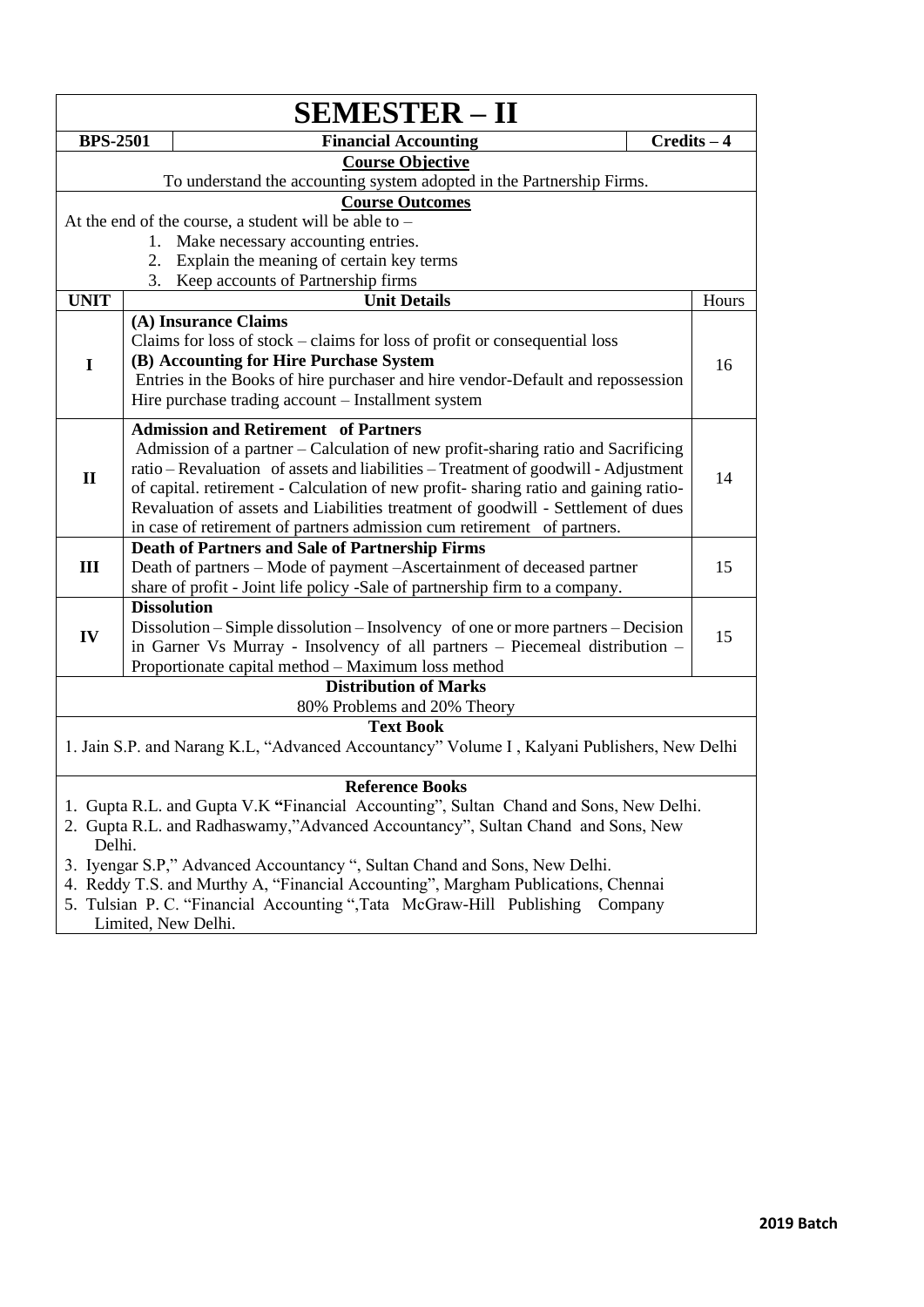|                 |                                                                                                               | <b>SEMESTER – II</b>                                                                         |  |               |  |  |
|-----------------|---------------------------------------------------------------------------------------------------------------|----------------------------------------------------------------------------------------------|--|---------------|--|--|
| <b>BPS-2502</b> |                                                                                                               | <b>Corporate Accounting</b>                                                                  |  | $Credits - 4$ |  |  |
|                 |                                                                                                               | <b>Course Objective</b>                                                                      |  |               |  |  |
|                 |                                                                                                               | To learn the Principles and Practices of Company Accounts                                    |  |               |  |  |
|                 |                                                                                                               | <b>Course Outcomes</b>                                                                       |  |               |  |  |
|                 |                                                                                                               | At the end of the course, a student will be able to –                                        |  |               |  |  |
|                 |                                                                                                               | 1) Apply accounting principle to record capital transactions.                                |  |               |  |  |
|                 |                                                                                                               | 2) Prepare final accounts of a company                                                       |  |               |  |  |
|                 |                                                                                                               | 3) Evaluate goodwill and shares of a company                                                 |  |               |  |  |
|                 |                                                                                                               | 4) Maintain proper record at the time of liquidation of the company                          |  |               |  |  |
| <b>UNIT</b>     |                                                                                                               | <b>Unit Details</b>                                                                          |  | Hours         |  |  |
|                 |                                                                                                               | <b>Issue of Shares</b>                                                                       |  |               |  |  |
|                 |                                                                                                               | Issue of securities – Equity shares - Preference shares – Debentures accounting              |  |               |  |  |
| $\mathbf I$     |                                                                                                               | entries - Oversubscription - Pro-rata allotment - Issue at premium and at discount           |  | 15            |  |  |
|                 | <b>Redemption of Shares</b>                                                                                   |                                                                                              |  |               |  |  |
|                 | Redemption of preference shares and debentures - Redemption at par and                                        |                                                                                              |  |               |  |  |
|                 |                                                                                                               | premium - Sources of redemption – Capital redemption reserve – Issue of bonus                |  |               |  |  |
|                 | shares                                                                                                        |                                                                                              |  |               |  |  |
| $\mathbf{I}$    | <b>Final Accounts of Companies</b>                                                                            |                                                                                              |  |               |  |  |
|                 | Company final accounts - Profit and loss account - Balance sheet - Calculation<br>of managerial remuneration. |                                                                                              |  |               |  |  |
|                 |                                                                                                               | <b>Valuation of Goodwill and Shares</b>                                                      |  |               |  |  |
|                 |                                                                                                               | Valuation of shares and goodwill - Valuation of goodwill - Average profit                    |  |               |  |  |
| III             |                                                                                                               | Method - Super profit method – Capitalization method - Valuation of shares                   |  | 15            |  |  |
|                 |                                                                                                               | net asset method - Yield method - Fair value method                                          |  |               |  |  |
|                 |                                                                                                               | (A) Profit prior to incorporation                                                            |  |               |  |  |
| IV              |                                                                                                               | (B) Liquidation of companies - Statement of affairs - Liquidator's final                     |  | 15            |  |  |
|                 |                                                                                                               | Statement of account.                                                                        |  |               |  |  |
|                 |                                                                                                               | <b>Distribution of Marks:</b> Problem $-80%$ and Theory $-20%$                               |  |               |  |  |
|                 |                                                                                                               | <b>Text Book</b>                                                                             |  |               |  |  |
|                 |                                                                                                               | 1. Jain SP and Narang KL, "Advanced Accountancy" Volume II, Kalyani Publications, New Delhi. |  |               |  |  |
|                 |                                                                                                               | <b>Reference Books</b>                                                                       |  |               |  |  |
|                 |                                                                                                               | 1. Gupta R.L and Radhaswamy, "Advanced Accountancy", Sultan Chand and Sons, New Delhi.       |  |               |  |  |
|                 |                                                                                                               | 2. Iyengar.S.P, "Advanced Accountancy", Sultan Chand and Sons, New Delhi.                    |  |               |  |  |
|                 |                                                                                                               | 3. Ganeson.S and Kalavathi S.R, "Corporate Accounting", Thirumalai Publications.             |  |               |  |  |
|                 |                                                                                                               |                                                                                              |  |               |  |  |

4. Reddy.T.S and Murthy.A , "Corporate Accounting", Margham Publications, New Delhi.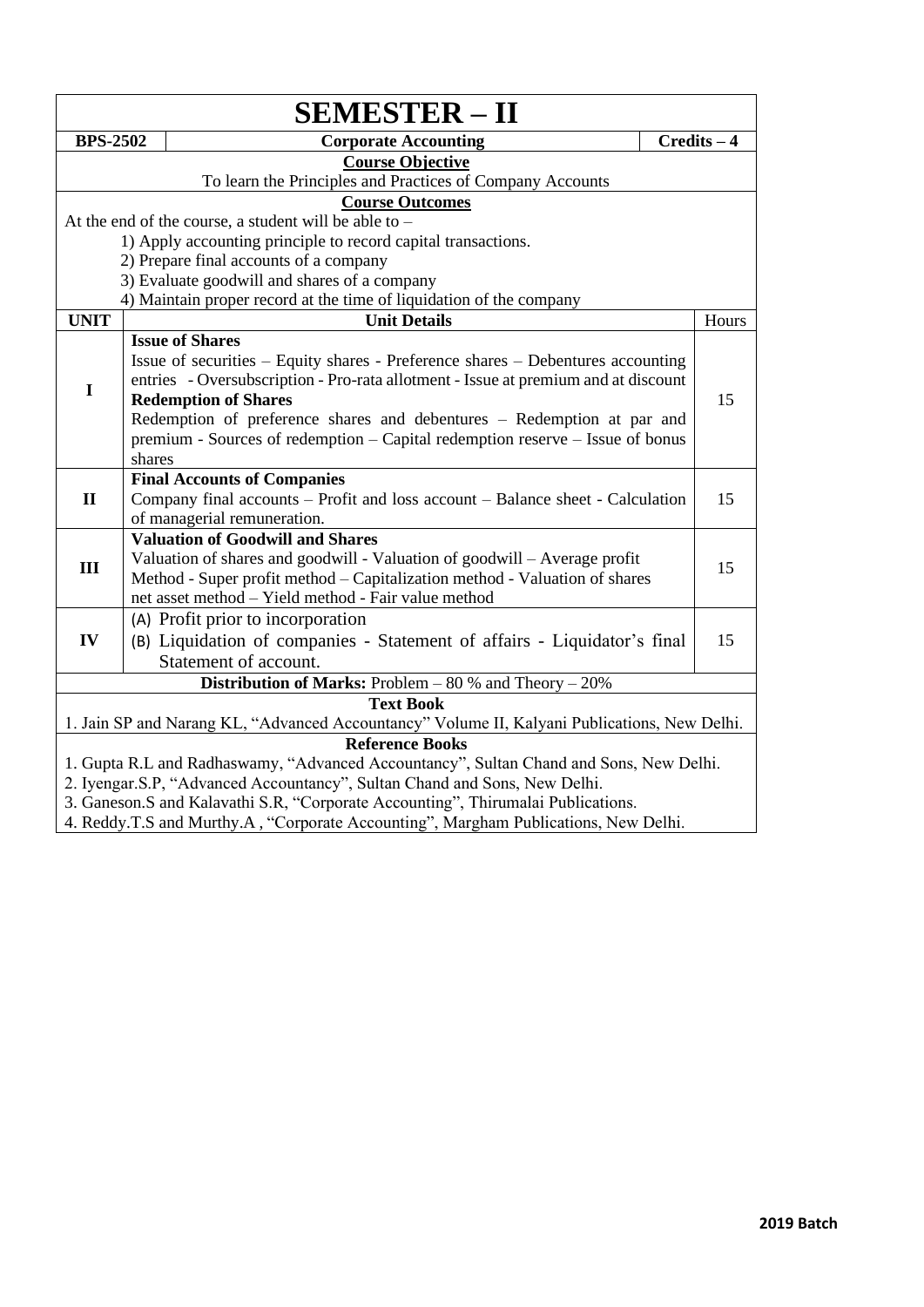|                      |                                                                                         | <b>SEMESTER – II</b>                                                                |  |             |
|----------------------|-----------------------------------------------------------------------------------------|-------------------------------------------------------------------------------------|--|-------------|
|                      | <b>BPS-2101</b>                                                                         | <b>Business Law</b>                                                                 |  | Credits - 4 |
|                      |                                                                                         | <b>Course Objective</b>                                                             |  |             |
|                      | To provide students with an understanding of the Indian legal system and how it impacts |                                                                                     |  |             |
|                      | the functioning of businesses and commercial transactions.                              |                                                                                     |  |             |
|                      |                                                                                         | <b>Course Outcomes</b>                                                              |  |             |
|                      |                                                                                         | At the end of the course, a student will be able to:                                |  |             |
|                      |                                                                                         | 1. Interpret the laws mentioned and content covered in the syllabus.                |  |             |
|                      |                                                                                         | 2. Learn the practical application of law in their life.                            |  |             |
|                      |                                                                                         | 3. Guide and take decisions based on the provisions of law applicable to particular |  |             |
|                      | cases.                                                                                  |                                                                                     |  |             |
| <b>Module</b>        |                                                                                         | <b>Unit Details</b>                                                                 |  | Hours       |
|                      |                                                                                         | Introduction (2)                                                                    |  |             |
|                      |                                                                                         | Jurisprudence: Introduction to Law – Classification of law – Hierarchy              |  |             |
|                      |                                                                                         | of Courts – Brief of procedure in Courts. Meaning and Scope of                      |  |             |
| I                    |                                                                                         | business law – Sources of Indian business law                                       |  | 15          |
|                      |                                                                                         | <b>Indian Contract Act of 1872 (13)</b>                                             |  |             |
|                      |                                                                                         | Definition – Types of contract – Essentials of a valid contract – Offer –           |  |             |
|                      |                                                                                         | Acceptance – Consideration – Capacity of parties                                    |  |             |
|                      |                                                                                         | <b>Indian Contract Act of 1872</b>                                                  |  |             |
| $\mathbf{I}$         |                                                                                         | Free consent: coercion, undue influence, fraud, misrepresentation,                  |  | 15          |
|                      |                                                                                         | mistake-Legality of object and consideration - Various modes of                     |  |             |
|                      |                                                                                         | discharge of a contract - Remedies for breach of contract.                          |  |             |
|                      |                                                                                         | Sale of Goods Act 1935 (4)                                                          |  |             |
|                      |                                                                                         | Law of sale of Goods - Conditions and warranties (basics only) -                    |  |             |
|                      |                                                                                         | Transfer of ownership (basics only) Performance of contracts –                      |  |             |
|                      |                                                                                         | Remedial measures.                                                                  |  |             |
| III                  |                                                                                         | <b>Consumer Protection Act [COPRA] (11)</b>                                         |  | 15          |
|                      |                                                                                         | Background - Definition of (1) Consumer; (2) Consumer Dispute; (3)                  |  |             |
|                      |                                                                                         | Complaint; (4) Deficiency; (5) Service – Consumer Rights – Consumer                 |  |             |
|                      |                                                                                         | Protection Council - Consumer Redressal Agencies - District Forum -                 |  |             |
|                      |                                                                                         | <b>State Commission and National Commission.</b>                                    |  |             |
|                      |                                                                                         | (A) Intellectual Property Legislations (8)                                          |  |             |
|                      |                                                                                         | Meaning and scope of Intellectual Properties - Patent Act of 1970 and               |  |             |
|                      |                                                                                         | amendments as per WTO agreements: Background – Objects –                            |  |             |
|                      |                                                                                         | Definition – Inventions – Patentee – True and first inventor – Procedure            |  |             |
|                      |                                                                                         | for grant of Process and Product Patents – TRIPS (in brief) – Rights to             |  |             |
| IV                   |                                                                                         | patentee – Infringement – Remedies.                                                 |  | 15          |
|                      |                                                                                         | (B) Foreign Exchange Management Act 1999 (4)                                        |  |             |
|                      |                                                                                         | Objectives – Scope and salient features – Offences under the Act.                   |  |             |
|                      |                                                                                         | (C) Information Technology Act 2000 (3)                                             |  |             |
|                      |                                                                                         | Objectives – Definitions and salient features – Provisions pertaining to            |  |             |
|                      |                                                                                         | Piracy and related Offences and Penalties.                                          |  |             |
| <b>Reading List:</b> |                                                                                         |                                                                                     |  |             |
| 1.                   |                                                                                         | Aswathappa. K & Ramachandra: Business Law, HPH, Mumbai.                             |  |             |
| 2.                   | Bare Acts.                                                                              |                                                                                     |  |             |
| 3.                   |                                                                                         | Garg, Sareen, Sharma & Chawla: Business Law.                                        |  |             |
| 4.                   |                                                                                         | Kapoor N.D: Business Law, Sultan Chand & Co.                                        |  |             |
| 5.                   |                                                                                         | M. C. Kuchhal: Business Law.                                                        |  |             |
| 6.                   |                                                                                         | Nabhi: Business Law, Indian Law House, Mumbai.                                      |  |             |
|                      |                                                                                         |                                                                                     |  |             |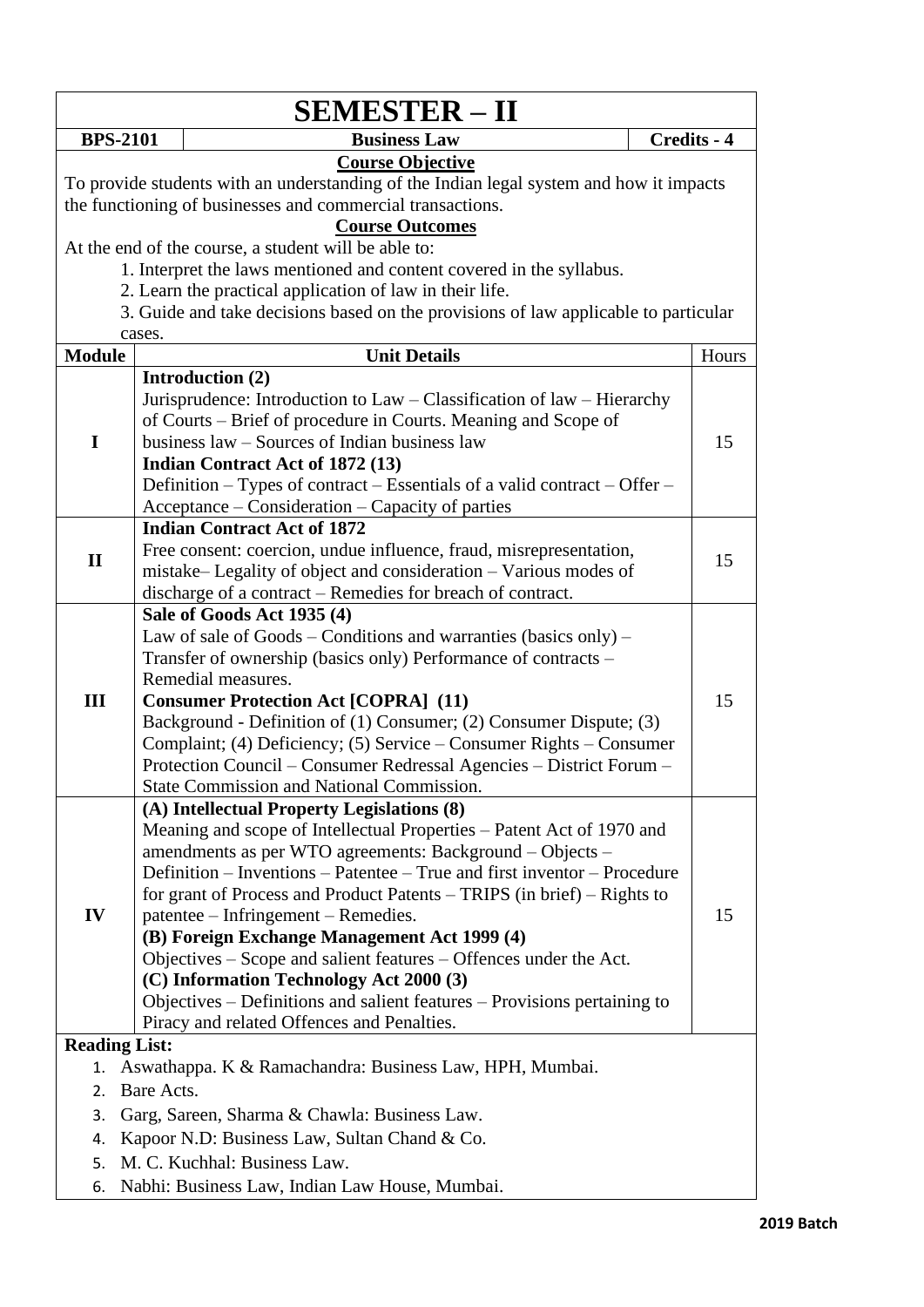## 7. Tulsian: Business Law, Tata McGraw Hill, New Delhi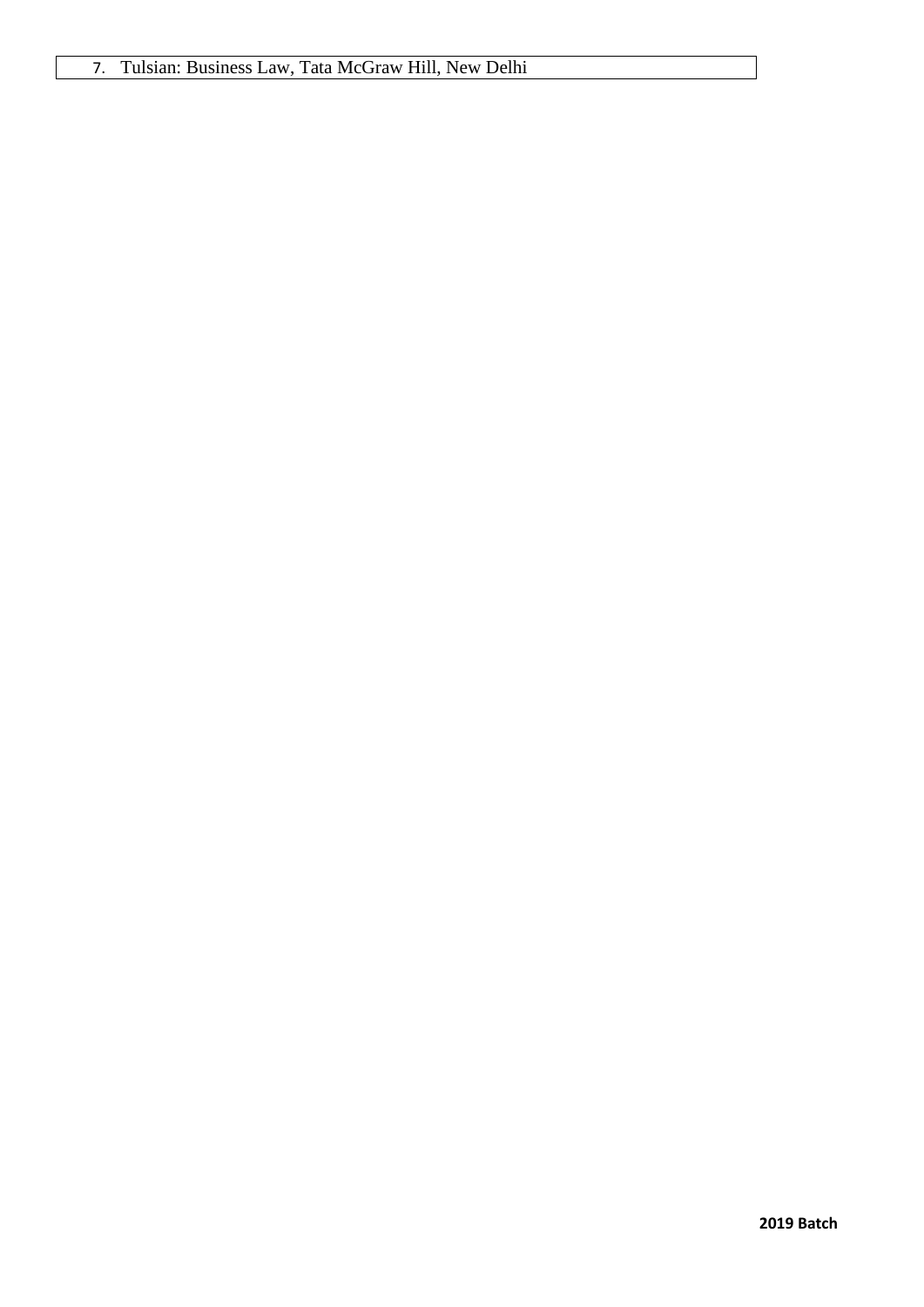| <b>SEMESTER - II</b> |       |                                                                                                                                                                                                                                                                                                                                                                                                                                                                                                                                                                                                            |    |             |
|----------------------|-------|------------------------------------------------------------------------------------------------------------------------------------------------------------------------------------------------------------------------------------------------------------------------------------------------------------------------------------------------------------------------------------------------------------------------------------------------------------------------------------------------------------------------------------------------------------------------------------------------------------|----|-------------|
| <b>BPS-2102</b>      |       | <b>International Business Environment</b>                                                                                                                                                                                                                                                                                                                                                                                                                                                                                                                                                                  |    | Credits - 4 |
| 2.                   |       | <b>Course Objective</b><br>To acquaint the students with the basic concepts of international trade and trade finance.<br><b>Course Outcomes</b><br>At the end of the course, a student will be able to:<br>1. Analyze the business environment globally.<br>Interpret interconnections of cultural, political, legal and economic systems of<br>various countries of the world.<br>3. Identify forms of business ownership and international business opportunities for<br>product demand outside                                                                                                          |    |             |
| <b>UNIT</b>          |       | <b>Unit Details</b>                                                                                                                                                                                                                                                                                                                                                                                                                                                                                                                                                                                        |    | Hours       |
| I                    |       | IB an overview<br>Reasons for International Business-Types of International Business-<br>Exporting-Importing-Joint<br>venture-Franchising-Constraints<br><b>International Business.</b><br><b>International business decisions - International Business Environment -</b><br>Culture environment - Economic environment - Political Environment -<br>Regulatory environment - Technology environment - Demographic<br>environment. Definition and Meaning of Multinational Corporations -<br>Merits and Demerits of MNC-MNC and International Trade.                                                       | of | 15          |
| $\mathbf{I}$         |       | Globalization of Indian business $-$ obstacles to globalization $-$ factors<br>favoring globalization $-$ Globalization strategies $-$ Scope of marketing<br>Indian products abroad.<br>International institutions- IMF, WTO, World Bank.                                                                                                                                                                                                                                                                                                                                                                  |    | 15          |
| III                  |       | <b>Trade finance</b><br>Parties and terminology in international trade-risk associated and its<br>mitigants - role of banks and documents in international trade-Letter of<br>credit-parties to L/C-Types of L/C- confirmation- document checking,<br>acceptance and payment.<br>Collections, Parties to Collections & Types of Collections- Document Ch<br>Acceptance & Payment Method of payment-advance, open account-docun<br>collection and documentary credit.                                                                                                                                       |    | 15          |
| IV                   | after | Guarantee* (self study)<br>SBLC-types of guarantee - Issuance, amendment claim and settlement and<br>cancellation-Reimbursement authorization-clean payment-irrevocable<br>undertaking-FI advance.<br>Reimbursements Authorizations, Claims, Payments. Loans and Finances<br>Syndicated Loans .Corporate Advances, Receivable Finance, Supplier<br>Finance Commodity Finance Channel Finance and Bill Finance<br>Discounting.<br>Basics of UCP, ISBP, URC, URR URDG and ISP - Value added services-<br>service-customer service (Voice/ non voice) investigation<br>reconciliation proofing and reporting. |    | 15          |
|                      |       | <b>Reference Books</b>                                                                                                                                                                                                                                                                                                                                                                                                                                                                                                                                                                                     |    |             |
|                      |       | 1. Francis Cherunilam International Business - PHI Learning Private Ltd - 2009                                                                                                                                                                                                                                                                                                                                                                                                                                                                                                                             |    |             |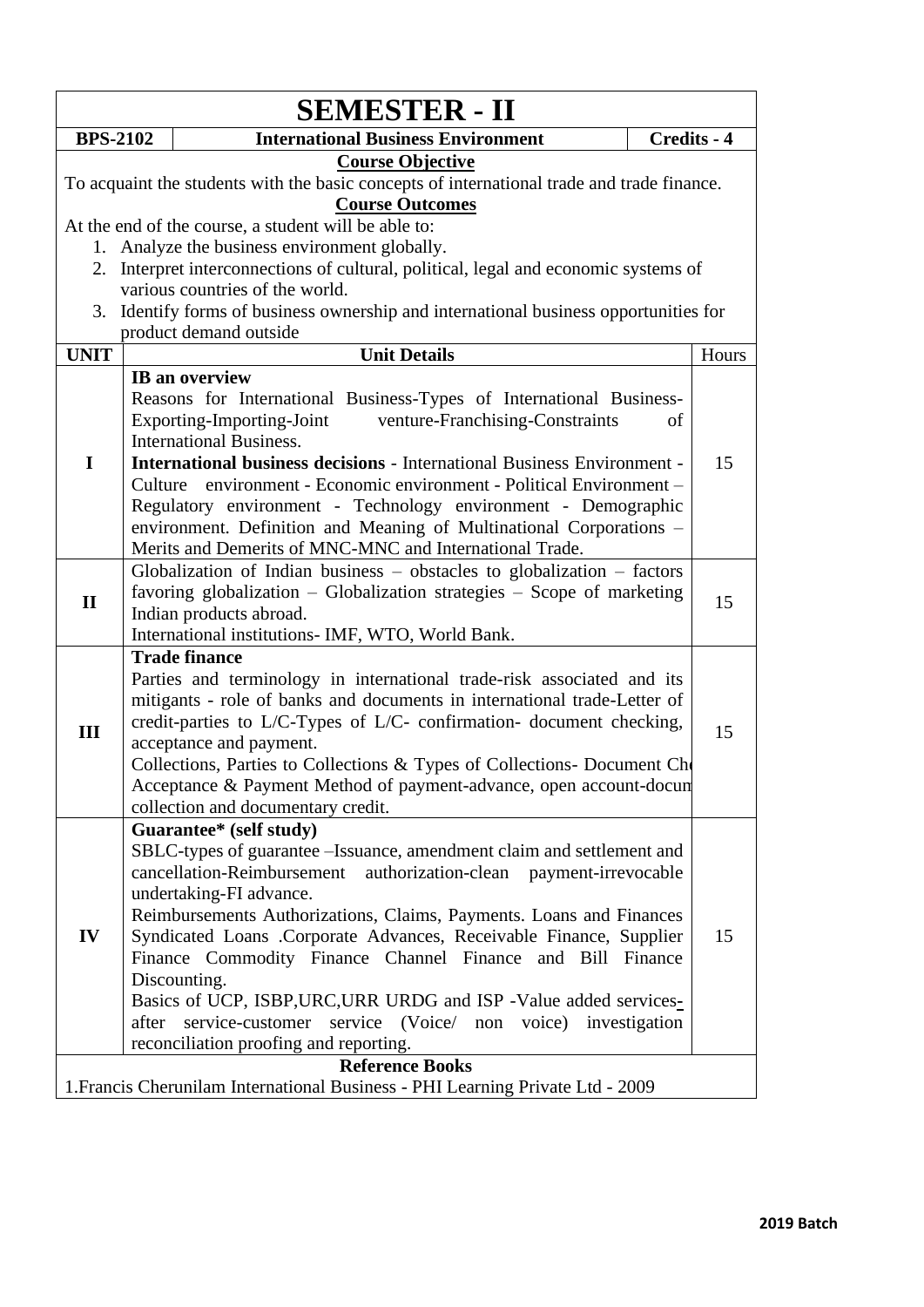|                                                                                                  |                                                    | <b>SEMESTER - II</b>                                                                                                                                                                                                                                                                                                                                                                                                                                                                                                                                                        |  |             |  |
|--------------------------------------------------------------------------------------------------|----------------------------------------------------|-----------------------------------------------------------------------------------------------------------------------------------------------------------------------------------------------------------------------------------------------------------------------------------------------------------------------------------------------------------------------------------------------------------------------------------------------------------------------------------------------------------------------------------------------------------------------------|--|-------------|--|
| <b>BPS-2103</b>                                                                                  |                                                    | <b>Business Mathematics</b>                                                                                                                                                                                                                                                                                                                                                                                                                                                                                                                                                 |  | Credits - 4 |  |
| <b>Course Objective</b><br>To impart the students with knowledge in basic mathematical concepts. |                                                    |                                                                                                                                                                                                                                                                                                                                                                                                                                                                                                                                                                             |  |             |  |
|                                                                                                  |                                                    | <b>Course Outcomes</b>                                                                                                                                                                                                                                                                                                                                                                                                                                                                                                                                                      |  |             |  |
|                                                                                                  |                                                    | At the end of the course, a student will be able to:                                                                                                                                                                                                                                                                                                                                                                                                                                                                                                                        |  |             |  |
|                                                                                                  |                                                    | 1. Explain the concepts and use equations, formulae, and mathematical expressions                                                                                                                                                                                                                                                                                                                                                                                                                                                                                           |  |             |  |
|                                                                                                  |                                                    | and relationships in a variety of contexts                                                                                                                                                                                                                                                                                                                                                                                                                                                                                                                                  |  |             |  |
|                                                                                                  |                                                    | 2. Apply the knowledge in mathematics for solving business problems                                                                                                                                                                                                                                                                                                                                                                                                                                                                                                         |  |             |  |
|                                                                                                  |                                                    | 3. Analyse and demonstrate mathematical skills required in mathematically intensive                                                                                                                                                                                                                                                                                                                                                                                                                                                                                         |  |             |  |
|                                                                                                  |                                                    | areas in Economics and business.                                                                                                                                                                                                                                                                                                                                                                                                                                                                                                                                            |  |             |  |
| <b>Module</b>                                                                                    |                                                    | <b>Unit Details</b>                                                                                                                                                                                                                                                                                                                                                                                                                                                                                                                                                         |  | Hours       |  |
| $\mathbf I$                                                                                      |                                                    | *Set and Set Operations* - Venn diagram - Elements Of Co -Ordinate<br>Systems - Matrices: Fundamental Ideas About Matrices - Operational<br>Rules - Matrix Multiplication - Inversion Of Square Matrices of Not<br>More Than 3 Order - consistency of a system of simultaneous linear<br>equations - Input and output analysis.                                                                                                                                                                                                                                             |  | 12          |  |
| $\mathbf{I}$                                                                                     | Mean.                                              | Permutation & Combinations: Introduction - Permutations - Types of<br>Permutation - combinations - Types of Combinations - Sequences and<br>Series: Sequence - Series - Arithmetic progression - Geometric<br>progression - Geometric mean - Harmonic progression - Harmonic                                                                                                                                                                                                                                                                                                |  | 12          |  |
| III                                                                                              |                                                    | Limits: Introduction - Limits of a function - properties of a limit -<br>L'Hospital's rule - certain important limits - Differentiation - Uses of<br>Differentiation - integration - indefinite integral - method of substitution<br>- uses in economics.                                                                                                                                                                                                                                                                                                                   |  | 12          |  |
| IV                                                                                               |                                                    | Probability and Theoretical Distributions: Definition - Concepts of<br>Probability - Calculation of Probability - Addition and Multiplication<br>theorem - Conditional Probability - Bayes theorem - Binomial<br>Distribution and Poisson distribution - simple problems.                                                                                                                                                                                                                                                                                                   |  | 12          |  |
| $\mathbf{V}$                                                                                     |                                                    | Mathematics of Finance: Simple and Compound Interest - Depreciation<br>- Annuities - Sinking Fund - Discounting - Bill of exchange - Banker's<br>discount - Banker's gain - Interest - NPV.<br>Normal distribution *Definitions of normal and standard normal<br>distributions *Distribution functions of normal and standard normal<br>variates *Mean and variance of normal distribution *Properties of<br>normal distribution (without proof) *Explanation of area under standard<br>normal curve *Applications and examples of normal distribution and<br>applications. |  | 12          |  |
|                                                                                                  |                                                    | Text Book: Business Mathematics And Statistics - P. A. Navnitham - Jai Publishers- 2003                                                                                                                                                                                                                                                                                                                                                                                                                                                                                     |  |             |  |
|                                                                                                  |                                                    | UNIT I : Chapter -3 sections 1, 2,3,4,5,6,7,8,9 Chapter -4 sections 1,2,3,4,5,6,7,9,10,11,13                                                                                                                                                                                                                                                                                                                                                                                                                                                                                |  |             |  |
|                                                                                                  | UNIT II : Chapter -2 sections 1, 2, 3,4,5,6,7,8,10 |                                                                                                                                                                                                                                                                                                                                                                                                                                                                                                                                                                             |  |             |  |
| UNIT III : Chapter -1 sections 1,2,3,4                                                           |                                                    |                                                                                                                                                                                                                                                                                                                                                                                                                                                                                                                                                                             |  |             |  |
|                                                                                                  |                                                    | UNIT IV : Chapter -5 sections 1,2,3,4,5 Chapter -6 sections 1,2,3,4,5,6,7,8(only $2nd$ order)                                                                                                                                                                                                                                                                                                                                                                                                                                                                               |  |             |  |
| Chapter -7 sections 1,2,3,4,5,6 Chapter -8 sections 1,2,5,8                                      |                                                    |                                                                                                                                                                                                                                                                                                                                                                                                                                                                                                                                                                             |  |             |  |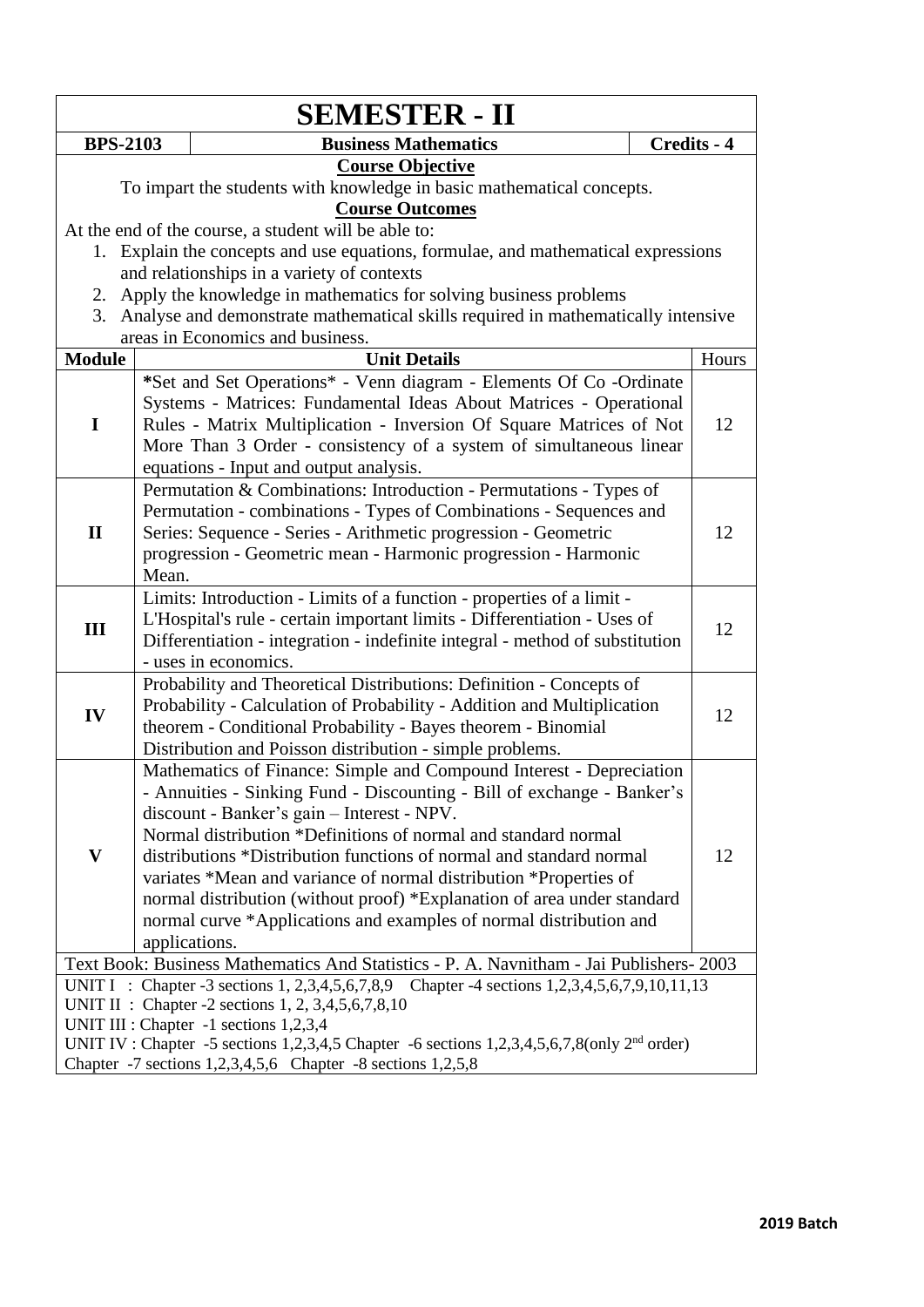| <b>SEMESTER - II</b>                                                                       |                                                                                     |                                                                                                    |                |  |
|--------------------------------------------------------------------------------------------|-------------------------------------------------------------------------------------|----------------------------------------------------------------------------------------------------|----------------|--|
| <b>EG-2301</b>                                                                             |                                                                                     | <b>Environmental Science</b>                                                                       | Credits - 2    |  |
|                                                                                            |                                                                                     | <b>Course Objective</b>                                                                            |                |  |
| To acquaint the students with the basic concepts of international trade and trade finance. |                                                                                     |                                                                                                    |                |  |
|                                                                                            |                                                                                     | <b>Course Outcomes</b>                                                                             |                |  |
|                                                                                            |                                                                                     | On completion of this course, students will be able to                                             |                |  |
|                                                                                            |                                                                                     | 1. Describe a system, component, or process to meet desired needs within realistic                 |                |  |
|                                                                                            | constraints such as economic, environmental, social, political, ethical, health and |                                                                                                    |                |  |
|                                                                                            |                                                                                     | safety, manufacturability, and sustainability.                                                     |                |  |
|                                                                                            |                                                                                     | 2. Critically analyze technical subject matter (written or oral) for scientific merit,             |                |  |
|                                                                                            |                                                                                     | apply learned environmental knowledge and understanding to solve technical                         |                |  |
|                                                                                            |                                                                                     | /research problems in new contexts.                                                                |                |  |
| <b>UNIT</b>                                                                                |                                                                                     | <b>Unit Details</b>                                                                                | Hours          |  |
| I                                                                                          |                                                                                     | Multidisciplinary nature of environmental studies: Definition, scope and                           | $\overline{2}$ |  |
|                                                                                            |                                                                                     | importance, need for public awareness.                                                             |                |  |
|                                                                                            |                                                                                     | <b>Natural Resources - Renewable and non-renewable resources :</b>                                 |                |  |
|                                                                                            |                                                                                     | Natural resources and associated problems.                                                         |                |  |
|                                                                                            |                                                                                     | a) Forest resources: Use and over-exploitation, deforestation, case                                |                |  |
|                                                                                            |                                                                                     | studies. Timber extraction,                                                                        |                |  |
|                                                                                            |                                                                                     | mining, dams and their effects on forest and tribal people.                                        |                |  |
|                                                                                            |                                                                                     | b) Water resources : Use and over-utilization of surface and ground                                |                |  |
|                                                                                            |                                                                                     | water, floods, drought,                                                                            |                |  |
|                                                                                            |                                                                                     | conflicts over water, dams-benefits and problems.                                                  |                |  |
|                                                                                            |                                                                                     | c) Mineral resources : Use and exploitation, environmental effects of                              |                |  |
|                                                                                            |                                                                                     | extracting and using mineral                                                                       |                |  |
| $\mathbf{I}$                                                                               |                                                                                     | resources, case studies.                                                                           | 8              |  |
|                                                                                            |                                                                                     | d) Food resources : World food problems, changes caused by agriculture<br>and overgrazing, effects |                |  |
|                                                                                            |                                                                                     | of modern agriculture, fertilizer-pesticide problems, water logging,                               |                |  |
|                                                                                            |                                                                                     | salinity, case studies.                                                                            |                |  |
|                                                                                            |                                                                                     | e) Energy resources : Growing energy needs, renewable and non                                      |                |  |
|                                                                                            |                                                                                     | renewable energy sources, use of                                                                   |                |  |
|                                                                                            |                                                                                     | alternate energy sources. Case studies.                                                            |                |  |
|                                                                                            |                                                                                     | f) Land resources : Land as a resource, land degradation, man induced                              |                |  |
|                                                                                            |                                                                                     | landslides, soil erosion and                                                                       |                |  |
|                                                                                            |                                                                                     | desertification.                                                                                   |                |  |
|                                                                                            |                                                                                     | • Role of an individual in conservation of natural resources.                                      |                |  |
|                                                                                            |                                                                                     | • Equitable use of resources for sustainable lifestyles.                                           |                |  |
|                                                                                            |                                                                                     | <b>Ecosystems</b>                                                                                  |                |  |
|                                                                                            |                                                                                     | • Concept of an ecosystem.                                                                         |                |  |
|                                                                                            |                                                                                     | • Structure and function of an ecosystem.                                                          |                |  |
|                                                                                            |                                                                                     | • Producers, consumers and decomposers.                                                            |                |  |
|                                                                                            |                                                                                     | • Energy flow in the ecosystem.                                                                    |                |  |
|                                                                                            |                                                                                     | • Ecological succession.                                                                           |                |  |
| III                                                                                        |                                                                                     | • Food chains, food webs and ecological pyramids.                                                  | 6              |  |
|                                                                                            |                                                                                     | • Introduction, types, characteristic features, structure and function of the                      |                |  |
|                                                                                            |                                                                                     | following ecosystems :-                                                                            |                |  |
|                                                                                            |                                                                                     | a. Forest ecosystem                                                                                |                |  |
|                                                                                            |                                                                                     | b. Grassland ecosystem                                                                             |                |  |
|                                                                                            |                                                                                     | c. Desert ecosystem                                                                                |                |  |
|                                                                                            |                                                                                     | d. Aquatic ecosystems (ponds, streams, lakes, rivers, oceans, estuaries)                           |                |  |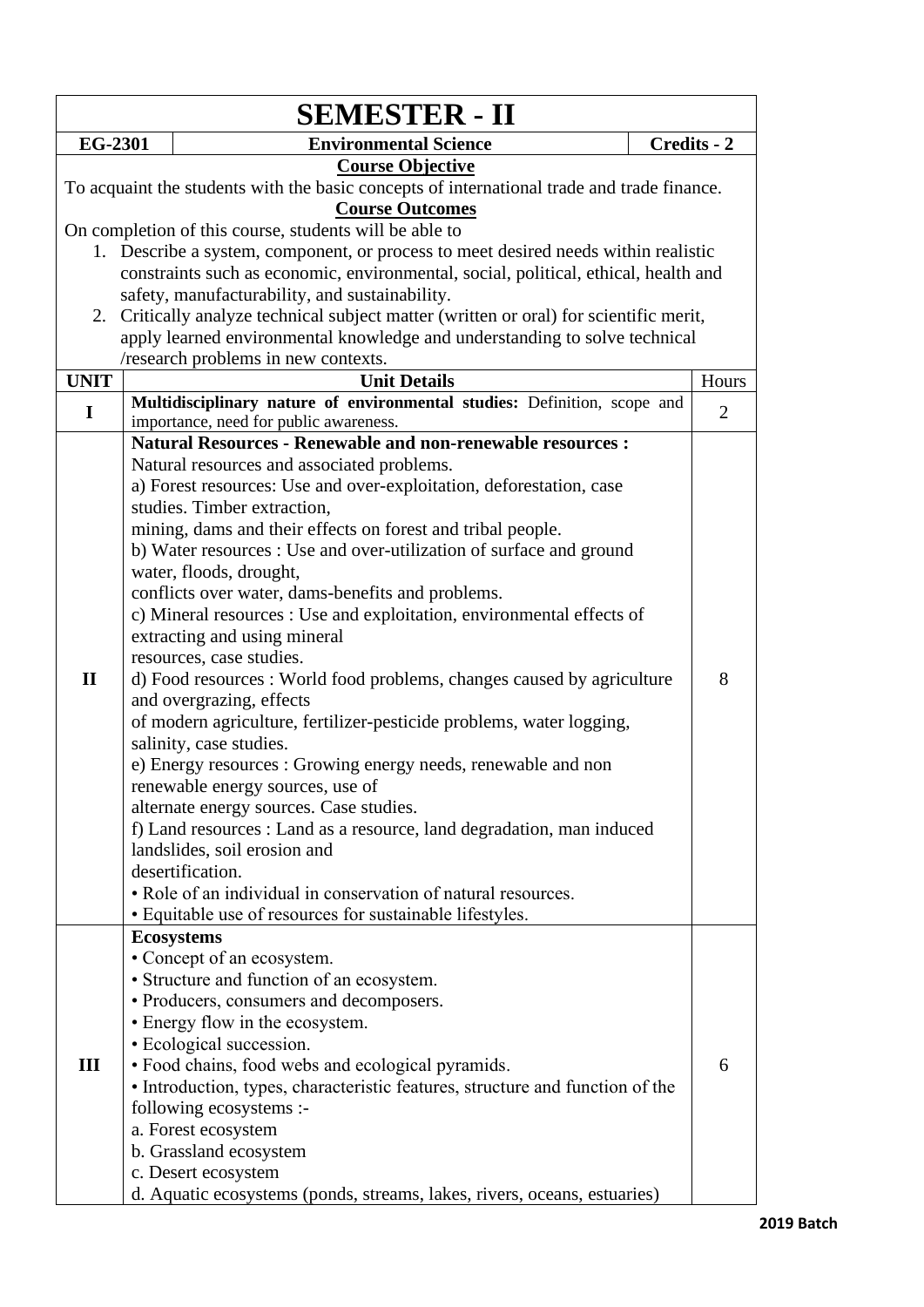|              | <b>Biodiversity and its conservation (8 lectures)</b>                         |   |
|--------------|-------------------------------------------------------------------------------|---|
|              | • Introduction – Definition : genetic, species and ecosystem diversity.       |   |
|              | • Biogeographical classification of India                                     |   |
|              | • Value of biodiversity : consumptive use, productive use, social, ethical,   |   |
|              | aesthetic and option                                                          |   |
|              | values                                                                        |   |
| IV           | · Biodiversity at global, National and local levels.                          | 8 |
|              | • India as a mega-diversity nation                                            |   |
|              | • Hot-sports of biodiversity.                                                 |   |
|              | • Threats to biodiversity : habitat loss, poaching of wildlife, man-wildlife  |   |
|              | conflicts.                                                                    |   |
|              | • Endangered and endemic species of India                                     |   |
|              | • Conservation of biodiversity : In-situ and Ex-situ conservation of biodiver |   |
|              | <b>Environmental Pollution</b>                                                |   |
|              | Definition                                                                    |   |
|              | • Cause, effects and control measures of :-                                   |   |
|              | a. Air pollution                                                              |   |
|              | b. Water pollution                                                            |   |
|              |                                                                               |   |
|              | c. Soil pollution                                                             |   |
|              | d. Marine pollution                                                           |   |
| $\mathbf{V}$ | e. Noise pollution                                                            | 8 |
|              | f. Thermal pollution                                                          |   |
|              | g. Nuclear hazards                                                            |   |
|              | • Solid waste Management: Causes, effects and control measures of             |   |
|              | urban and                                                                     |   |
|              | industrial wastes.                                                            |   |
|              | • Role of an individual in prevention of pollution.                           |   |
|              | • Pollution case studies.                                                     |   |
|              | • Disaster management : floods, earthquakes, cyclones and landslides.         |   |
|              | <b>Social Issues and the Environment</b>                                      |   |
|              | • From Unsustainable to Sustainable development                               |   |
|              | • Urban problems related to energy                                            |   |
|              | · Water conservation, rain water harvesting, watershed management             |   |
|              | • Resettlement and rehabilitation of people; its problems and concerns.       |   |
|              | Case                                                                          |   |
|              | <b>Studies</b>                                                                |   |
|              | • Environmental ethics : Issues and possible solutions.                       |   |
|              | • Climate change, global warming, acid rain, ozone layer depletion,           |   |
| VI           | nuclear                                                                       | 7 |
|              | accidents and holocaust. Case Studies.                                        |   |
|              | • Wasteland reclamation.                                                      |   |
|              | • Consumerism and waste products.                                             |   |
|              | • Environment Protection Act.                                                 |   |
|              | • Air (Prevention and Control of Pollution) Act.                              |   |
|              | • Water (Prevention and control of Pollution) Act                             |   |
|              | • Wildlife Protection Act                                                     |   |
|              | • Forest Conservation Act                                                     |   |
|              | • Issues involved in enforcement of environmental legislation.                |   |
|              | • Public awareness.                                                           |   |
|              | <b>Human Population and the Environment</b>                                   |   |
| VII          | • Population growth, variation among nations.                                 | 6 |
|              | • Population explosion – Family Welfare Programme.                            |   |
|              | VII                                                                           |   |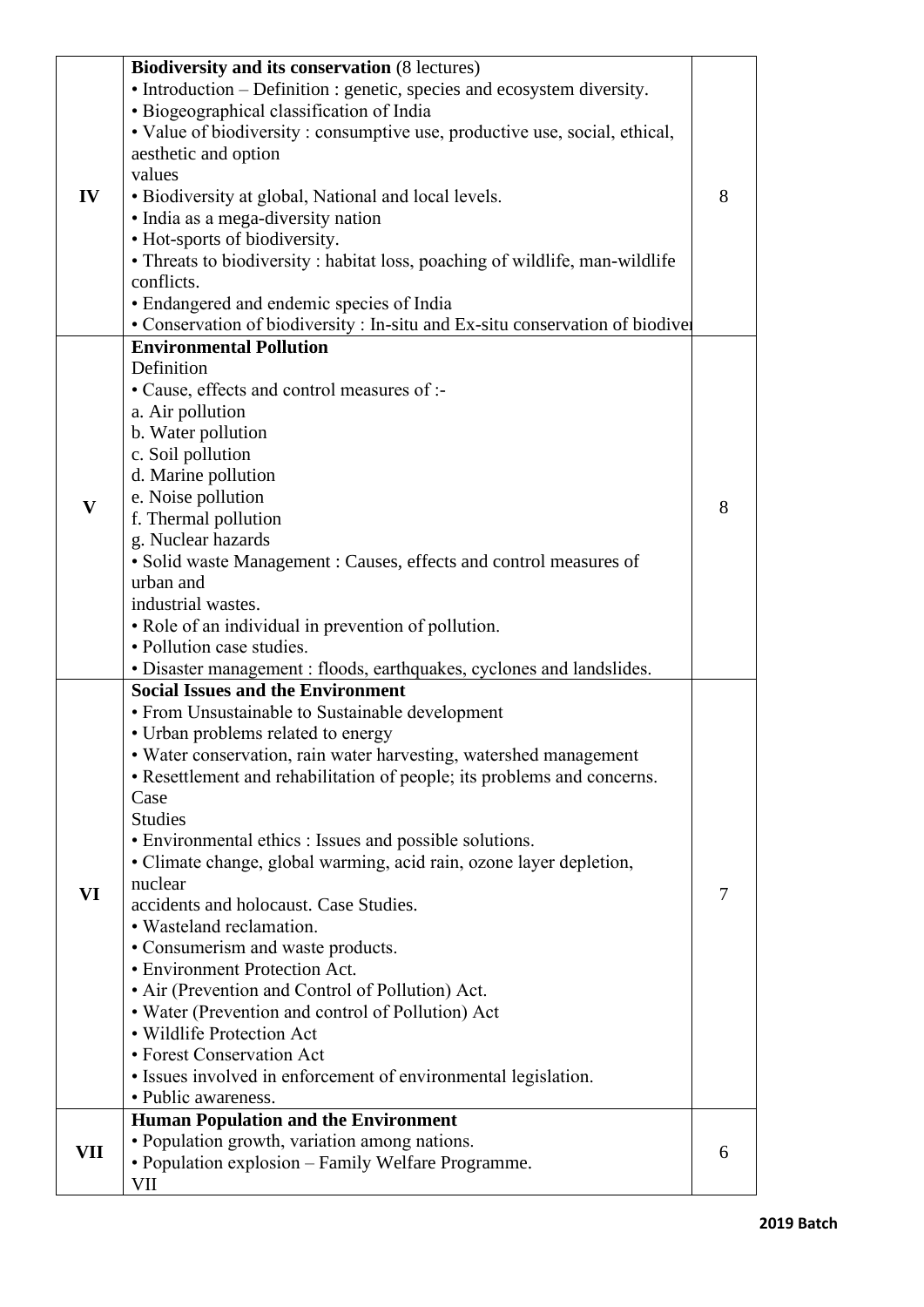|      | • Environment and human health.                                                          |  |  |  |  |
|------|------------------------------------------------------------------------------------------|--|--|--|--|
|      | • Human Rights.                                                                          |  |  |  |  |
|      | • Value Education.                                                                       |  |  |  |  |
|      | HIV/AIDS.                                                                                |  |  |  |  |
|      | • Women and Child Welfare.                                                               |  |  |  |  |
|      | • Role of Information Technology in Environment and human health.                        |  |  |  |  |
|      | • Case Studies.                                                                          |  |  |  |  |
|      | <b>Field work</b>                                                                        |  |  |  |  |
|      | • Visit to a local area to document environmental assets river/                          |  |  |  |  |
| VIII | forest/grassland/hill/mountain                                                           |  |  |  |  |
|      | • Visit to a local polluted site-Urban/Rural/Industrial/Agricultural                     |  |  |  |  |
|      | · Study of common plants, insects, birds.                                                |  |  |  |  |
|      | • Study of simple ecosystems-pond, river, hill slopes, etc.                              |  |  |  |  |
|      | <b>Reference Books</b>                                                                   |  |  |  |  |
|      | Prof. ErachBharucha – Director - Bharati Vidyapeeth - Institute of Environment Education |  |  |  |  |
|      | & Research, Pune                                                                         |  |  |  |  |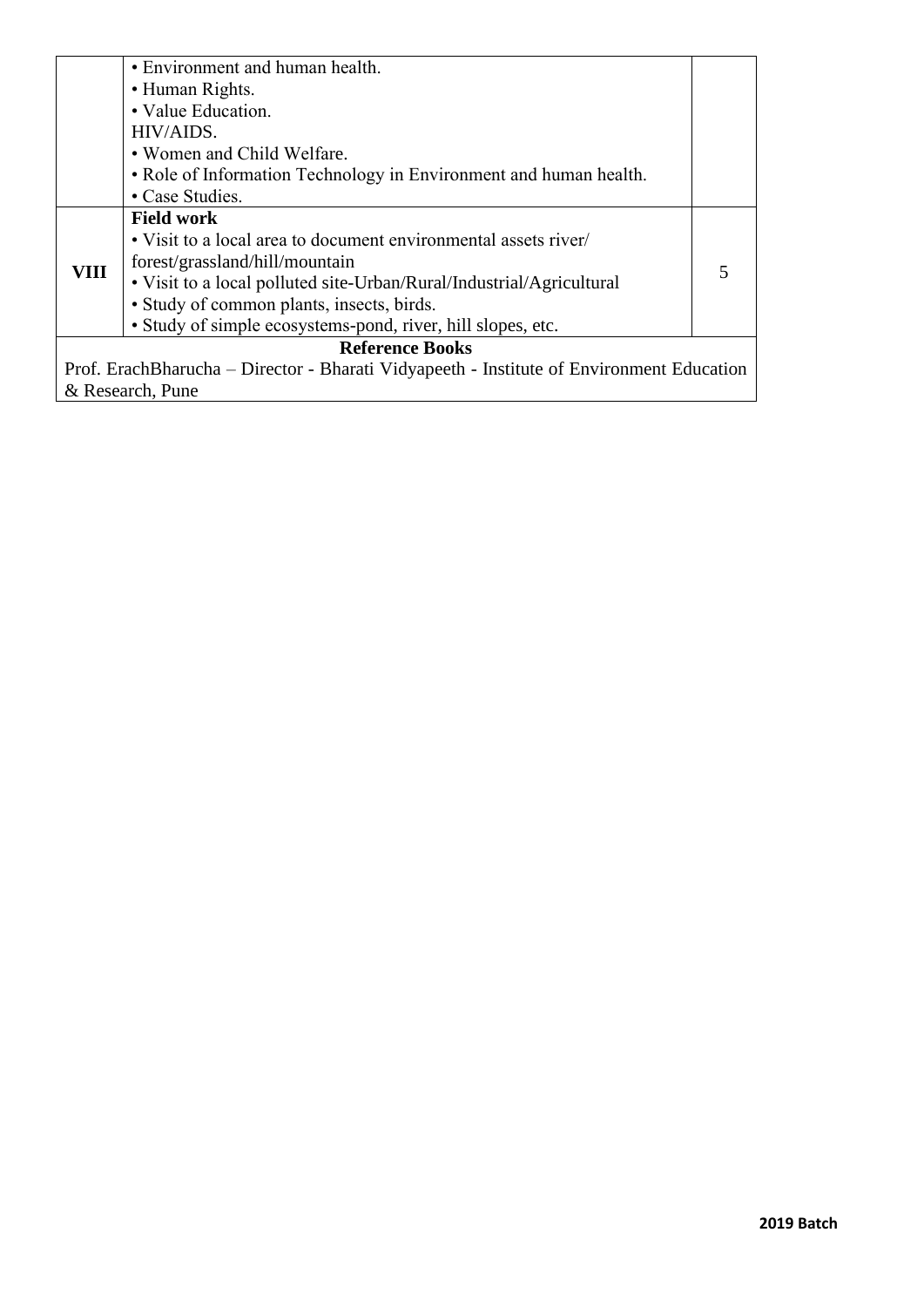| <b>SEMESTER - II</b>                                  |                                                                                                   |             |       |  |  |
|-------------------------------------------------------|---------------------------------------------------------------------------------------------------|-------------|-------|--|--|
| $FC - 2031$                                           | <b>Communication Skills - II</b>                                                                  | Credits - 2 |       |  |  |
|                                                       | <b>Course Objective</b>                                                                           |             |       |  |  |
|                                                       | To familiarize students with the best samples of writings in English so that they can learn       |             |       |  |  |
|                                                       | the structure of the language as it is used creatively, to orient students to social and cultural |             |       |  |  |
|                                                       | issues and to acquaint students with different writing styles of English.                         |             |       |  |  |
|                                                       | <b>Course Outcomes</b>                                                                            |             |       |  |  |
|                                                       | On completion of this course, students will be able to                                            |             |       |  |  |
|                                                       | a) To provide an overview of various skills required for communication.                           |             |       |  |  |
|                                                       | b) To put in use the basics of grammar.                                                           |             |       |  |  |
|                                                       | c) To learn the pronunciation of different words in communication.                                |             |       |  |  |
| <b>UNIT</b>                                           | <b>Unit Details</b>                                                                               |             | Hours |  |  |
|                                                       | Selected Stories from Malgudi Days by R K Narayan - Indian thought                                |             |       |  |  |
|                                                       | Publication.                                                                                      |             |       |  |  |
| $\mathbf I$                                           | <b>List of stories:</b>                                                                           |             | 8     |  |  |
|                                                       | The Doctors word - The Blind dog - Iswaran - Father's help - Forty-five a                         |             |       |  |  |
|                                                       | month - Out of Business - Attila - The Shadow - Leela's friend - Selvi                            |             |       |  |  |
| $\mathbf{I}$                                          | Animal Farm – George Orwell. Critical study of the novel                                          |             | 8     |  |  |
| III                                                   | Grammar: Tenses - Subject-verb agreement - Preposition - Articles -                               |             | 8     |  |  |
|                                                       | Modals                                                                                            |             |       |  |  |
| IV                                                    | Pronunciation (identification of sounds, vowels & consonants) - Syllable                          |             |       |  |  |
|                                                       | division - Rhyming words - Vocabulary from the texts                                              |             | 6     |  |  |
|                                                       | <b>Reference Books</b>                                                                            |             |       |  |  |
| 1. Enrich your English - CIEFL (Academic Skills book) |                                                                                                   |             |       |  |  |
|                                                       | 2. Contemporary English Grammar - Raymond Murphy                                                  |             |       |  |  |
|                                                       | 3. Essential English Grammar - Raymond Murphy                                                     |             |       |  |  |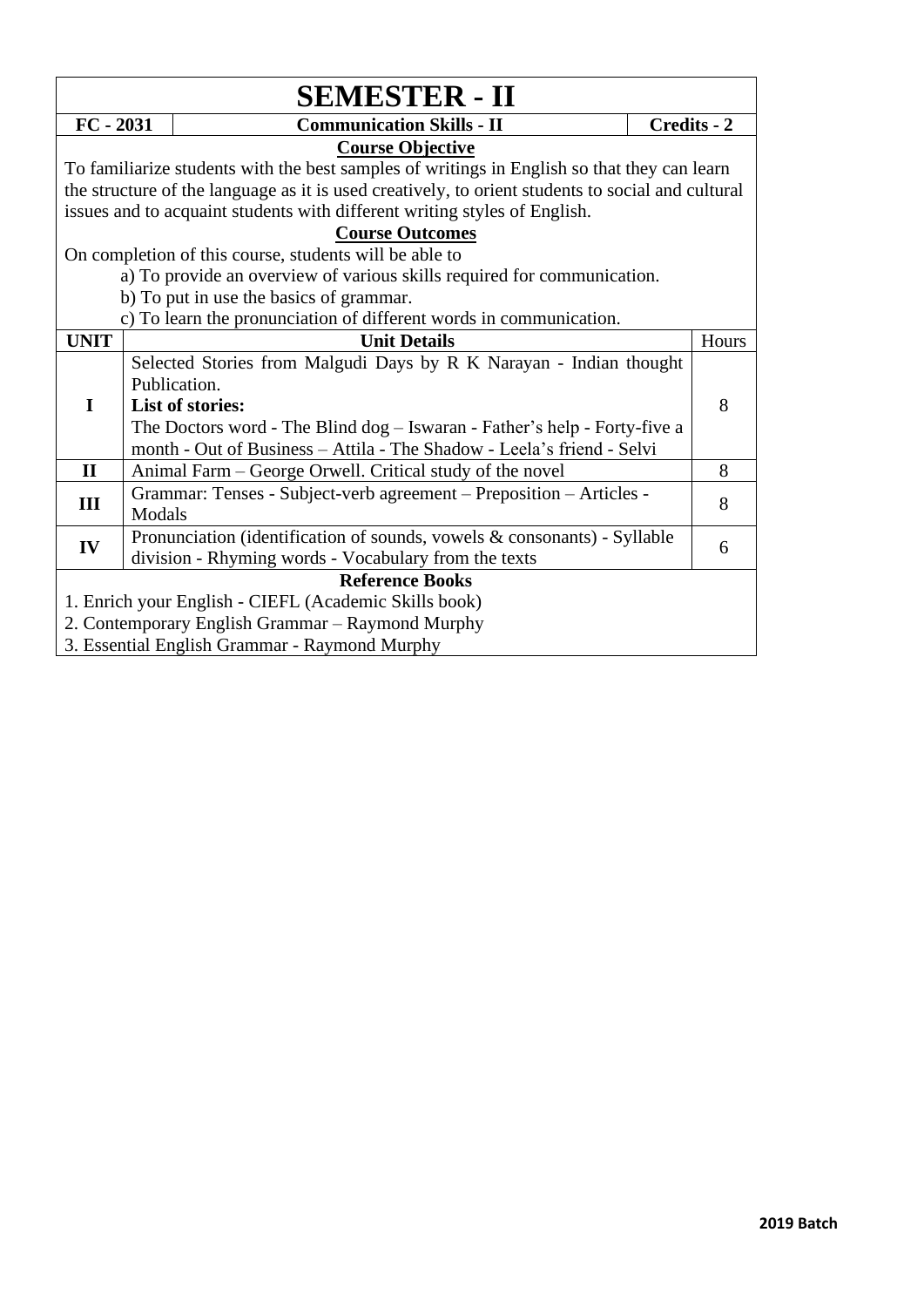| <b>SEMESTER - III</b>                                                                                                                                                                                                                                                                                                   |                        |                                                                                                                                                                                                                                                                                                                                                                                                                                                                                                                                                                                                                                                      |             |       |  |
|-------------------------------------------------------------------------------------------------------------------------------------------------------------------------------------------------------------------------------------------------------------------------------------------------------------------------|------------------------|------------------------------------------------------------------------------------------------------------------------------------------------------------------------------------------------------------------------------------------------------------------------------------------------------------------------------------------------------------------------------------------------------------------------------------------------------------------------------------------------------------------------------------------------------------------------------------------------------------------------------------------------------|-------------|-------|--|
| <b>BPS-3501</b>                                                                                                                                                                                                                                                                                                         |                        | <b>MANAGEMENT ACCOUNTING</b>                                                                                                                                                                                                                                                                                                                                                                                                                                                                                                                                                                                                                         | Credits - 4 |       |  |
| <b>Course Objective</b><br>To analyze the importance of accounting for the management, through analysis and<br>interpretation of financial statements, calculation of ratios and their analysis, preparation of<br>funds flow and cash flow statement with a view to prepare management reports for decision<br>making. |                        |                                                                                                                                                                                                                                                                                                                                                                                                                                                                                                                                                                                                                                                      |             |       |  |
|                                                                                                                                                                                                                                                                                                                         |                        | <b>Course Outcomes</b>                                                                                                                                                                                                                                                                                                                                                                                                                                                                                                                                                                                                                               |             |       |  |
|                                                                                                                                                                                                                                                                                                                         |                        | At the end of the course, a student will be able to $-$                                                                                                                                                                                                                                                                                                                                                                                                                                                                                                                                                                                              |             |       |  |
| 1)                                                                                                                                                                                                                                                                                                                      |                        | Interpret financial statements                                                                                                                                                                                                                                                                                                                                                                                                                                                                                                                                                                                                                       |             |       |  |
| 2)                                                                                                                                                                                                                                                                                                                      |                        | Prepare cash flow and funds flow statements                                                                                                                                                                                                                                                                                                                                                                                                                                                                                                                                                                                                          |             |       |  |
| 3)                                                                                                                                                                                                                                                                                                                      |                        | Help management in decision making                                                                                                                                                                                                                                                                                                                                                                                                                                                                                                                                                                                                                   |             |       |  |
| <b>Module</b>                                                                                                                                                                                                                                                                                                           |                        | <b>Unit Details</b>                                                                                                                                                                                                                                                                                                                                                                                                                                                                                                                                                                                                                                  |             | Hours |  |
| I                                                                                                                                                                                                                                                                                                                       | Ratios                 | (A) Introduction<br>Meaning – Objectives – Scope of Management Accounting – Role of Management<br>Accountant - Relationship between Financial Accounting, Cost Accounting and<br>Management Accounting.<br>(B) Financial Statement Analysis<br>Meaning – Types of financial statements – Meaning and Concept of Financial<br>Analysis - Types of Financial Analysis - Methods of Financial Analysis -<br>Problems on Comparative Statements - Common Size Statements - Trend<br>Analysis - Ratio Analysis: Meaning - Classification of Ratios - Calculation and<br>Interpretation of Ratios - Preparation of Income Statement and Balance Sheet with |             | 15    |  |
| $\mathbf{I}$                                                                                                                                                                                                                                                                                                            |                        | <b>Capital Budgeting Techniques</b><br>Capital budgeting - Nature of capital budgeting - Importance - Capital budgeting<br>process – Kinds of decision - Evaluation of investment opportunities – Investment<br>decision tools – Time value of money – Present value of single cash flow – Present<br>value of an annuity – Future value of single cash flow – Future value of an annuity<br>- Average rate of return, payback period, NPV, IRR and PI methods.                                                                                                                                                                                      |             | 15    |  |
| III                                                                                                                                                                                                                                                                                                                     | 3.                     | <b>Cash Flow Analysis</b><br>Cash Flow Analysis – Meaning and Concept – Classification of cash flows – Uses<br>and Significance of CFS - AS 3 - Preparation of Cash Flow Statement as Per AS-                                                                                                                                                                                                                                                                                                                                                                                                                                                        |             | 15    |  |
| IV                                                                                                                                                                                                                                                                                                                      |                        | <b>Fund Flow Analysis</b><br>Meaning – Concept of Fund and Funds Flow Statement – Uses and Significance of<br>Funds Flow Statement - Procedure for Preparing FFS - Schedule of Changes in<br>Working Capital – Statement of Sources and Application of Funds<br><b>Management Reporting</b><br>Meaning of Reporting - Methods of Reporting - Requirement of a Good Report-<br>Kinds of Reports – Principles of Good Reporting system – Drafting of Reports<br>under different situation                                                                                                                                                              |             | 15    |  |
|                                                                                                                                                                                                                                                                                                                         | <b>Reference Books</b> |                                                                                                                                                                                                                                                                                                                                                                                                                                                                                                                                                                                                                                                      |             |       |  |
|                                                                                                                                                                                                                                                                                                                         |                        | M. N. Arora: A Textbook of Cost and Management Accounting<br>Dr. S.N. Goyal & Manmohan: Management Accounting.<br>Dr. S. N. Maheshwari: Management Accounting.<br>Foster: Financial Statement Analysis - Pearson.<br>J. Batty: Management Accounting.<br>Made Gowda: Management Accounting.<br>P.N. Reddy Appannaiah: Essentials of Management Accounting.<br>R. S.N. Pillai & Bagavathi: Management Accounting.<br>Saxena: Management Accounting. v Sharma & Gupta: Management Accounting.                                                                                                                                                          |             |       |  |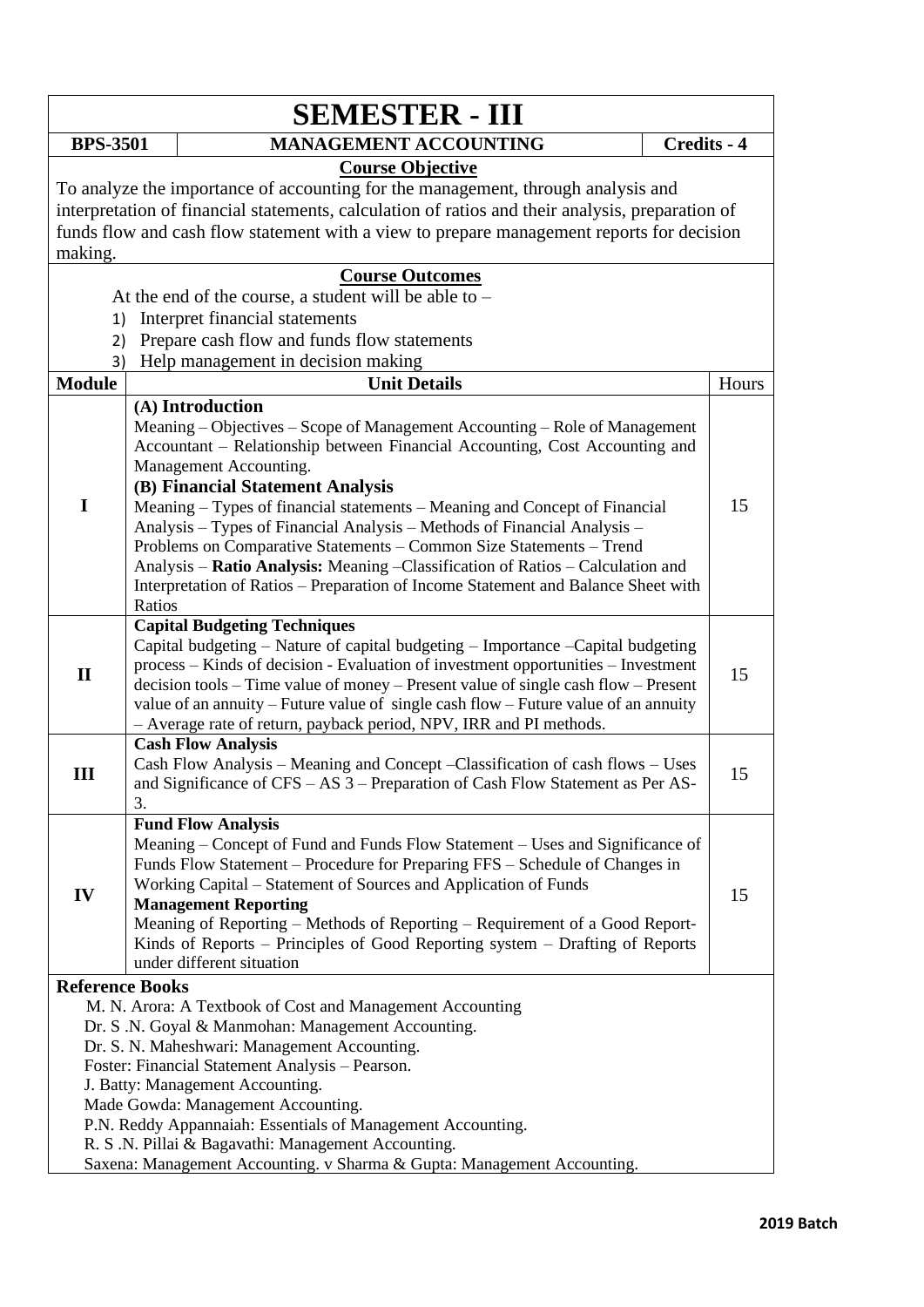|              |                                                                                                                                                                                  | <b>SEMESTER - III</b>                                                                                                                                                                                                                                                                                                                                                                                                                                                                                                                                                                                                                                                                                                           |  |             |
|--------------|----------------------------------------------------------------------------------------------------------------------------------------------------------------------------------|---------------------------------------------------------------------------------------------------------------------------------------------------------------------------------------------------------------------------------------------------------------------------------------------------------------------------------------------------------------------------------------------------------------------------------------------------------------------------------------------------------------------------------------------------------------------------------------------------------------------------------------------------------------------------------------------------------------------------------|--|-------------|
|              | <b>BPS-3502</b>                                                                                                                                                                  | <b>Commercial Law</b>                                                                                                                                                                                                                                                                                                                                                                                                                                                                                                                                                                                                                                                                                                           |  | Credits - 4 |
|              | <b>Course Objective</b><br>To provide students with an understanding of the Indian legal system and how it impacts the<br>functioning of businesses and commercial transactions. |                                                                                                                                                                                                                                                                                                                                                                                                                                                                                                                                                                                                                                                                                                                                 |  |             |
|              |                                                                                                                                                                                  | <b>Course Outcomes</b><br>At the end of the course, a student will be able to $-$                                                                                                                                                                                                                                                                                                                                                                                                                                                                                                                                                                                                                                               |  |             |
|              |                                                                                                                                                                                  | 1. Describe in Indian Contract Act about the application of provisions to Agency, Bailment etc.                                                                                                                                                                                                                                                                                                                                                                                                                                                                                                                                                                                                                                 |  |             |
|              |                                                                                                                                                                                  | 2. Learn provisions relating to Transfer of Property in goods and Conditions and Warranties                                                                                                                                                                                                                                                                                                                                                                                                                                                                                                                                                                                                                                     |  |             |
|              |                                                                                                                                                                                  | attached in the Sale of Goods transactions.                                                                                                                                                                                                                                                                                                                                                                                                                                                                                                                                                                                                                                                                                     |  |             |
|              |                                                                                                                                                                                  | 3. Apply law relating to Partnership firms in India.                                                                                                                                                                                                                                                                                                                                                                                                                                                                                                                                                                                                                                                                            |  |             |
| Unit         |                                                                                                                                                                                  | <b>Unit Details</b>                                                                                                                                                                                                                                                                                                                                                                                                                                                                                                                                                                                                                                                                                                             |  | Hours       |
| $\mathbf I$  |                                                                                                                                                                                  | Law of Agency: Creation of Agency- Classification of Agents- Relations of<br>Principal and Agent- Delegation of Authority- Relation of Principal with third<br>parties- Personal liability of agent- Termination of Agency.<br>Contract of Bailment - Essentials - Sales Vs. Bailment - Kinds of Bailment -<br>Consideration – Duties of Bailor – Duties of Bailee – Rights of Bailor – Rights of<br>Bailee – Rights of Bailor and Bailee against Wrongdoers- Pledge – Difference                                                                                                                                                                                                                                               |  | 15          |
|              |                                                                                                                                                                                  | between pledge and Bailment.<br><b>Indemnity &amp; Guarantee:</b>                                                                                                                                                                                                                                                                                                                                                                                                                                                                                                                                                                                                                                                               |  |             |
| $\mathbf{I}$ |                                                                                                                                                                                  | Contract of Indemnity-Rights of Indemnity holder when sued - Contract of<br>Guarantee-Distinction between Indemnity and Guarantee-Extent of Surety's<br>Liability-Kinds of Guarantee-Rights of Surety-Discharge of Surety.<br><b>Conditions &amp; Warranties</b><br>Meaning of Condition-Meaning of Warranty-Express Conditions-Express                                                                                                                                                                                                                                                                                                                                                                                         |  | 15          |
|              |                                                                                                                                                                                  | Warranties-Implied Conditions-Implied Warranties-Caveat Emptor.                                                                                                                                                                                                                                                                                                                                                                                                                                                                                                                                                                                                                                                                 |  |             |
| III          |                                                                                                                                                                                  | Transfer of Property: Property, Possession & Risk-Passing of Property-Specific<br>goods- Unascertained goods-Goods sent on approval or on sale or return-<br>Contracts involving Sea Routes-F.A.S. contracts-F.O.B. contracts-C.I.F.<br>contracts-Ex-ship contracts-Sale by Non-Owners.                                                                                                                                                                                                                                                                                                                                                                                                                                         |  | 15          |
| IV           |                                                                                                                                                                                  | Nature of Partnership: Definition of Partnership-Formation of Partnership-<br>Partners, Firm, Firm Name-Test of Partnership-Partnership & other Associations-<br>Partnership and joint Hindu family-Partnership and co-ownership-Duration of<br>Partnership-Registration of Firms-Effects of non-registration.<br><b>Relations of Partners</b><br>Relations of Partners to one another-Rights of a Partner-Duties of a Partner-<br>Property of the Firm-Relations of Partners to Third Parties-Types of Partners-<br>Minor Partner-Reconstitution of a Firm.<br>Dissolution of Firm: Dissolution without the order of Court-Dissolution by<br>Court-Rights of a Partner on Dissolution-Liabilities of a Partner on Dissolution- |  | 15          |
|              |                                                                                                                                                                                  | Settlement of Accounts.                                                                                                                                                                                                                                                                                                                                                                                                                                                                                                                                                                                                                                                                                                         |  |             |
|              | <b>Reference Books</b>                                                                                                                                                           |                                                                                                                                                                                                                                                                                                                                                                                                                                                                                                                                                                                                                                                                                                                                 |  |             |
| 1.           |                                                                                                                                                                                  | Aswathappa. K & Ramachandra: Business Law, HPH, Mumbai.                                                                                                                                                                                                                                                                                                                                                                                                                                                                                                                                                                                                                                                                         |  |             |
| 2.           | Bare Acts.                                                                                                                                                                       |                                                                                                                                                                                                                                                                                                                                                                                                                                                                                                                                                                                                                                                                                                                                 |  |             |
| 3.           |                                                                                                                                                                                  | Garg, Sareen, Sharma & Chawla: Business Law.                                                                                                                                                                                                                                                                                                                                                                                                                                                                                                                                                                                                                                                                                    |  |             |
| 4.           |                                                                                                                                                                                  | Kapoor N.D: Business Law, Sultan Chand & Co.                                                                                                                                                                                                                                                                                                                                                                                                                                                                                                                                                                                                                                                                                    |  |             |
| 5.           |                                                                                                                                                                                  | M. C. Kuchhal: Business Law.                                                                                                                                                                                                                                                                                                                                                                                                                                                                                                                                                                                                                                                                                                    |  |             |
| 6.           |                                                                                                                                                                                  | Nabhi: Business Law, Indian Law House, Mumbai.                                                                                                                                                                                                                                                                                                                                                                                                                                                                                                                                                                                                                                                                                  |  |             |
| 7.           |                                                                                                                                                                                  | Tulsian: Business Law, Tata McGraw Hill, New Delhi                                                                                                                                                                                                                                                                                                                                                                                                                                                                                                                                                                                                                                                                              |  |             |
|              |                                                                                                                                                                                  | 8. Taxman's GST ready reckoner<br>9. GST - Soft copy from ICAI – free download.                                                                                                                                                                                                                                                                                                                                                                                                                                                                                                                                                                                                                                                 |  |             |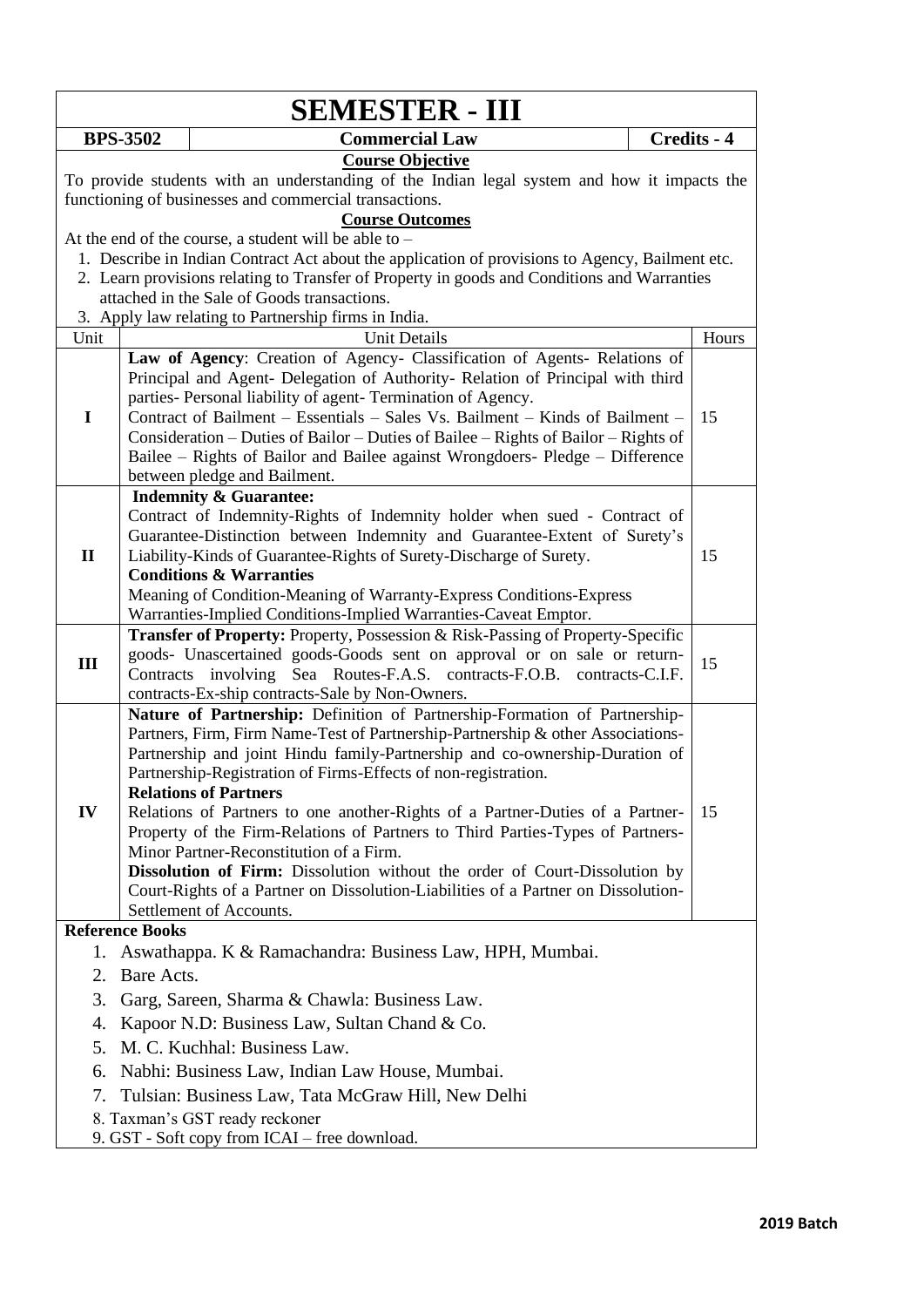|                                                                                                                             | <b>SEMESTER - III</b>                                                                                                                                                                                                                                                                                                                                                                                                                                                                                                                                                                                                                                                       |             |  |  |
|-----------------------------------------------------------------------------------------------------------------------------|-----------------------------------------------------------------------------------------------------------------------------------------------------------------------------------------------------------------------------------------------------------------------------------------------------------------------------------------------------------------------------------------------------------------------------------------------------------------------------------------------------------------------------------------------------------------------------------------------------------------------------------------------------------------------------|-------------|--|--|
| <b>BPS-3503</b>                                                                                                             | <b>MARKETING RESEARCH</b>                                                                                                                                                                                                                                                                                                                                                                                                                                                                                                                                                                                                                                                   | Credits - 4 |  |  |
| <b>Course Objective</b><br>Upon completion of this course, students will understand the Retail and Market research details. |                                                                                                                                                                                                                                                                                                                                                                                                                                                                                                                                                                                                                                                                             |             |  |  |
|                                                                                                                             | <b>Course Outcomes</b>                                                                                                                                                                                                                                                                                                                                                                                                                                                                                                                                                                                                                                                      |             |  |  |
|                                                                                                                             | 1) Define the basic concepts related to marketing research.                                                                                                                                                                                                                                                                                                                                                                                                                                                                                                                                                                                                                 |             |  |  |
|                                                                                                                             | 2) Analyzing how to research in Apply a research in the marketing area.<br>3) Role of consumer panel in marketing research.                                                                                                                                                                                                                                                                                                                                                                                                                                                                                                                                                 |             |  |  |
|                                                                                                                             | 4) Knowledge of how to handle the product with different consumer behavior and competition                                                                                                                                                                                                                                                                                                                                                                                                                                                                                                                                                                                  |             |  |  |
| <b>Module</b>                                                                                                               | <b>Unit Details</b>                                                                                                                                                                                                                                                                                                                                                                                                                                                                                                                                                                                                                                                         | Hours       |  |  |
|                                                                                                                             | <b>Introduction to Marketing and Market Research:</b>                                                                                                                                                                                                                                                                                                                                                                                                                                                                                                                                                                                                                       |             |  |  |
|                                                                                                                             | <b>Marketing:</b><br>1. Introduction, 2. Definition, 3. Importance of Marketing, 4. Scope of Marketing, 5.<br>Features of Marketing, 6. Marketing process, 7. Core concepts of marketing<br><b>Market research:</b><br>1. What is the Market? 2. What is Research? 3. What is Market Research? 4.                                                                                                                                                                                                                                                                                                                                                                           |             |  |  |
| I                                                                                                                           | Why Market Research? Market research process, Scope, Importance, Types-<br>Characteristics of markets, Market and marketing research-The difference<br>Market Research Concepts: 1. Primary Research 2. Secondary Research 3.<br>Custom Study4. Syndicated Study5. Quantitative Research Methodology6.<br>Qualitative Research Methodology7. Research Types<br>Marketing Mix:1. Introduction to 4 Ps of Marketing 2. Optional Ps3.<br>Product4. Price5. Place6. Promotion7. Market Research and 4Ps                                                                                                                                                                         | 17          |  |  |
| $\mathbf{I}$                                                                                                                | <b>Segmentation:</b> 1. What is Segmentation 2. Why segmentation ? 3.<br>Segmentation criteria4. Types of Segmentation, Benefits<br>Consumer Behavior and CPG:1. Type of goods2. CPG3. Why is the CPG<br>industry different?4. Global CPG manufacturers5. Consumer Behavior6.<br>Influencers, Stages of consumer behavior,<br>Retail:1. What is Retailing?2. Characteristics of Retailing3. Retail formats4.<br>Overview to Retail functions5. Global Retailers, 6. Types of retailers                                                                                                                                                                                      | 13          |  |  |
| Ш                                                                                                                           | Product Management: 1. Product Planning2. Product Mix 3. New Product<br>Development4. Product Life Cycle<br><b>Brand Management:</b> 1. Why Branding? 2. Brand Types 3. Private Labels 4.<br>Brand association 5. Importance<br><b>Media Management:</b> 1. What is Advertising? 2. Why Advertising? 3. Types<br>of Media 4. Media Mix and Planning 6. Importance                                                                                                                                                                                                                                                                                                           | 13          |  |  |
| IV                                                                                                                          | <b>Consumer Research:</b> 1. What is Consumer Research? 2. Why research<br>consumers? 3. Consumer Research Cycle 4. Consumer Research for new<br>product launches 5. Consumer Research for existing products<br>Retail Research: 1. What is Retail Research? 2. Why Retail Research? 3.<br>Retail Data 4. Importance of Retail Data Validation 5. Retail Research reports<br>Media Research: 1. Why Media Research? 2. What is Media Research? 3.<br>Media Data 4. Importance of Media Data Validation 5. Media Research<br>reports<br><b>Consumer Panel:</b> 1. What is the Consumer Panel? 2. Why the Consumer<br>Panel? 3. Consumer Panel Data 4. Panel Research reports | 17          |  |  |
|                                                                                                                             | <b>Text Book: TCS Course material</b>                                                                                                                                                                                                                                                                                                                                                                                                                                                                                                                                                                                                                                       |             |  |  |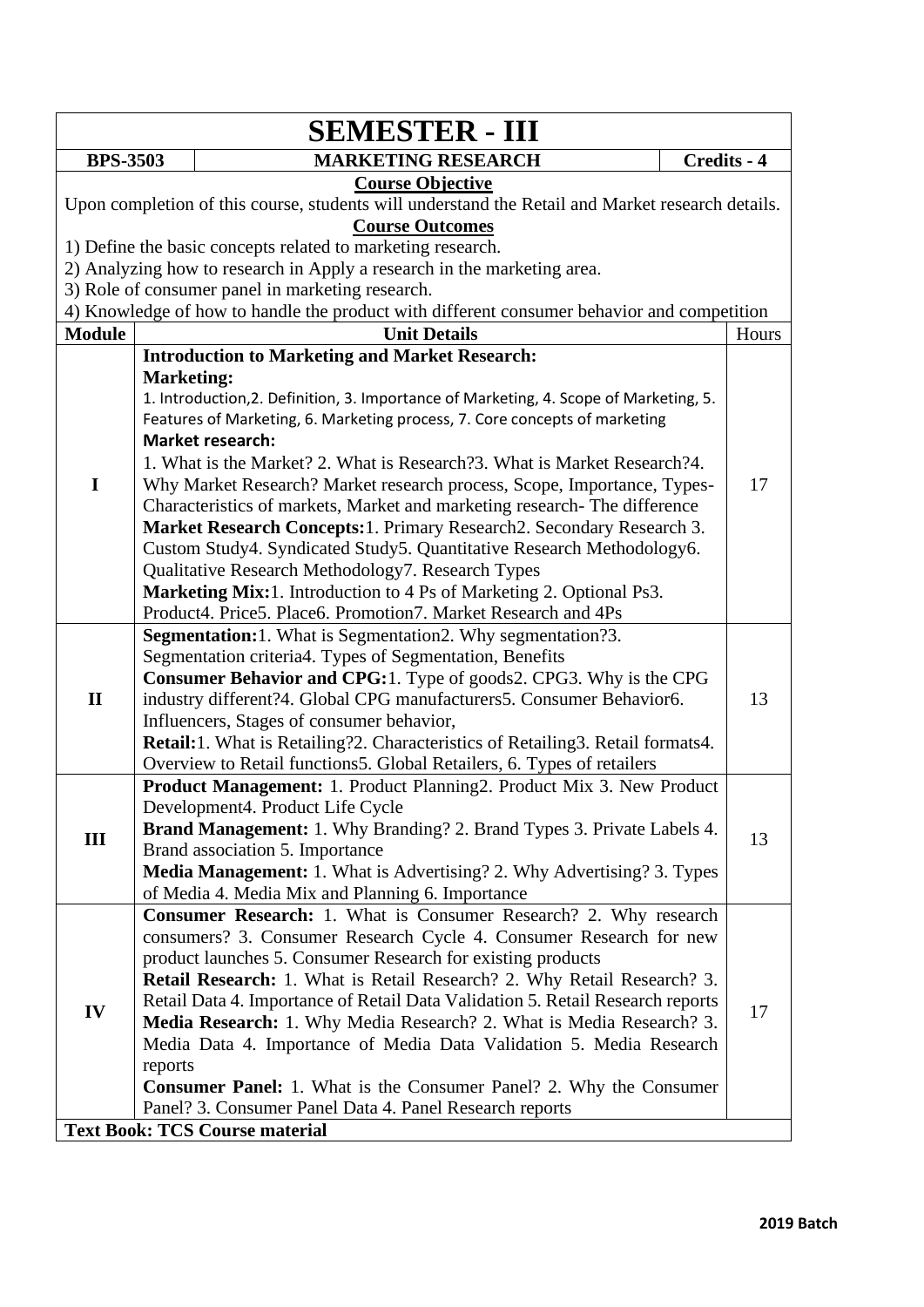|                  |                                                                                      | <b>SEMESTER - III</b>                                                                                                                           |  |             |
|------------------|--------------------------------------------------------------------------------------|-------------------------------------------------------------------------------------------------------------------------------------------------|--|-------------|
|                  | <b>BPS-3504</b>                                                                      | <b>FINANCE AND ACCOUNTS FOR BPS</b>                                                                                                             |  | Credits - 5 |
|                  |                                                                                      | <b>Course Objective</b>                                                                                                                         |  |             |
|                  |                                                                                      | To enable the students to know Accounting Concepts in Business Process Outsourcing.                                                             |  |             |
|                  |                                                                                      | <b>Course Outcomes</b>                                                                                                                          |  |             |
|                  |                                                                                      | At the end of the course, a student will be able to $-$                                                                                         |  |             |
|                  |                                                                                      | 1. Understand need of Outsourcing                                                                                                               |  |             |
|                  |                                                                                      | 2. Understand Processing of various transactions in various Departments like,                                                                   |  |             |
|                  |                                                                                      | Accounts Payable, Accounts Receivable etc.                                                                                                      |  |             |
|                  | 3.                                                                                   | Understand the importance of Quality and Management of Quality in BPS.                                                                          |  |             |
| <b>Module</b>    |                                                                                      | <b>Unit Details</b>                                                                                                                             |  | Hours       |
|                  |                                                                                      | <b>Business Process Outsourcing</b>                                                                                                             |  |             |
|                  |                                                                                      | Need for outsourcing $-$ BPO $-$ Terms and definition of BPO $-$ E-logistics $-$                                                                |  |             |
| $\mathbf I$      |                                                                                      | Facility management – Classification of BPS – Third party BPO – Major areas                                                                     |  | 25          |
|                  |                                                                                      | of BPO sector – Phases for process outsourcing – Transaction flows in Business                                                                  |  |             |
|                  |                                                                                      | Process Service – Roles and Responsibilities of Authorities – Tower wise end                                                                    |  |             |
|                  |                                                                                      | to end operation-Role of Quality in BPO – Lean – Six Sigma.                                                                                     |  |             |
|                  |                                                                                      | <b>Supply Chain</b>                                                                                                                             |  |             |
|                  |                                                                                      | Supply chain – Meaning – Decision phases in supply chain – Process views in                                                                     |  |             |
| $\mathbf{I}$     |                                                                                      | supply chain – Components of inventory decisions – Transportation – Material                                                                    |  | 15          |
|                  |                                                                                      | Requirements Planning (MRP) - Purchase requisition - Purchase order -                                                                           |  |             |
|                  | E-Procurement – Introduction of cards in purchase and expenses.                      |                                                                                                                                                 |  |             |
|                  |                                                                                      | <b>Accounts Payable</b>                                                                                                                         |  |             |
|                  |                                                                                      | Accounts payable – Vendor master creation and maintenance – Invoice<br>processing - Department functions - Travel and entertainment processing/ |  |             |
| III              |                                                                                      | employee reimbursements - International commercial terms - Credit note                                                                          |  | 15          |
|                  |                                                                                      | processing - Debit note - Payment process / Vendor payments - Debit balances                                                                    |  |             |
|                  |                                                                                      | - Invoice audit and recovery - Vendor reconciliation - Vendor support - Optical                                                                 |  |             |
|                  |                                                                                      | Character Reading / Recognition [OCR]                                                                                                           |  |             |
|                  |                                                                                      | <b>Accounts Receivable</b>                                                                                                                      |  |             |
|                  |                                                                                      | Accounts Receivable - Customer setup - Credit Management - Booking sales                                                                        |  |             |
|                  |                                                                                      | order – Billing and Revenue Recognition – Pre-Billing Closing Reconciliations                                                                   |  |             |
|                  |                                                                                      | - Collections - Cash Application.                                                                                                               |  |             |
| IV               |                                                                                      | <b>General Ledger Accounting</b>                                                                                                                |  | 20          |
|                  |                                                                                      | General ledger accounting – Chart of accounts – Intercompany accounting and                                                                     |  |             |
|                  |                                                                                      | reconciliation $-$ Tax accounting in India - Tax accounting in UK and US $-$                                                                    |  |             |
|                  |                                                                                      | Various reports (Statutory Reports, Schedules, Variance).                                                                                       |  |             |
| <b>Text Book</b> |                                                                                      |                                                                                                                                                 |  |             |
|                  |                                                                                      | Hand book on Finance and Accounting for Business Process Outsourcing                                                                            |  |             |
|                  | <b>Reference Books</b>                                                               |                                                                                                                                                 |  |             |
| 1.               |                                                                                      | Jain S.P. and Narang K.L, "Advanced Accountancy", Kalyani Publishers, New Delhi.                                                                |  |             |
| 2.               |                                                                                      | Gupta R.L and Radhaswamy,"Advanced Accountancy", Sultan Chand and Sons, New Delhi.                                                              |  |             |
| 3.               | Gupta R.L, Gupta V.K. and Shukla M.C, "Financial Accounting", Sultan Chand and Sons, |                                                                                                                                                 |  |             |
|                  | New Delhi.                                                                           |                                                                                                                                                 |  |             |
| 4.               |                                                                                      | Grewal T.S, Gupta S.C. and Jain S.P, "Advanced Accountancy", Sultan Chand and Sons,                                                             |  |             |
|                  | New Delhi.                                                                           |                                                                                                                                                 |  |             |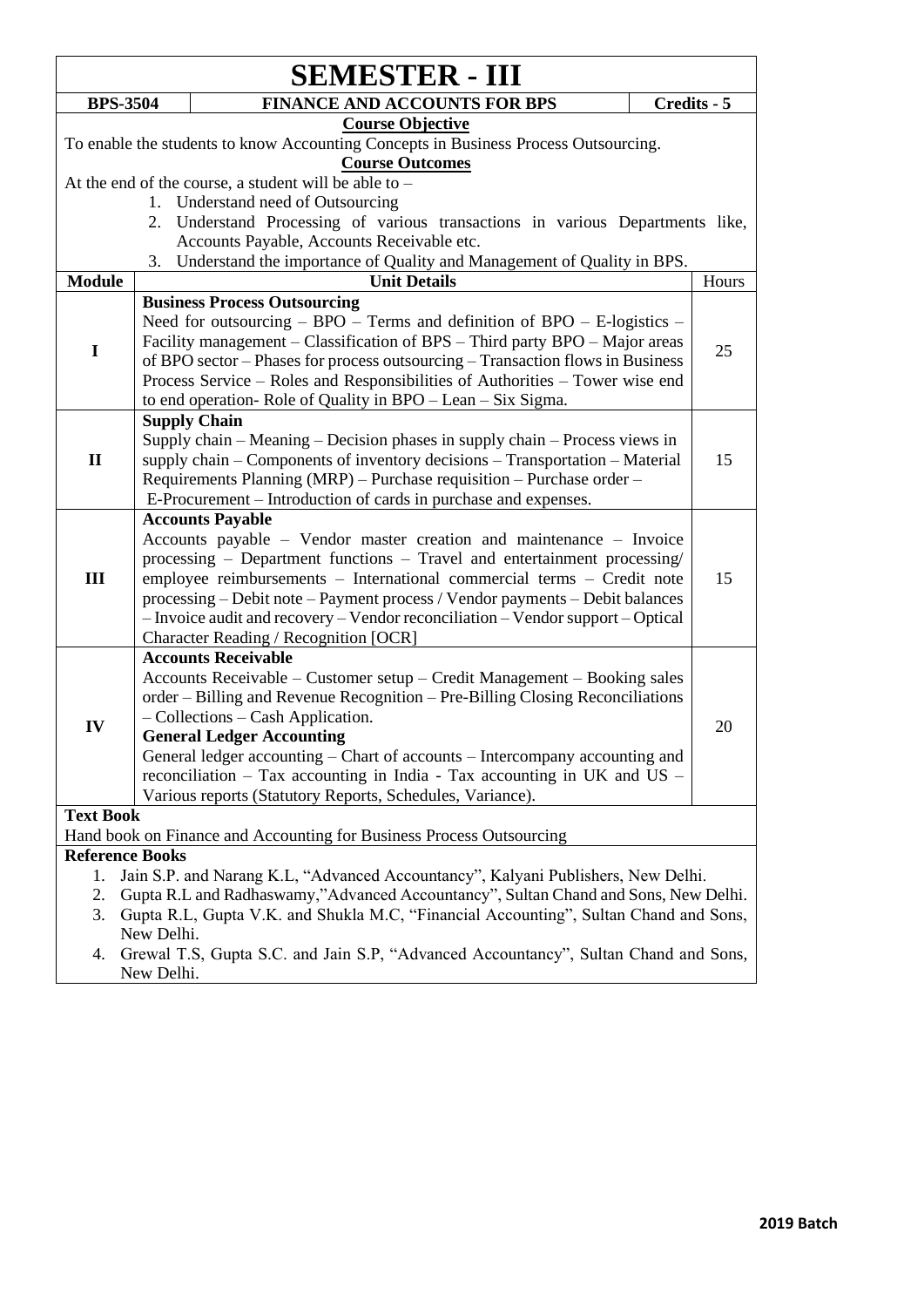| Semester - III                                                                                                                                                                                                                             |                                                                                                                                                                                                                                                                                                                                                                                                                                                                                                                                                                                                                                                                                                         |             |  |  |
|--------------------------------------------------------------------------------------------------------------------------------------------------------------------------------------------------------------------------------------------|---------------------------------------------------------------------------------------------------------------------------------------------------------------------------------------------------------------------------------------------------------------------------------------------------------------------------------------------------------------------------------------------------------------------------------------------------------------------------------------------------------------------------------------------------------------------------------------------------------------------------------------------------------------------------------------------------------|-------------|--|--|
| <b>BPS-3505</b>                                                                                                                                                                                                                            | <b>Insurance For Business Process Services</b>                                                                                                                                                                                                                                                                                                                                                                                                                                                                                                                                                                                                                                                          | Credits - 5 |  |  |
| <b>Course Objective</b><br>To Enable The Students To Know The Basic Concepts, Regulations Of Insurance.<br><b>Course Outcomes</b>                                                                                                          |                                                                                                                                                                                                                                                                                                                                                                                                                                                                                                                                                                                                                                                                                                         |             |  |  |
|                                                                                                                                                                                                                                            | At the end of the course, a student will be able to $-$<br>Demonstrate knowledge of insurance contracts and provisions, and the features of life and<br>health insurance, and employee benefit plans.                                                                                                                                                                                                                                                                                                                                                                                                                                                                                                   |             |  |  |
|                                                                                                                                                                                                                                            | Demonstrate knowledge of the operation and management of insurance entities, and the<br>economic implications of organizational design and structure.                                                                                                                                                                                                                                                                                                                                                                                                                                                                                                                                                   |             |  |  |
|                                                                                                                                                                                                                                            | Develop skills to facilitate insurance product cost and pricing, marketing, and distribution.                                                                                                                                                                                                                                                                                                                                                                                                                                                                                                                                                                                                           |             |  |  |
| <b>Module</b>                                                                                                                                                                                                                              | <b>Unit Details</b>                                                                                                                                                                                                                                                                                                                                                                                                                                                                                                                                                                                                                                                                                     | Hours       |  |  |
| $\mathbf I$                                                                                                                                                                                                                                | <b>Insurance - Basic Concepts</b><br>Risk - Concept Of Peril, Hazard - Types Of Risk - Techniques Of Risk<br>Management - Insurance - Purpose And Need Of Insurance - History Of<br>Insurance - Types Of Insurance (Life And Non - Life) - Contract -<br>Characteristics Of A Valid Contract - Principles And Practices Of An Insurance<br>Contract - Insurable Interest - Utmost Good Faith - Indemnity - Proximate<br>Cause - Premium - Premium Calculation And Actuarial Valuation - Bonus -<br>Types Of Insurance Companies- Business Units In An Insurance Companies -<br>Reinsurance - Types Of Reinsurance.                                                                                      | 20          |  |  |
| $\mathbf{I}$                                                                                                                                                                                                                               | Life insurance and annuity<br>Terminologies in life insurance policy, parties in life insurance, individual life<br>insurance plan, Riders, Policy provisions, ownership Rights, life insurance<br>policy of life cycle, insight into annuity- concept, types, annuity contract<br>provisions, annuity USA Fix annuity-equity index annuity and variable annuity,<br>annuities pay-out option, calculating annuity benefit payments open market<br>option, individual annuity, Group insurance- Principles of group insurance<br>Contract, group life insurance, group retirement plan,                                                                                                                 | 18          |  |  |
| Ш                                                                                                                                                                                                                                          | <b>Property and casualty insurance</b><br>Non-life insurance concepts, insurance providers, new business<br>and<br>underwriting process, policy servicing process, claim process, Reinsurance,<br><b>Healthcare Insurance</b><br>Concept, it working, inherent problems, healthcare ecosystem in USA,<br>Regulation and standards, Medicare, Medicaid, individual health insurance,<br>group health insurance, managed care plans                                                                                                                                                                                                                                                                       | 17          |  |  |
| IV                                                                                                                                                                                                                                         | <b>Retirement Services</b><br>Concept, Retirement Planning, Asset Allocation And Classes, Life Stages Of<br>An Investor, Defined Benefit And Defined Contribution Individual Retirement<br>Arrangement, Third Party Administrators For Retirement Services In USA Life<br>Cycles Of Participants In A Plan, Categories Of Pension In UK, Retirement<br>Options In UK.<br>Superannuation- Concept, Superannuation In India, In Australia,, Importance,<br>History, Eligibility, Insurance With Superannuation, Coverage Option,<br>Boosting Superannuation Fund, Types Of Contribution, Choice Of Super Fund,<br>Regulation And Legislation, Regulatory Bodies Governing Superannuation In<br>Australia. | 20          |  |  |
| <b>Text Book</b>                                                                                                                                                                                                                           |                                                                                                                                                                                                                                                                                                                                                                                                                                                                                                                                                                                                                                                                                                         |             |  |  |
|                                                                                                                                                                                                                                            | Hand Book On Insurance For Business Process Services                                                                                                                                                                                                                                                                                                                                                                                                                                                                                                                                                                                                                                                    |             |  |  |
| Mishra .M.N And. Mishra S.B, "Insurance Principles And Practice", Sultan Chand And<br>1.<br>Sons, New Delhi.<br>Inderjit Singh, Rakesh, Katyal, Surjeet Kaur, "Insurance Principles And Practice", Kalyani<br>2.<br>Publishers, New Delhi. |                                                                                                                                                                                                                                                                                                                                                                                                                                                                                                                                                                                                                                                                                                         |             |  |  |
| 3.<br>4.                                                                                                                                                                                                                                   | Dr. Premavathy. N. "Elements Of Insurance", Sri Vishnu Publications, Chennai.<br>Dr. Periasamy, "Principles And Practice Of Insurance", Himalaya Publishers, New Delhi.                                                                                                                                                                                                                                                                                                                                                                                                                                                                                                                                 |             |  |  |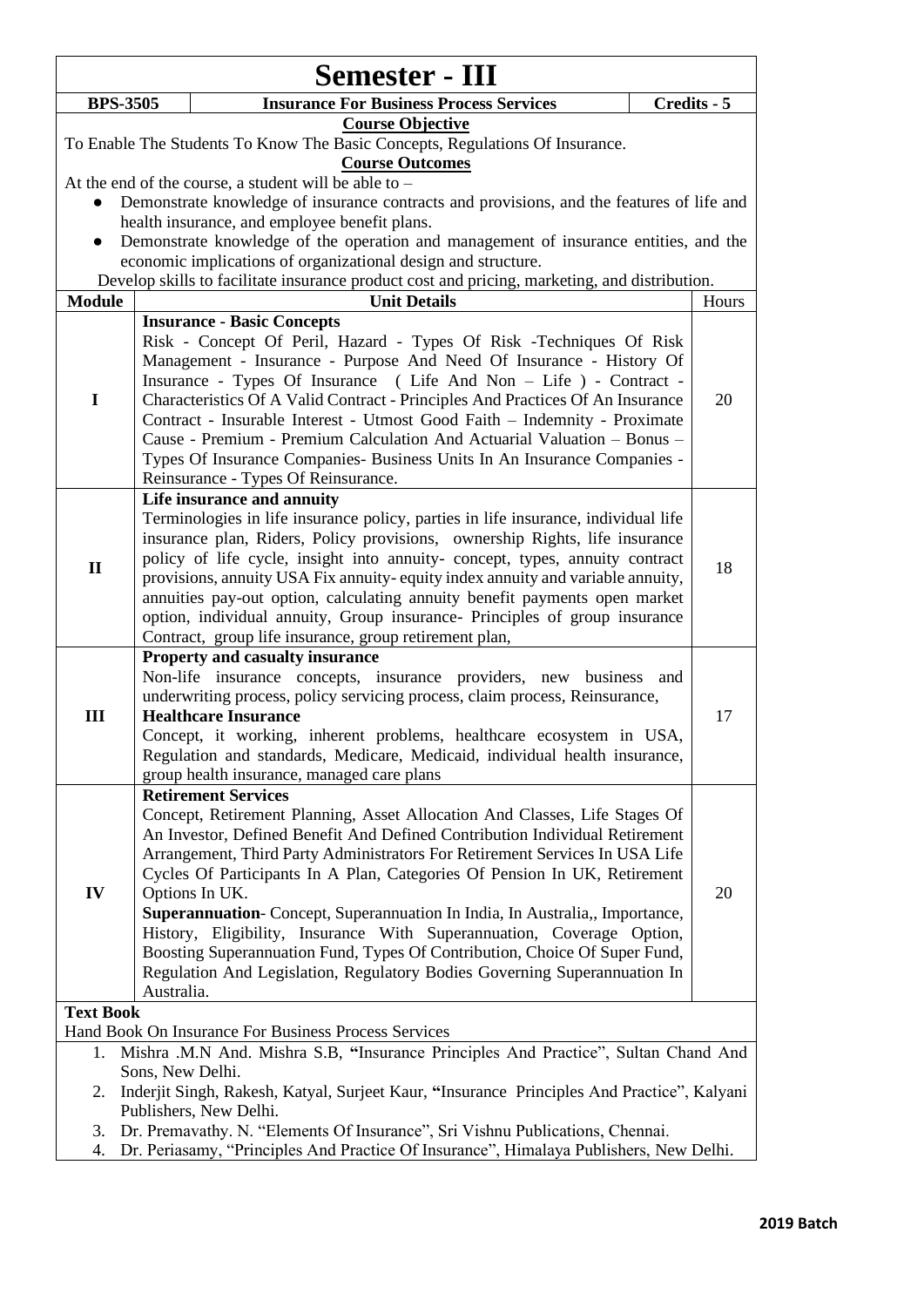|                         |                                                                     | <b>SEMESTER - III</b>                                                                                                                               |                |  |  |
|-------------------------|---------------------------------------------------------------------|-----------------------------------------------------------------------------------------------------------------------------------------------------|----------------|--|--|
| <b>BPS 3950</b>         |                                                                     | <b>INTERPERSONAL SKILLS</b>                                                                                                                         | Credits - 2    |  |  |
|                         |                                                                     | <b>Course Objective</b>                                                                                                                             |                |  |  |
|                         |                                                                     | Manage their interpersonal skills and conflicts in an efficient way, Understand leadership skills and maintain                                      |                |  |  |
|                         |                                                                     | team building, Practice time management and solve problem related with it, Solve problems of any issue by                                           |                |  |  |
|                         |                                                                     | resolving conflicts and negotiating, Structure their ethical decision making and Appreciate and respect the                                         |                |  |  |
|                         |                                                                     | culture difference and manage cross cultural differences.                                                                                           |                |  |  |
|                         |                                                                     | <b>Course Outcomes</b>                                                                                                                              |                |  |  |
| a)                      |                                                                     | To acquire the skills for self-management, applying emotional intelligence etc.<br>To demonstrate problem solving skills and make ethical decisions |                |  |  |
| b)<br>c)                |                                                                     | To acquire the qualities of being a good team member.                                                                                               |                |  |  |
| d)                      |                                                                     | To learn how to manage time, stress at management level.                                                                                            |                |  |  |
| <b>Module</b>           |                                                                     | <b>Unit Details</b>                                                                                                                                 | Hours          |  |  |
|                         |                                                                     | <b>Skill-An Introduction</b>                                                                                                                        |                |  |  |
|                         |                                                                     | Interpersonal skills and effective management behavior: Behavior,                                                                                   |                |  |  |
|                         |                                                                     | Motivation, Skill and the need for skills training.                                                                                                 |                |  |  |
| $\mathbf I$             |                                                                     | Self Management: Clarifying Values, Setting Goals and Planning, Group                                                                               | $\overline{7}$ |  |  |
|                         |                                                                     | Exercise-The Alligator Rives.                                                                                                                       |                |  |  |
|                         |                                                                     | <b>Applying Emotional Intelligence:</b> Group Exercise-Head versus Heart                                                                            |                |  |  |
|                         |                                                                     | <b>Problem Solving</b>                                                                                                                              |                |  |  |
|                         | Ethical Decision Making: Group Exercise-Mini Cases, Group Exercise- |                                                                                                                                                     |                |  |  |
|                         | <b>Anticipating Ethical Conflict</b>                                |                                                                                                                                                     |                |  |  |
| $\mathbf{I}$            |                                                                     | <b>Creative Problem Solving</b>                                                                                                                     | 8              |  |  |
|                         | <b>Resolving Conflict</b>                                           |                                                                                                                                                     |                |  |  |
|                         |                                                                     | <b>Negotiating:</b> Group Exercise-The used car Negotiations                                                                                        |                |  |  |
|                         |                                                                     | <b>Leadership and Team Building</b>                                                                                                                 |                |  |  |
|                         |                                                                     | <b>Leadership Qualities and Team Building</b>                                                                                                       |                |  |  |
| Ш                       |                                                                     | <b>Team Building</b>                                                                                                                                | $\overline{7}$ |  |  |
|                         |                                                                     | Team Motivation: Goal Setting, Case Study-Setting Goals at State Bank of                                                                            |                |  |  |
|                         | Vermont.                                                            |                                                                                                                                                     |                |  |  |
|                         |                                                                     | <b>Communication of Management</b>                                                                                                                  |                |  |  |
|                         |                                                                     | <b>Time Management</b>                                                                                                                              |                |  |  |
| IV                      |                                                                     | <b>Stress Management</b>                                                                                                                            | 8              |  |  |
|                         |                                                                     | <b>Communicating across cultures:</b> Group Exercise-What just happened?                                                                            |                |  |  |
|                         |                                                                     | <b>Cross Cultural Etiquette</b>                                                                                                                     |                |  |  |
| <b>Textbook:</b>        |                                                                     |                                                                                                                                                     |                |  |  |
|                         |                                                                     | Training in Interpersonal Skill                                                                                                                     |                |  |  |
| <b>Publication: PHI</b> |                                                                     |                                                                                                                                                     |                |  |  |
|                         |                                                                     | By Stephen P. Robbins and Phillip L. Hunsaker                                                                                                       |                |  |  |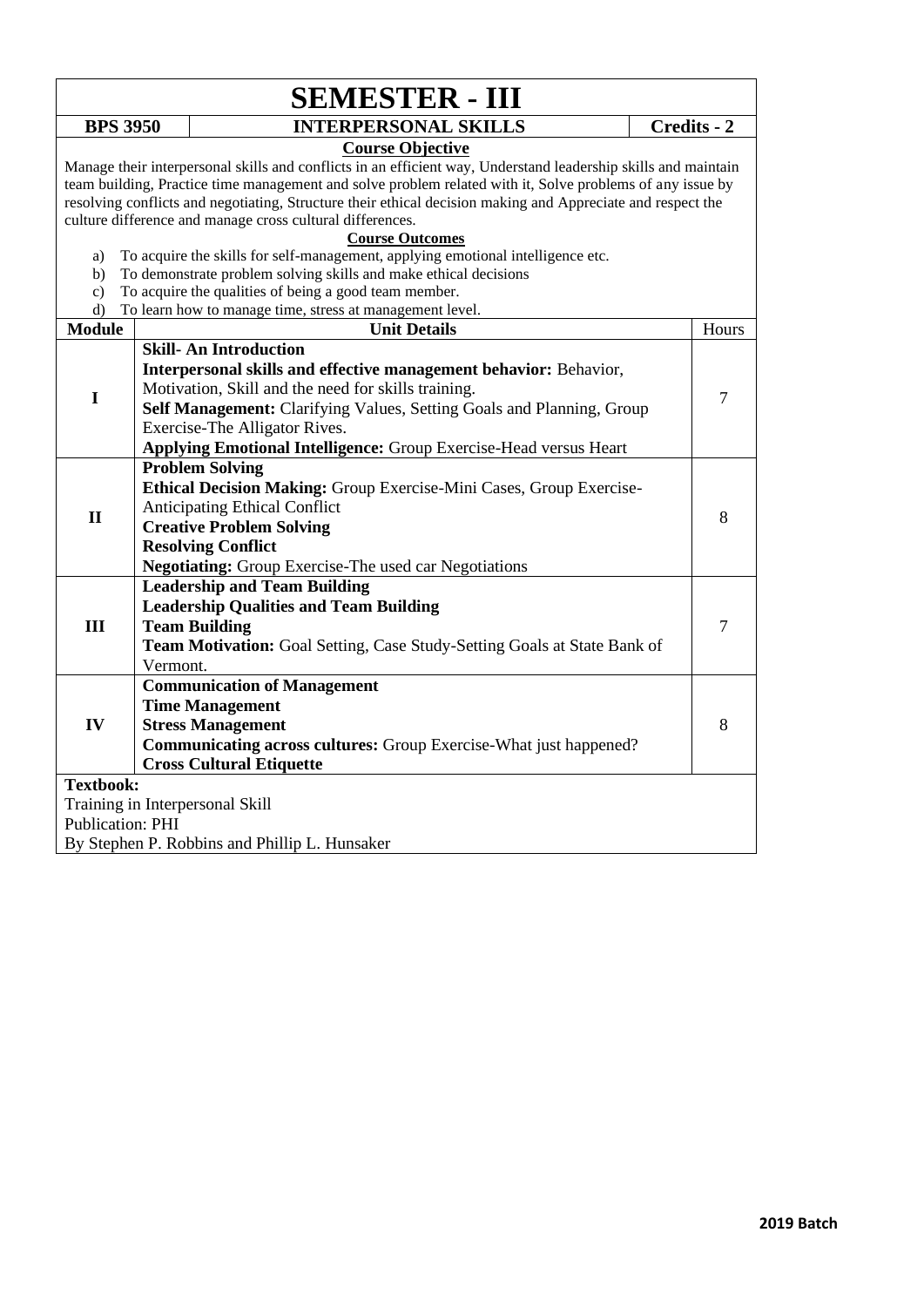|                  | <b>SEMESTER - III</b>                                                                                         |              |
|------------------|---------------------------------------------------------------------------------------------------------------|--------------|
| <b>BPS-3506L</b> | <b>COMPUTERIZED ACCOUNTING (TALLY)</b>                                                                        | Credits-3    |
|                  | <b>Course Objective</b>                                                                                       |              |
|                  | To enable students to work with well-known accounting software i.e. Tally ERP.9                               |              |
|                  | <b>Course Outcomes</b>                                                                                        |              |
|                  | At the end of the course, a student will be able to $-$                                                       |              |
|                  | 1) create company, enter accounting voucher entries including advance voucher                                 |              |
|                  | entries, do reconcile bank statement and also print financial statements, etc. in                             |              |
|                  | TallyERP.9 software                                                                                           |              |
|                  | maintain inventory accounts in Tally.<br>2)                                                                   |              |
|                  | acquire required skill and can also be employed as Tally data entry operator<br>3)                            |              |
| <b>Module</b>    | <b>Details</b>                                                                                                | <b>Hours</b> |
|                  | Fundamentals: Company creation - Name, address, e-mail, Income Tax, Local                                     | 12           |
| 1.               | sales Tax and Inter-state sales tax numbers $-$ Currency symbol $-$ Maintaining                               |              |
|                  | accounts – Selection, closure and alteration of company.                                                      |              |
|                  | <b>Chart of Accounts:</b> Group of accounts $-$ Pre-defined group $-$ Primary group,                          |              |
|                  | Sub-group – Creating primary group, alteration and deletion of groups.                                        |              |
|                  | Ledgers – Creation – Single ledger, Multiple ledger – Addition, alteration and                                |              |
|                  | deletion of ledger.                                                                                           |              |
| 2.               | Accounting Vouchers - Types - Contra, Payment, Receipt, Journal, Sales                                        | 12           |
|                  | Voucher, Credit note, Debit note, Purchase Voucher.                                                           |              |
|                  | Statement of Accounts - Balance sheet, Profit and loss account, Trial balance,                                |              |
|                  | Sales register, Purchase register, Cash book, Bank book and ledgers.<br><b>Preparation of Ratio Analysis.</b> |              |
| 3.               | Inventory Accounting: Creation of stock item, multiple stock group, and                                       | 13           |
|                  | multiple stock category – Units of measures.                                                                  |              |
|                  | <b>Inventory Report</b> - Types - Inventory statutory report - Stock summary - MIS                            |              |
|                  | Report - Stock item - Stock group summary - Stock transfer register.                                          |              |
| 4.               | Bank Reconciliation Statement: Bank data entry, List of reconciled entries.                                   | 8            |
|                  | Calculation of Interest: Interest receivable, Interest payable - Ledger - Group.                              |              |
|                  |                                                                                                               |              |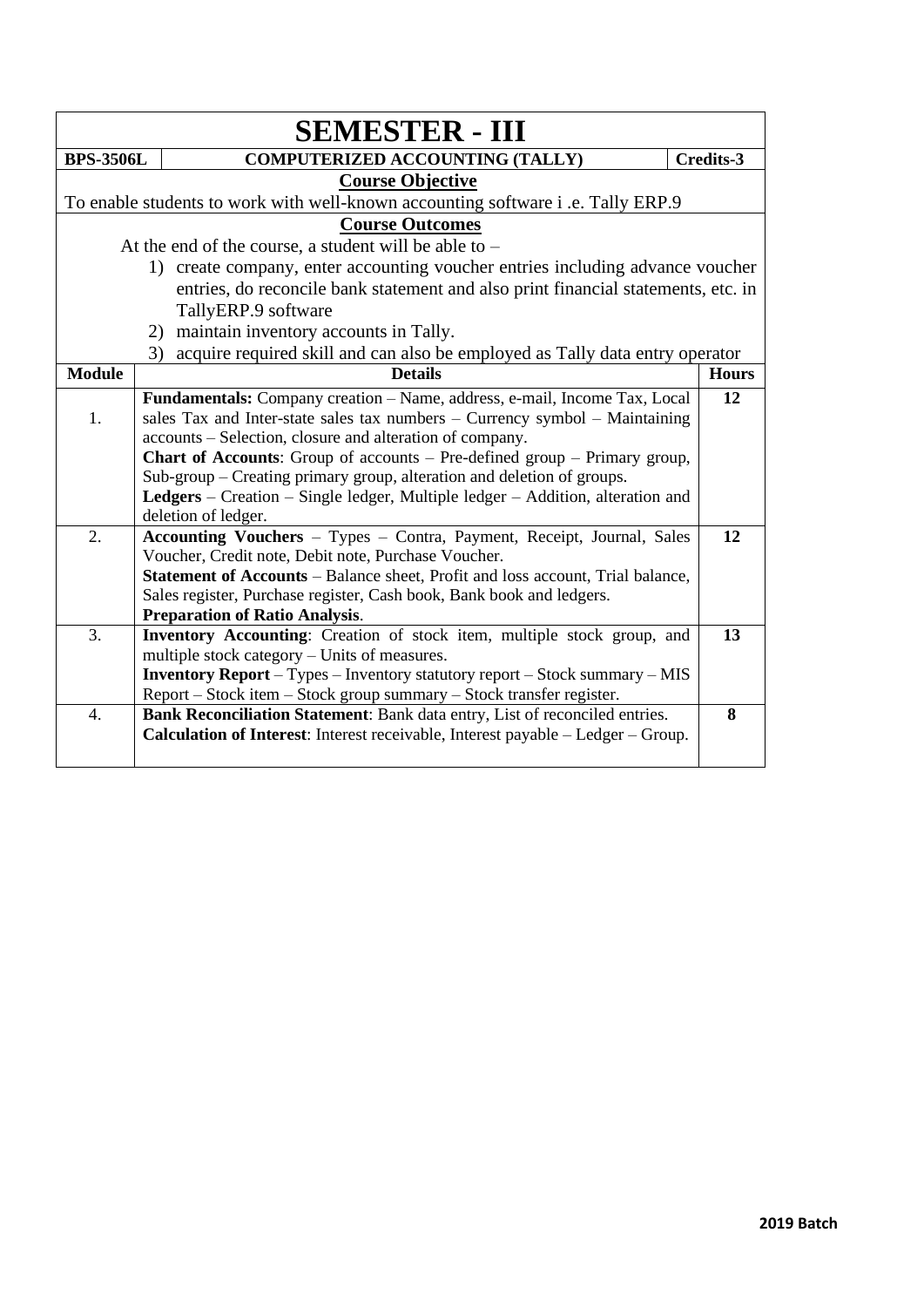|                                                                                        |            | <b>SEMESTER - IV</b>                                                                    |  |             |
|----------------------------------------------------------------------------------------|------------|-----------------------------------------------------------------------------------------|--|-------------|
| <b>BPS-4501</b>                                                                        |            | <b>FINANCIAL MANAGEMENT</b>                                                             |  | Credits - 4 |
|                                                                                        |            | <b>Course Objective</b>                                                                 |  |             |
|                                                                                        |            | To understand the various concepts and techniques of Financial Management.              |  |             |
|                                                                                        |            | <b>Course Outcome</b>                                                                   |  |             |
|                                                                                        |            | 1. Learning on topics such as capital budgeting and debt management will                |  |             |
|                                                                                        |            | help students better manage their money.                                                |  |             |
| 2.                                                                                     |            | They can critically evaluate the financial objectives of various types of               |  |             |
|                                                                                        |            | organizations and the respective requirements of stakeholders                           |  |             |
| 3.                                                                                     |            | It may help students to assess the factors affecting investment decisions and           |  |             |
|                                                                                        |            | opportunities presented to an organization                                              |  |             |
| <b>Module</b>                                                                          |            | <b>Unit Details</b>                                                                     |  | Hours       |
|                                                                                        |            | <b>Introduction to Financial Management</b>                                             |  |             |
|                                                                                        |            | Nature and Scope of Financial Management - Objectives of Financial                      |  |             |
|                                                                                        | Management | - Financial decisions - Financial Management process -                                  |  |             |
| $\mathbf I$                                                                            |            | Functional areas of Financial management - Organization of Finance function.            |  | 17          |
|                                                                                        |            | <b>Dividend decision</b>                                                                |  |             |
|                                                                                        |            | Factors to be considered in dividend policy, Dividend theory- Walter's model,           |  |             |
|                                                                                        |            | Gordon's model and Modigliani and Miller approach.                                      |  |             |
|                                                                                        |            | <b>Cost of Capital</b>                                                                  |  |             |
|                                                                                        |            | Analysis of risk and uncertainty in capital budgeting - Capital rationing - sources     |  |             |
| III                                                                                    |            | of capital - Cost of capital - Importance - Measurement of Specific costs - Cost        |  | 15          |
|                                                                                        |            | of debt – Cost of preference shares – Cost of equity capital – Cost of retained         |  |             |
|                                                                                        |            | earnings - Weighted average cost of capital.                                            |  |             |
|                                                                                        |            | <b>Capital Structure</b>                                                                |  |             |
| IV                                                                                     |            | Lease financing $-$ Types of lease financing $-$ Operating leverage $-$                 |  | 13          |
|                                                                                        |            | Financial leverage - EBIT, EPS Analysis - Combined leverage - Capital                   |  |             |
|                                                                                        |            | structure decision - Modigilani Miller (MM) model.                                      |  |             |
|                                                                                        |            | <b>Working Capital Management</b>                                                       |  |             |
|                                                                                        |            | Working capital Management – Nature of working capital –                                |  |             |
| $\mathbf{V}$                                                                           |            | Determinants of working capital - Estimation of working capital                         |  | 15          |
|                                                                                        |            | requirements - Sources of working capital - Cash management -                           |  |             |
|                                                                                        |            | Inventory management - Receivables management.                                          |  |             |
|                                                                                        |            | Distribution of Marks: 60% problems (simple problems only) and 40% theory               |  |             |
| <b>Text Book</b>                                                                       |            |                                                                                         |  |             |
|                                                                                        |            | Sharma.R.K and Shashi. K. Gupta, "Financial Management", Kalyani Publishers, New Delhi. |  |             |
| <b>Reference Books</b>                                                                 |            |                                                                                         |  |             |
| 1. Prasanna Chandra, "Financial Management", Tata McGrew, - Hill Publishing<br>company |            |                                                                                         |  |             |
| Limited, NewDelhi.                                                                     |            |                                                                                         |  |             |
|                                                                                        |            | 2. Srivatsava. R.M, "Financial Management", Kalyani Publishers, New Delhi.              |  |             |
|                                                                                        |            | 3. Kuchal, "Corporation Finance", Chaitanya Publishing House, Ahmedabad.                |  |             |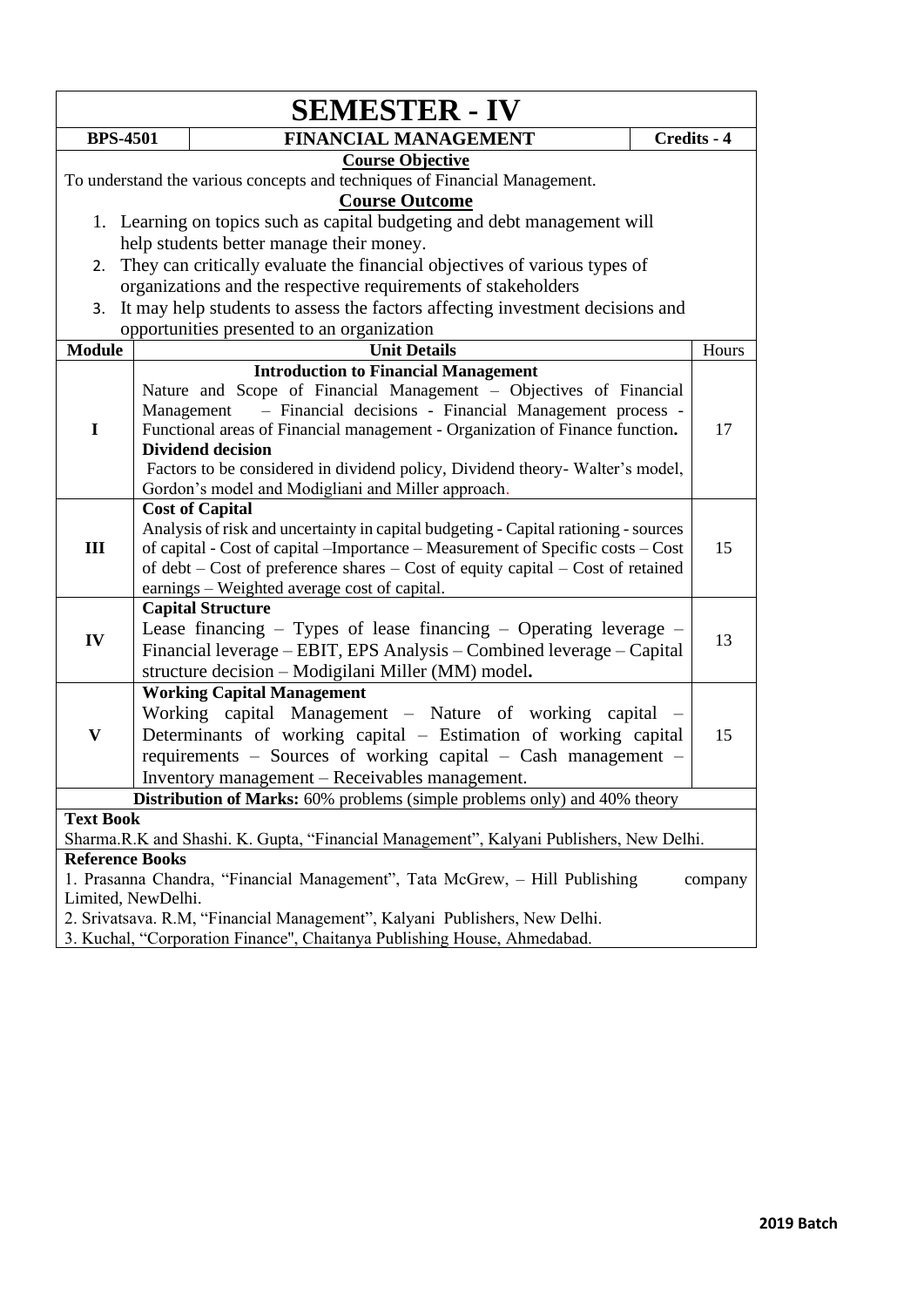|                                                                                   |               | <b>SEMESTER - IV</b>                                                                       |  |             |  |
|-----------------------------------------------------------------------------------|---------------|--------------------------------------------------------------------------------------------|--|-------------|--|
| <b>BPS-4502</b>                                                                   |               | <b>INCOME TAX - I</b>                                                                      |  | Credits - 4 |  |
| <b>Course Objective</b>                                                           |               |                                                                                            |  |             |  |
|                                                                                   |               | To enable the students to acquire practical knowledge in Income Tax.                       |  |             |  |
|                                                                                   |               | <b>Course Outcome</b>                                                                      |  |             |  |
|                                                                                   |               | At the end of the course, a student will be able to:                                       |  |             |  |
|                                                                                   |               | 1. Understand basics of Income Tax in India and various tax authorities.                   |  |             |  |
|                                                                                   |               | 2. Find out Residential Status of Assessee.                                                |  |             |  |
|                                                                                   |               | 3. Calculate Taxable Salary Income and understand tax planning for that.                   |  |             |  |
|                                                                                   |               | 4. Calculate Taxable Income from House Property and understand tax planning for that.      |  |             |  |
| <b>Module</b>                                                                     |               | <b>Unit Details</b>                                                                        |  | Hours       |  |
|                                                                                   |               | <b>Basic Information</b>                                                                   |  |             |  |
|                                                                                   |               | Income tax Act 1961 – Definitions- Agricultural Income, Assessee, Person,                  |  |             |  |
| $\mathbf I$                                                                       |               | Income, gross total income, Assessment year, Previous year Capital and                     |  | 15          |  |
|                                                                                   |               | Revenue – Capital and Revenue receipts, Capital and Revenue Expenses-                      |  |             |  |
|                                                                                   |               | Basis of charge. Sections to be covered: 116 to 120, 124, 139 to 156 of Income             |  |             |  |
|                                                                                   |               | Tax Act, 1961                                                                              |  |             |  |
|                                                                                   |               | <b>Residential Status and Exempt Incomes</b>                                               |  |             |  |
| $\mathbf{I}$                                                                      |               | Resident- Ordinary resident, Not Ordinarily Resident- Non-resident -                       |  | 15          |  |
|                                                                                   |               | Incidence of taxation - Exempted incomes- Tax Planning                                     |  |             |  |
|                                                                                   | <b>Salary</b> |                                                                                            |  |             |  |
| III                                                                               |               | Different heads of income - Salaries - Allowances, Perquisites, Profit in lieu             |  | 15          |  |
|                                                                                   |               | of salary-Tax Planning                                                                     |  |             |  |
|                                                                                   |               | <b>House Property</b>                                                                      |  |             |  |
| IV                                                                                |               | Annual value - Determination of annual value in different situations,                      |  | 15          |  |
|                                                                                   |               | Deduction u/s 24- Unrealized and Arrear Rent- Deemed Ownership - Tax                       |  |             |  |
| Planning<br>Distribution of Marks: Problem 60% and Theory 40%                     |               |                                                                                            |  |             |  |
| <b>Text Book</b>                                                                  |               |                                                                                            |  |             |  |
|                                                                                   |               | Comprehensive Guide to Taxation Part-I Income Tax: Dr. Yogendra Bangar, Dr. Vandana Bangar |  |             |  |
| <b>Reference Books</b>                                                            |               |                                                                                            |  |             |  |
|                                                                                   |               | 1. DinkarPagare, "Law and Practice of Income Tax", Sultan Chand and Sons, New Delhi        |  |             |  |
| 2 Dr.MehrotraH.C,"Income Tax Law and Accounts", SahityaBhawan Publications, Agra. |               |                                                                                            |  |             |  |

3. Student's Guide to Income Tax including GST: Dr. Vinod K. Singhania, Dr. Monica Singhania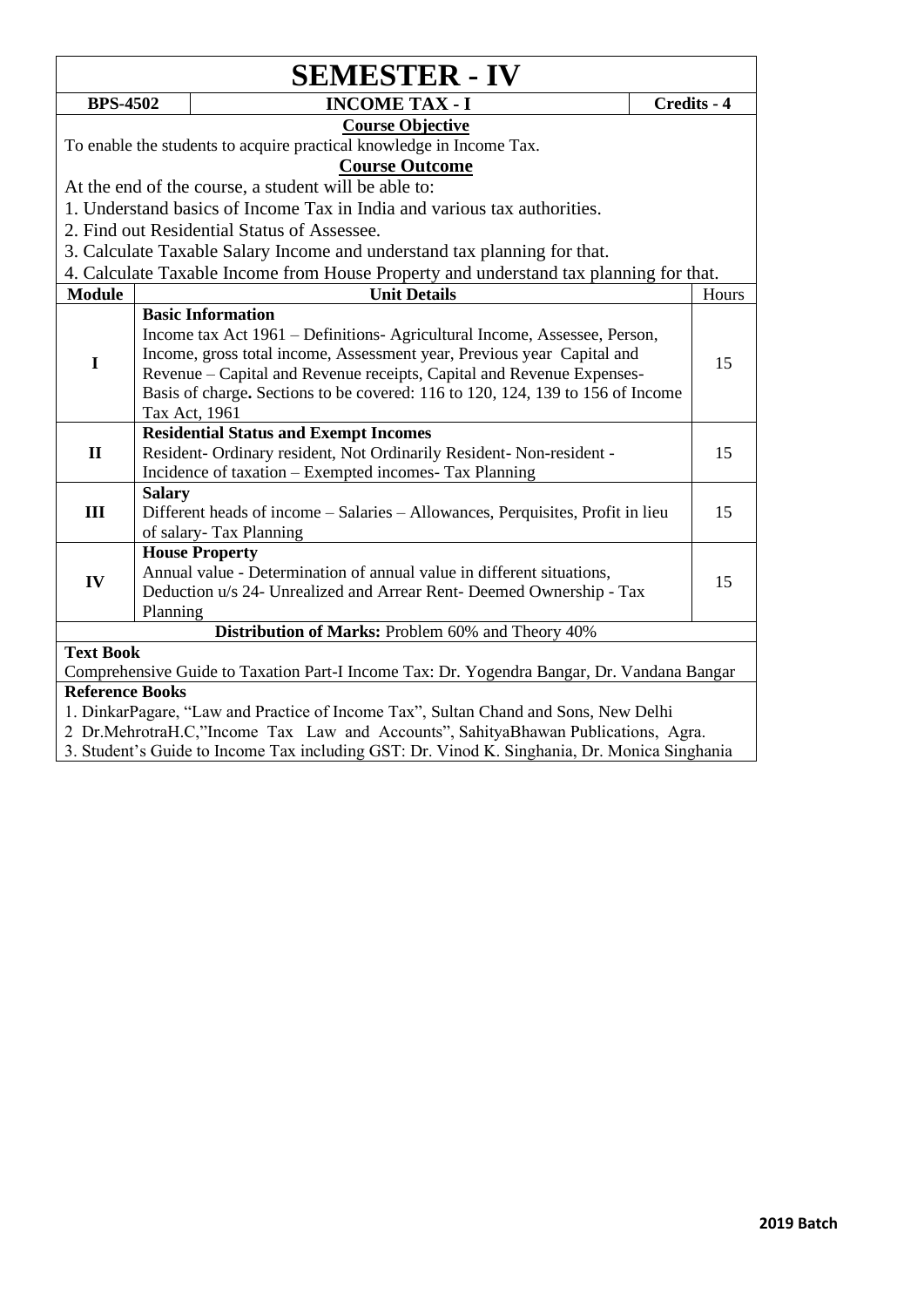| <b>SEMESTER - IV</b>                                                      |                                                                                                                                                          |             |  |  |  |
|---------------------------------------------------------------------------|----------------------------------------------------------------------------------------------------------------------------------------------------------|-------------|--|--|--|
| <b>BPS-4504</b>                                                           | <b>INDIAN FINANCIAL SYSTEM</b>                                                                                                                           | Credits - 5 |  |  |  |
|                                                                           | <b>Course Objective</b>                                                                                                                                  |             |  |  |  |
|                                                                           | To impart the knowledge of basics of INDIAN FINANCIAL SYSTEM, Components,                                                                                |             |  |  |  |
|                                                                           | Regulators and pillars of Indian economy as a part of the system.                                                                                        |             |  |  |  |
|                                                                           | <b>Course Outcomes</b>                                                                                                                                   |             |  |  |  |
|                                                                           | At the end of the course, a student will be able to -                                                                                                    |             |  |  |  |
|                                                                           | (1) To describe the financial system                                                                                                                     |             |  |  |  |
|                                                                           | (2) To explain relation of savings and investments to economic growth                                                                                    |             |  |  |  |
|                                                                           | (3) To elaborate various Financial Instruments used in the financial market.                                                                             |             |  |  |  |
| <b>Module</b>                                                             | <b>Unit Details</b>                                                                                                                                      | Hours       |  |  |  |
|                                                                           | a) Overview of the Indian Financial System : Organizational structure of                                                                                 |             |  |  |  |
|                                                                           | Indian financial system, Major components - Financial Markets, Financial                                                                                 |             |  |  |  |
|                                                                           | Institutions / Intermediaries, Financial Instruments, Functions and role of                                                                              |             |  |  |  |
| I                                                                         | financial system.                                                                                                                                        | 20          |  |  |  |
|                                                                           | (b) Regulatory and Promotional Institutions : Objectives and functions of                                                                                |             |  |  |  |
|                                                                           | Reserve bank of India, Security Exchange Board of India, Insurance                                                                                       |             |  |  |  |
|                                                                           | Regulatory Development Authority.                                                                                                                        |             |  |  |  |
|                                                                           | <b>Financial Markets:</b>                                                                                                                                |             |  |  |  |
|                                                                           | (a) Money Market : Meaning, constituents of organized money markets.                                                                                     |             |  |  |  |
| $\mathbf{I}$                                                              | (b) Capital market: meaning, Functions (i) Primary Market: Meaning, Types                                                                                | 20          |  |  |  |
|                                                                           | of primary issues-public, Right and Private placement, Issue Mechanism. (ii)<br>Secondary market: Functions, Organizations, Management and Membership of |             |  |  |  |
|                                                                           | Stock exchanges, Listing and trading of securities, Stock exchanges in India.                                                                            |             |  |  |  |
|                                                                           | <b>Financial institutions:</b>                                                                                                                           |             |  |  |  |
|                                                                           | Non-banking Institutions: Non- Banking Finance Companies, Development                                                                                    |             |  |  |  |
| III                                                                       | Finance Institutions (IFCI, IDBI, SIDBI, NABARD, EXIM Bank, NHB, IDFC                                                                                    | 20          |  |  |  |
|                                                                           | and Other state level institutions)                                                                                                                      |             |  |  |  |
|                                                                           | Mutual Funds: Public sector, Private sector                                                                                                              |             |  |  |  |
|                                                                           | <b>Financial Instruments:</b>                                                                                                                            |             |  |  |  |
|                                                                           | (a) Capital Market Instruments : Equities, Preference shares, Debentures and                                                                             |             |  |  |  |
| IV                                                                        | Bonds. New Instruments.                                                                                                                                  | 15          |  |  |  |
|                                                                           | (b) Money market instruments: Call / Notice Money Market, Treasury Bills,                                                                                |             |  |  |  |
|                                                                           | commercial Papers, Certificate of Deposit, Commercial bills                                                                                              |             |  |  |  |
| <b>References:</b>                                                        |                                                                                                                                                          |             |  |  |  |
| (1) Pathak Bharati (2018): The Indian Financial System, Pearson Education |                                                                                                                                                          |             |  |  |  |
|                                                                           | (2) M Y Khan : Indian Financial System, The McGraw - Hill Companies                                                                                      |             |  |  |  |
|                                                                           |                                                                                                                                                          |             |  |  |  |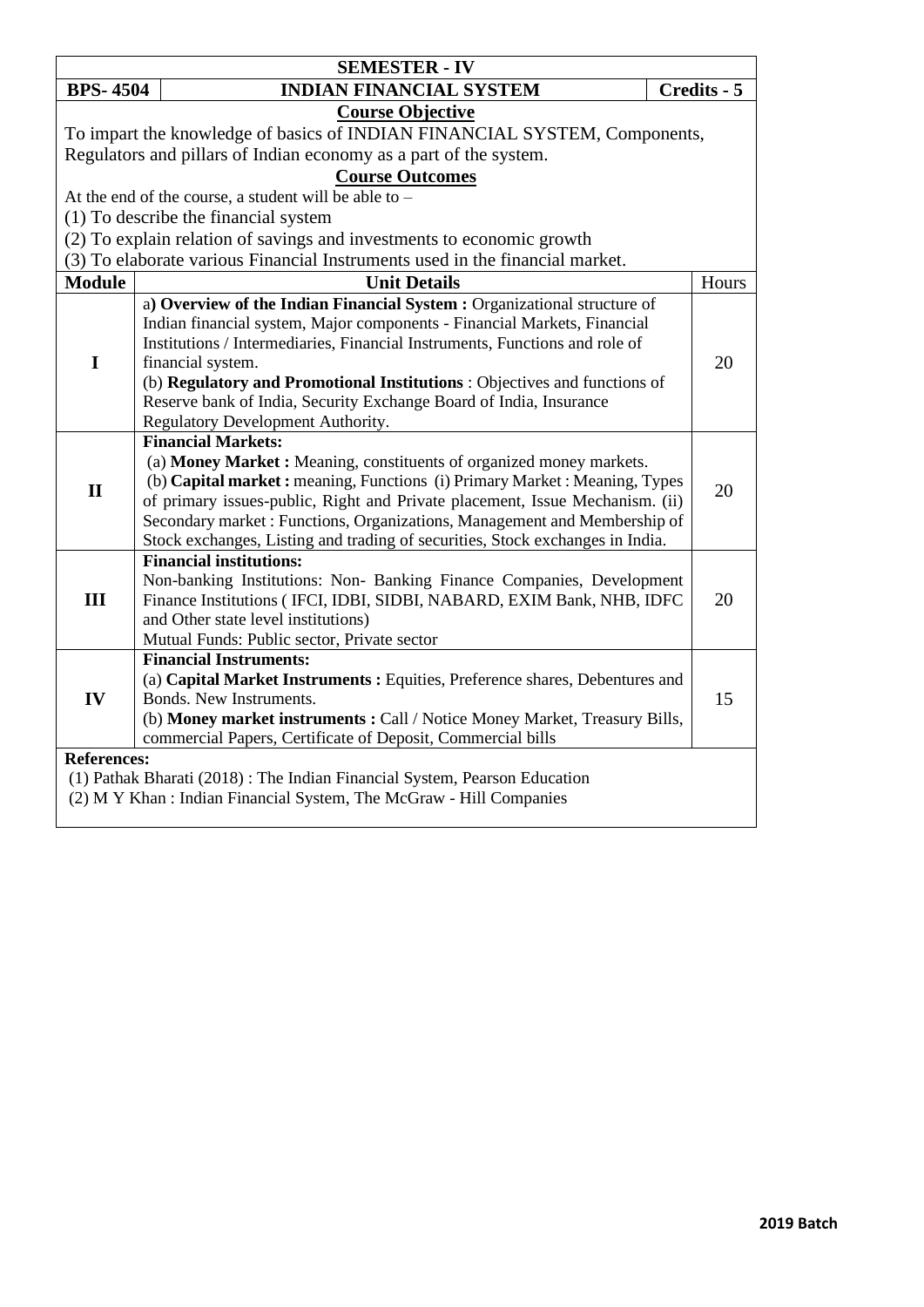|                 |                        | <b>SEMESTER – IV</b>                                                                                                        |             |  |  |
|-----------------|------------------------|-----------------------------------------------------------------------------------------------------------------------------|-------------|--|--|
| <b>BPS-4503</b> |                        | <b>Banking for BPS</b>                                                                                                      | Credits - 5 |  |  |
|                 |                        | <b>Course Objective</b><br>To acquaint the students with the basic concepts of Banking and Finance.                         |             |  |  |
|                 | <b>Course Outcomes</b> |                                                                                                                             |             |  |  |
|                 |                        | At the end of the course, a student will be able:                                                                           |             |  |  |
| 1.              |                        | To explain the various services offered and various risks faced by banks.                                                   |             |  |  |
| 2.              |                        | To make them aware of various banking innovations after nationalization.                                                    |             |  |  |
| 3.              |                        | To identify the risk faced by the Banks in delivering services to customers.                                                |             |  |  |
| <b>Module</b>   |                        | <b>Unit Details</b>                                                                                                         | Hours       |  |  |
|                 | General:               |                                                                                                                             |             |  |  |
|                 | 1.                     | Overview of Banking-definition, principles, functions.                                                                      |             |  |  |
|                 | 2.                     | Legal aspects of banking-banker customer relationship,<br>banker's obligation and rights, special customer, specific        |             |  |  |
|                 |                        | customer instructions.                                                                                                      |             |  |  |
|                 | 3.                     | Risk and Control-Types of risk, Risk management and                                                                         |             |  |  |
| I               |                        | regulations, Basel norms                                                                                                    | 20          |  |  |
|                 |                        | 4. Customer service, Principles                                                                                             |             |  |  |
|                 | 5.                     | Customer complaints and disputes handling-customer service                                                                  |             |  |  |
|                 |                        | voice, Specific customer service directives                                                                                 |             |  |  |
|                 | 6.                     | Pricing methodologies – Objectives, Methods, Strategies                                                                     |             |  |  |
|                 | 7.                     | <b>AML Stages-KYC</b>                                                                                                       |             |  |  |
|                 | 8.                     | Info security- Principles, Components                                                                                       |             |  |  |
|                 |                        | <b>Retail Banking:</b>                                                                                                      |             |  |  |
|                 |                        | 1. Account Originations-customer types, DMAT, Term deposits.<br>2. Account Servicing: Record maintenance Customer level and |             |  |  |
|                 |                        | account level, account closures, signature maintenance, cheque                                                              |             |  |  |
|                 |                        | issuance any payment, statement of account/passbook, debit                                                                  |             |  |  |
|                 |                        | card, internet banking, mobile banking, customer                                                                            |             |  |  |
|                 |                        | correspondence,                                                                                                             |             |  |  |
| $\mathbf{I}$    |                        | 3. ATM Management-services available, Business of managing                                                                  | 20          |  |  |
|                 |                        | ATM, Failed ATM transactions White label ATM                                                                                |             |  |  |
|                 |                        | 4. Payment Processing-instruments, RTGS, NEFT, SWIFT, cross                                                                 |             |  |  |
|                 |                        | border payments flow                                                                                                        |             |  |  |
|                 |                        | 5. Retail Wealth Management- investment objectives, strategies,                                                             |             |  |  |
|                 |                        | avenues, Mutual Fund, Stocks trading, index market, Bonds<br>Bond Risk, Structured Notes, Corporate Actions,                |             |  |  |
|                 | Cards:                 |                                                                                                                             |             |  |  |
|                 |                        | 1. Basics of Cards: Types of Cards, Components of Cards                                                                     |             |  |  |
|                 |                        | 2. Card transaction- Cycle, POS method, Authorization,                                                                      |             |  |  |
|                 | 3.                     | Settlement- Cycle, Generation                                                                                               |             |  |  |
|                 | 4.                     | Payments Processing-Payment options, allocations,                                                                           |             |  |  |
|                 |                        | 5. Card operation modules, Card life cycle,                                                                                 |             |  |  |
| Ш               | 6.                     | Chargeback/dispute resolution,                                                                                              | 18          |  |  |
|                 | 7.                     | <b>Customer services</b>                                                                                                    |             |  |  |
|                 |                        | 8. Fraud Management                                                                                                         |             |  |  |
|                 |                        | 9. Card collections                                                                                                         |             |  |  |
|                 |                        |                                                                                                                             |             |  |  |
|                 | <b>Mortgages:</b>      |                                                                                                                             |             |  |  |
| IV              |                        | Introduction, Types of Mortgage, Purpose of Mortgage-, US                                                                   | 17          |  |  |
|                 |                        | mortgage, Federal Regulations, Mortgage products, Mortgage                                                                  |             |  |  |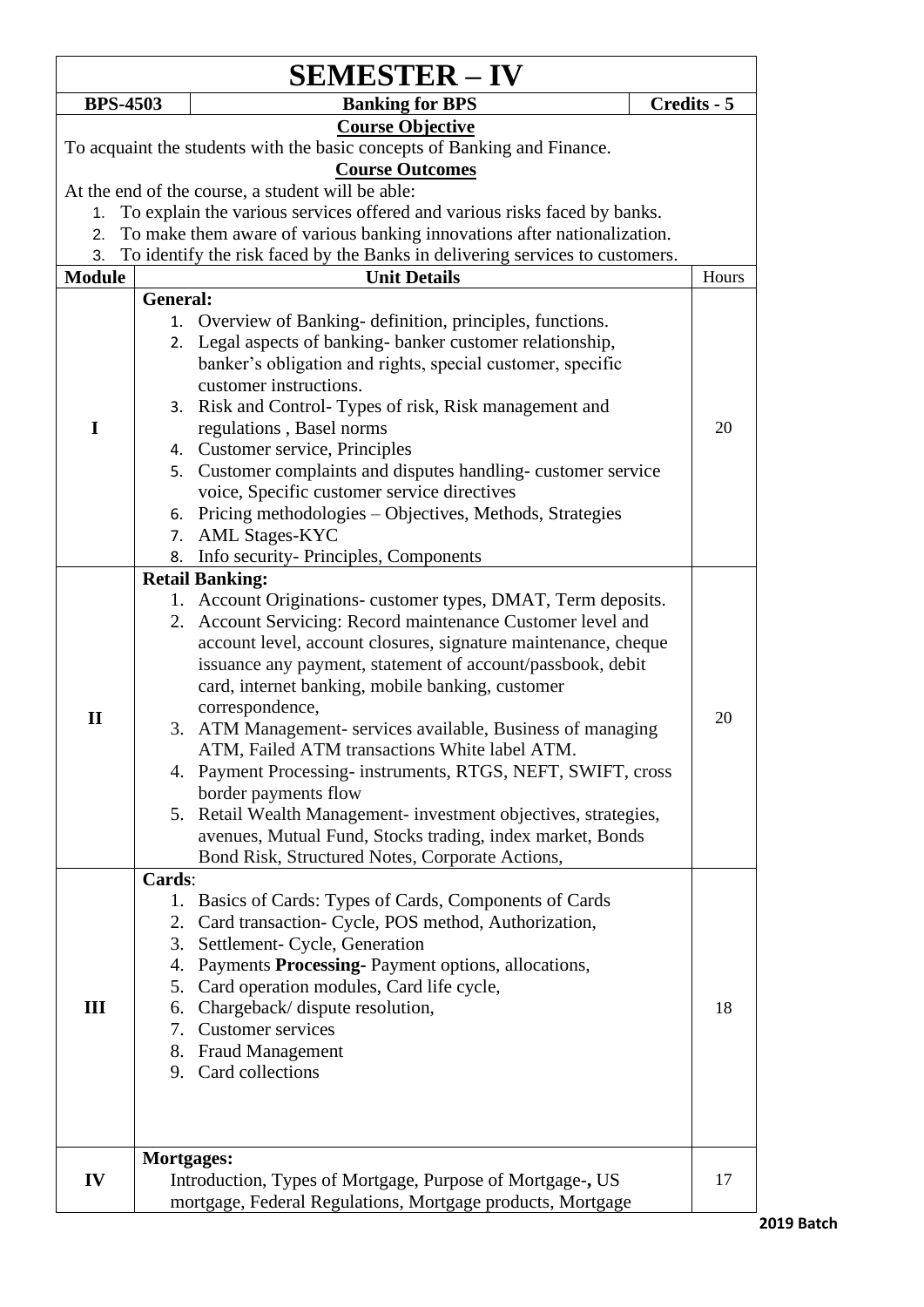| scheme, Parties involve, Mortgage loan cycle-Selling loans to<br>investors default service sign, pay off loan, Mortgage insurance,<br>Fraud, Recent development in mortgage industry |  |  |  |  |
|--------------------------------------------------------------------------------------------------------------------------------------------------------------------------------------|--|--|--|--|
| <b>Cash Management</b>                                                                                                                                                               |  |  |  |  |
| Cash Management Overview, Major kinds of Payment systems,                                                                                                                            |  |  |  |  |
| Types of Fund Transfer, Messaging, KYC, Corporate account,                                                                                                                           |  |  |  |  |
| NOSTRO, VOSTRO, Risk and liquidity issues                                                                                                                                            |  |  |  |  |
| <b>Text Book: TCS Course material</b>                                                                                                                                                |  |  |  |  |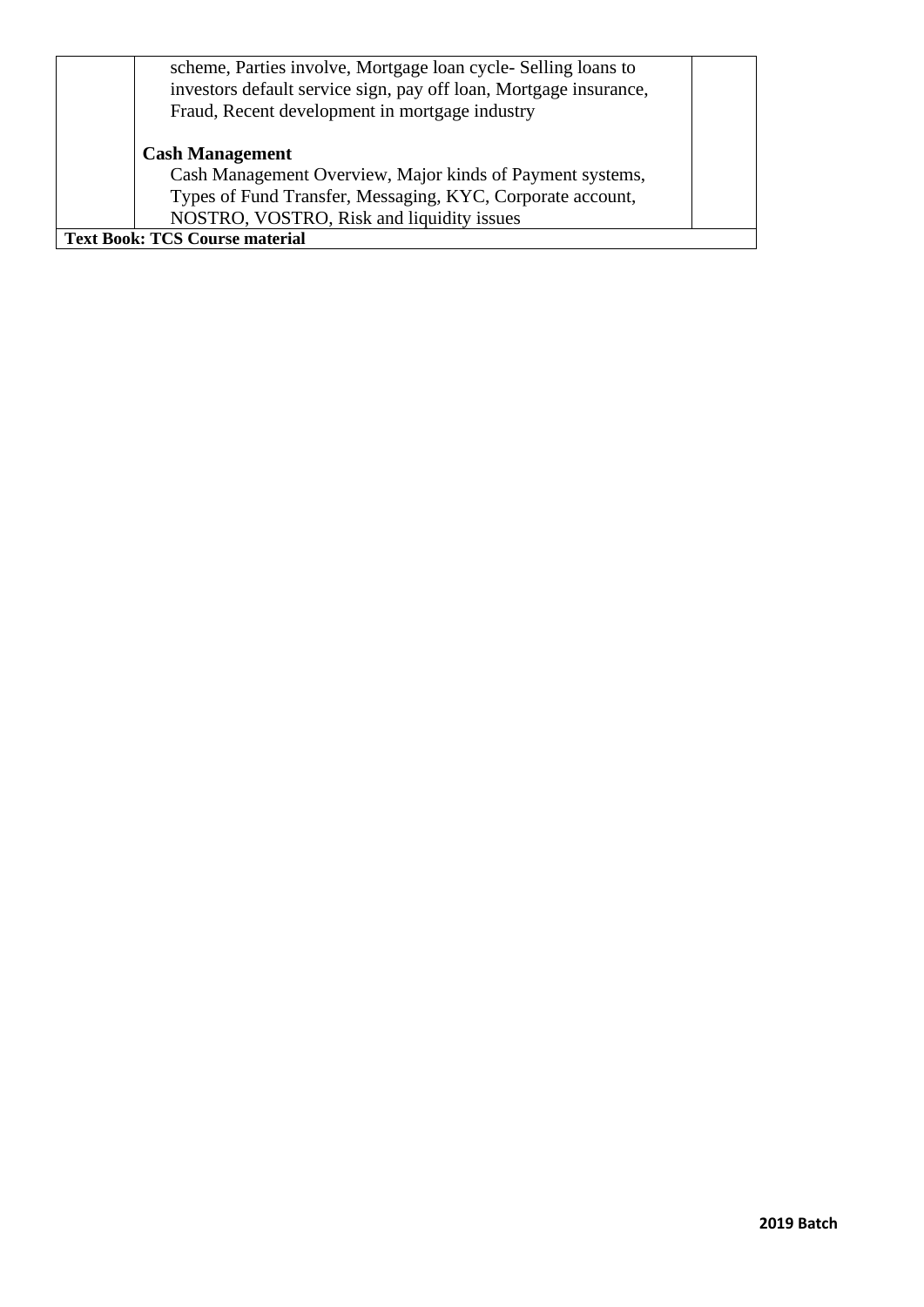|                            | <b>SEMESTER – IV</b>                                                                                                                                                                                                                                                                                                                                                                                                                                                                                                                                                                                                                                                                                                                                                                                                                                                                                                                                        |               |       |  |
|----------------------------|-------------------------------------------------------------------------------------------------------------------------------------------------------------------------------------------------------------------------------------------------------------------------------------------------------------------------------------------------------------------------------------------------------------------------------------------------------------------------------------------------------------------------------------------------------------------------------------------------------------------------------------------------------------------------------------------------------------------------------------------------------------------------------------------------------------------------------------------------------------------------------------------------------------------------------------------------------------|---------------|-------|--|
| <b>BPS-4505</b>            | <b>COST ACCOUNTING</b>                                                                                                                                                                                                                                                                                                                                                                                                                                                                                                                                                                                                                                                                                                                                                                                                                                                                                                                                      | $Credits - 4$ |       |  |
| <b>Course Objective</b>    |                                                                                                                                                                                                                                                                                                                                                                                                                                                                                                                                                                                                                                                                                                                                                                                                                                                                                                                                                             |               |       |  |
|                            | To familiarize and acquire adequate knowledge with the basic cost concepts required for                                                                                                                                                                                                                                                                                                                                                                                                                                                                                                                                                                                                                                                                                                                                                                                                                                                                     |               |       |  |
|                            | effective decision making in firms.                                                                                                                                                                                                                                                                                                                                                                                                                                                                                                                                                                                                                                                                                                                                                                                                                                                                                                                         |               |       |  |
|                            | <b>Course Outcomes</b>                                                                                                                                                                                                                                                                                                                                                                                                                                                                                                                                                                                                                                                                                                                                                                                                                                                                                                                                      |               |       |  |
|                            | At the end of the course, a student will be able to -                                                                                                                                                                                                                                                                                                                                                                                                                                                                                                                                                                                                                                                                                                                                                                                                                                                                                                       |               |       |  |
|                            | 1) Identify different types of costs                                                                                                                                                                                                                                                                                                                                                                                                                                                                                                                                                                                                                                                                                                                                                                                                                                                                                                                        |               |       |  |
|                            | 2) Identify ways to reduce and control different costs                                                                                                                                                                                                                                                                                                                                                                                                                                                                                                                                                                                                                                                                                                                                                                                                                                                                                                      |               |       |  |
|                            | 3) Help in decision making                                                                                                                                                                                                                                                                                                                                                                                                                                                                                                                                                                                                                                                                                                                                                                                                                                                                                                                                  |               |       |  |
| <b>Module</b>              | <b>Unit Details</b>                                                                                                                                                                                                                                                                                                                                                                                                                                                                                                                                                                                                                                                                                                                                                                                                                                                                                                                                         |               | Hours |  |
| I                          | (A) Basic Concepts<br>Meaning – Cost accounting – Cost accountancy – Costing – Cost accounting and<br>management – Objectives of Cost Accounting – Cost accounting $v/s$ Financial<br>Accounting – Cost Accounting v/s Management Accounting – Advantages of cost<br>$\alpha$ accounting – Methods of costing – Techniques (types) of costing — Cost<br>centers(Meaning and purpose) - Cost units(Meaning and importance) - Cost<br>accounting departments-Brief note on Cost Audit Records and Report Rules.<br>(B) Cost Concepts and Classification<br>Cost - Expenses - Losses - Classification of costs - Natural classification of costs<br>- Cost behavior (in relation to changes in output or activity or volume - Degree of<br>traceability to the product – Association with the product – Functional classification<br>of costs – Costs of control other costs – Cost statement or cost sheet – Tender and<br>quotation - Job and Batch Costing. |               | 18    |  |
| $\mathbf{I}$               | <b>Material Control and Material Costing</b><br>Materials – Concepts and objectives of material control – Organization for material<br>control - Purchasing and receiving procedure - Some issues in materials<br>procurement – stores organization – Inventory system – Inventory shortages (losses)<br>and overages - Inventory control. Calculations of Stock levels and EOQ with or<br>without discount.<br>Costing material received - Costing material issues (FIFO, LIFO- Definition &<br>uses, simple and weighted average method only) - Pricing of materials returned to<br>vendor - Pricing of materials returned to storeroom - Selection of a material pricing<br>method.                                                                                                                                                                                                                                                                      |               | 12    |  |
| III                        | <b>Labour Costs - Accounting and Control</b><br>Introduction – Direct labour and indirect labour – Organization for labour control –<br>Wage systems $-$ Incentives wage plans $-$ Work study $-$ Job evaluation and merit<br>rating - Time and motion study - Labour turnover - Treatment of labour cost related<br>items - Methods of remunerating labour - Time and piece rate system - Halsey and<br>Rowan premium systems - Taylor and Merrick's differential piece rate system.                                                                                                                                                                                                                                                                                                                                                                                                                                                                       |               | 12    |  |
| IV                         | (A) Overhead Distribution<br>Concept - Classification of overheads - Factory overhead - Fixed - Semi<br>variable and variable $-$ Factory overheads - Accounting and distribution $-$<br>Collection and codification of factory overheads - Allocation and<br>apportionment of factory overheads - Apportionment of service departments<br>overheads to producing departments (repeated and simultaneous equation<br>method) – Absorption of factory overhead (Machine hour rate) – Selecting an<br>absorption rate.<br>(B) Reconciliation of Cost and Financial Accounts<br>Need for reconciliation – Reasons for differences in profits – Problem on<br>preparation of reconciliation statement and memorandum reconciliation<br>accounts.                                                                                                                                                                                                                |               | 18    |  |
| 1.<br>2.<br>3.<br>4.<br>5. | <b>Books for Reference:</b><br>Colin Drury: Management and Cost Accounting.<br>Nigam: Theory and Techniques of Cost Accounting.<br>S. P. Jain & K L Narang: Cost and Management Accounting.<br>Dr. S. N. Maheshwari: Cost Accounting.<br>Jawahar Lal: Cost Accounting.                                                                                                                                                                                                                                                                                                                                                                                                                                                                                                                                                                                                                                                                                      |               |       |  |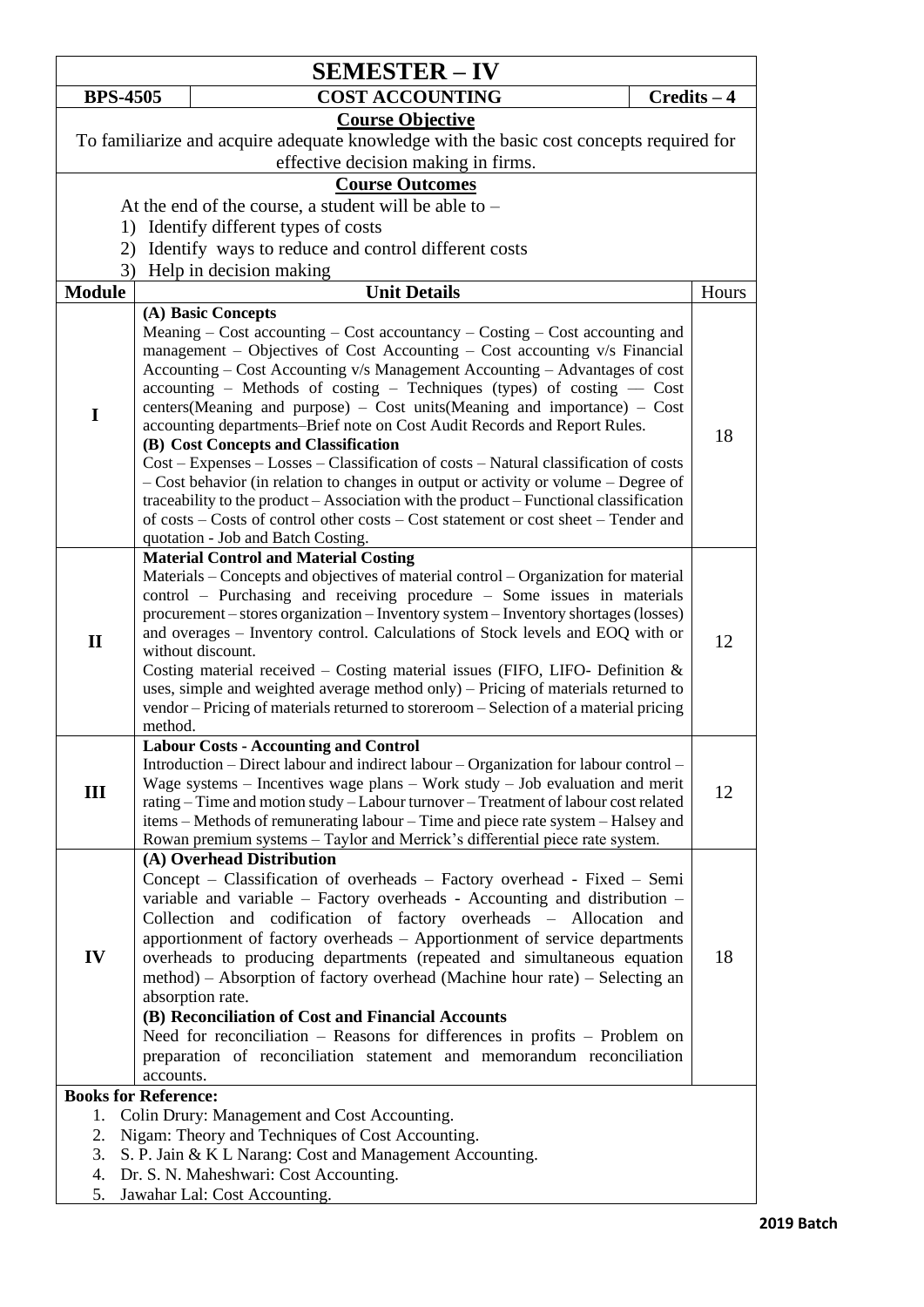### 6. M. N. Arora: A Textbook of Cost and Management Accounting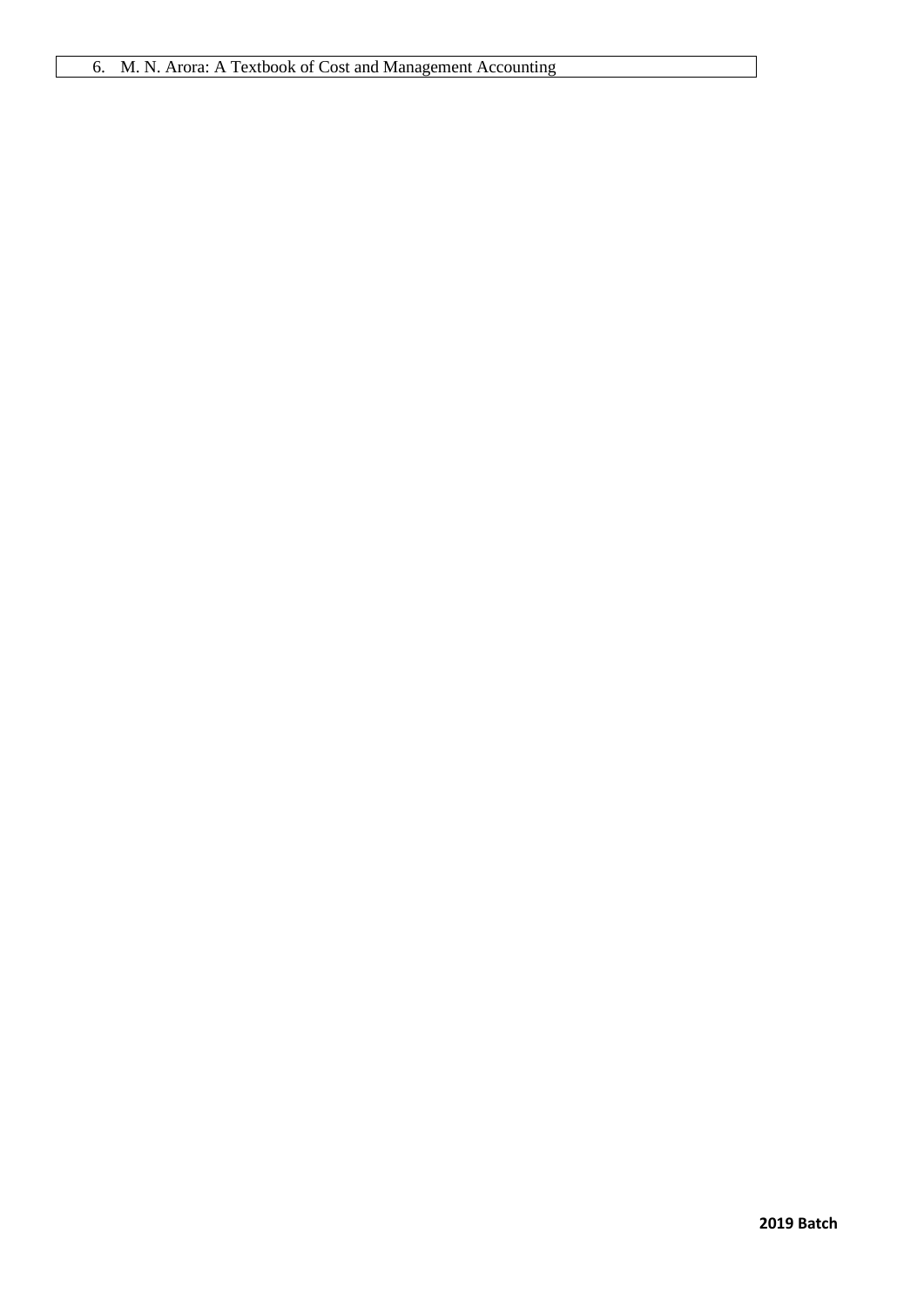|                                                                                                                                                                                                                                                                                      |               | <b>SEMESTER – IV</b>                                                                                                                                                                                                                                                                                                                                                                                     |                   |       |
|--------------------------------------------------------------------------------------------------------------------------------------------------------------------------------------------------------------------------------------------------------------------------------------|---------------|----------------------------------------------------------------------------------------------------------------------------------------------------------------------------------------------------------------------------------------------------------------------------------------------------------------------------------------------------------------------------------------------------------|-------------------|-------|
| <b>BPS-4402</b>                                                                                                                                                                                                                                                                      |               | <b>Company Secretary &amp; Functions</b>                                                                                                                                                                                                                                                                                                                                                                 | <b>Credits -4</b> |       |
| <b>Course Objective</b><br>To provide knowledge about company secretary related duties and functions to the students.                                                                                                                                                                |               |                                                                                                                                                                                                                                                                                                                                                                                                          |                   |       |
| 1.                                                                                                                                                                                                                                                                                   |               | <b>Course Outcomes</b><br>At the end of the course, a student will be able to $-$<br>Explain roles and responsibilities of a Company Secretary                                                                                                                                                                                                                                                           |                   |       |
| 2.                                                                                                                                                                                                                                                                                   |               | Explain the statutory provisions relating to requirements of conducting meetings.                                                                                                                                                                                                                                                                                                                        |                   |       |
| 3.<br><b>UNIT</b>                                                                                                                                                                                                                                                                    |               | Learn how to do secretarial correspondence with different stakeholders.<br><b>Unit Details</b>                                                                                                                                                                                                                                                                                                           |                   | Hours |
|                                                                                                                                                                                                                                                                                      |               | <b>Basic idea of a Company</b>                                                                                                                                                                                                                                                                                                                                                                           |                   |       |
| $\mathbf I$                                                                                                                                                                                                                                                                          |               | Definition and various types of limited companies, Secretary, types of<br>secretaries, Company secretary, and his prescribed qualifications under the<br>Companies Act. Statutory Duties and Responsibilities, Powers<br>and authorities and liabilities of a Company Secretary                                                                                                                          |                   | 12    |
| $\mathbf{I}$                                                                                                                                                                                                                                                                         |               | Duties of the Secretary of a Ltd. Company<br>(a) Formation and registration of a company-Commencement of business.<br>(b) Memorandum and Articles of Association, their nature, form and<br>contents, amendment Table A.<br>(c) Prospectus, form and contents, effects of omission, misrepresentation<br>and fraud statement in lieu of prospectus.<br>(d) Maintenance of Statutory books and registers. |                   | 12    |
| III                                                                                                                                                                                                                                                                                  | <b>Shares</b> | Application and allotment procedure for issue of shares calls, forfeiture<br>annulment and reissue of shares, share certificate, share warrant, transfer<br>and transmission of shares, issue of share Certificate Rules.                                                                                                                                                                                |                   | 12    |
| IV                                                                                                                                                                                                                                                                                   | meeting.      | <b>Statutory Provisions and procedure regarding members meeting</b><br>Provisions regarding meeting in general, Notice, Motions and Resolutions,<br>Agenda, Proxy Quorum, Chairman, Voting Minutes, Company meetings,<br>types of meetings, Statutory meeting, General meeting and extraordinary                                                                                                         |                   | 12    |
| V                                                                                                                                                                                                                                                                                    |               | <b>Secretarial correspondence:</b><br>With directors - With Registrar of companies - With Banks - With<br>Insurance companies.<br>Drafting: Notices for various shareholder meeting, minutes of the<br>shareholder meeting                                                                                                                                                                               |                   | 12    |
| <b>Reference Books</b><br>1. Company law & Secretarial Practice: Dr Ashok Sharma: V K (INDIA) Enterprise.<br>2. Company law & Secretarial Practice: Dr P N Reddy & H R Reddy: Himalaya<br>Publication.<br>3. Secretarial Practice: Dr D N Kshirsagar & Others: Himalaya Publication. |               |                                                                                                                                                                                                                                                                                                                                                                                                          |                   |       |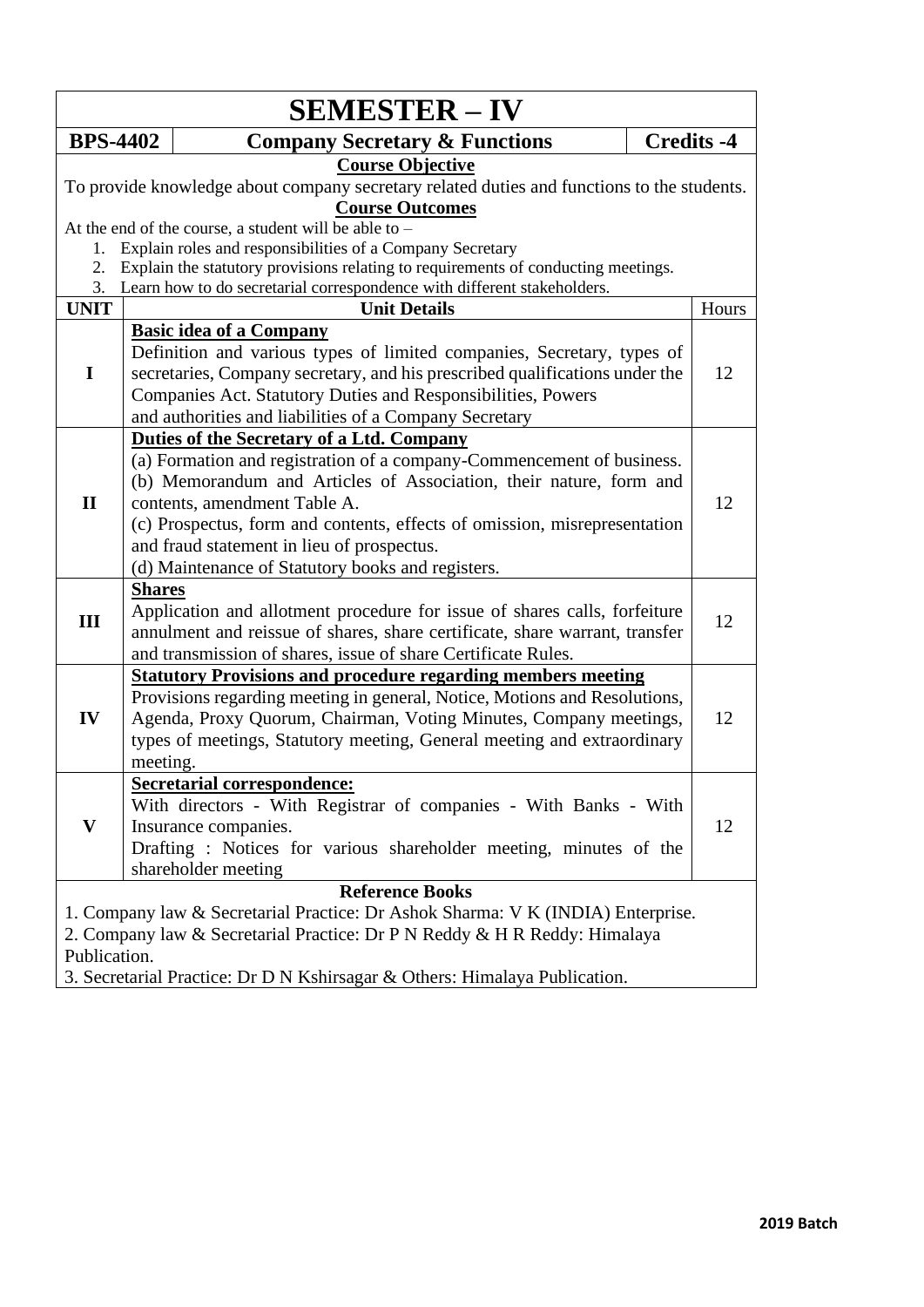|                             |            | <b>SEMESTER - IV</b>                                                                           |        |             |
|-----------------------------|------------|------------------------------------------------------------------------------------------------|--------|-------------|
| FC-4035                     |            | <b>Ethics and Corporate Governance</b>                                                         |        | Credits - 2 |
|                             |            | <b>Course Objective</b>                                                                        |        |             |
|                             |            | Create awareness on the importance of ethics in personal, professional and business            |        |             |
|                             |            | contexts. Learn the theories and models of ethics. Understand the meaning, scope and           |        |             |
|                             |            | significance of corporate governance, its concepts, its evolution and practice, including risk |        |             |
| management and control.     |            |                                                                                                |        |             |
|                             |            | <b>Course Outcomes</b>                                                                         |        |             |
|                             |            | At the end of the course, a student will be able to $-$                                        |        |             |
| 1.                          |            | learn about the ethics and its importance in life.                                             |        |             |
| 2.                          |            | explain different theories and models in ethics.                                               |        |             |
| 3.                          |            | elaborate linkage between ethics with business, religion, society etc.                         |        |             |
| <b>Module</b>               |            | <b>Unit Details</b>                                                                            |        | Hours       |
|                             |            | <b>Introduction to Ethics</b>                                                                  |        |             |
|                             |            | Meaning and $\text{scope}-\text{principles}$ of personal ethics $-\text{principles}$ of        |        |             |
| I                           |            | professional ethics – business ethics – code of conduct and ethics for                         |        | 6           |
|                             |            | managers - values and ethics - roots of unethical behavior - need for                          |        |             |
|                             |            | business ethics – corporate governance ethics                                                  |        |             |
|                             |            | <b>Ethical Theories and Models</b>                                                             |        |             |
|                             |            | Ethical relativism and absolutism $-$ role of ethical theory in business $-$                   |        |             |
|                             |            | classification of ethical theories: 1) Consequentialist or Teleological                        |        |             |
| $\mathbf{I}$                |            | theories - Utilitarianism - Egoism. 2) Non-consequentialist or                                 |        | 6           |
|                             |            | Deontological theories – Kantian theories. 3) Other normative theories:                        |        |             |
|                             |            | stockholder, social contract, and trusteeship theories.                                        |        |             |
|                             |            | <b>Influences on Ethics</b>                                                                    |        |             |
|                             |            | Influences on ethics – individual influences and situational influences.                       |        |             |
|                             |            | Kohlberg's cognitive moral development model – Six different stages                            |        |             |
| Ш                           |            | involved. Ethical models – Tucker's 5 question model and its practical                         |        | 6           |
|                             |            | applications in business. American Accounting Association model and                            |        |             |
|                             |            | its applications.                                                                              |        |             |
|                             |            | <b>Ethics and Religion</b>                                                                     |        |             |
|                             |            | Contributions of major religions to ethical theory and practice – teachings                    |        |             |
| IV                          |            |                                                                                                |        | 6           |
|                             | and Islam. | of the Church – Indian ethical traditions (Gita and scriptures) – Business                     |        |             |
|                             |            |                                                                                                |        |             |
|                             |            | <b>Corporate Governance</b>                                                                    |        |             |
|                             |            | Meaning and scope $-$ history $-$ concepts involved $-$ benefits of good                       |        |             |
| V                           |            | corporate governance - global landmarks in emergence of corporate                              |        | 6           |
|                             |            | governance – World Bank's guidelines (basics only) -                                           | Agency |             |
|                             |            | relationships $\&$ theories – Director's roles $\&$ responsibilities.                          |        |             |
| <b>Books for Reference:</b> |            |                                                                                                |        |             |
|                             |            | Fernando. A.S. Business Ethics, An Indian Perspective, Pearson, 7th Ed, 2012                   |        |             |
|                             |            | Manuel G. Velasquez, Business Ethics, Concepts and Cases, 5th Ed PHI, 2002                     |        |             |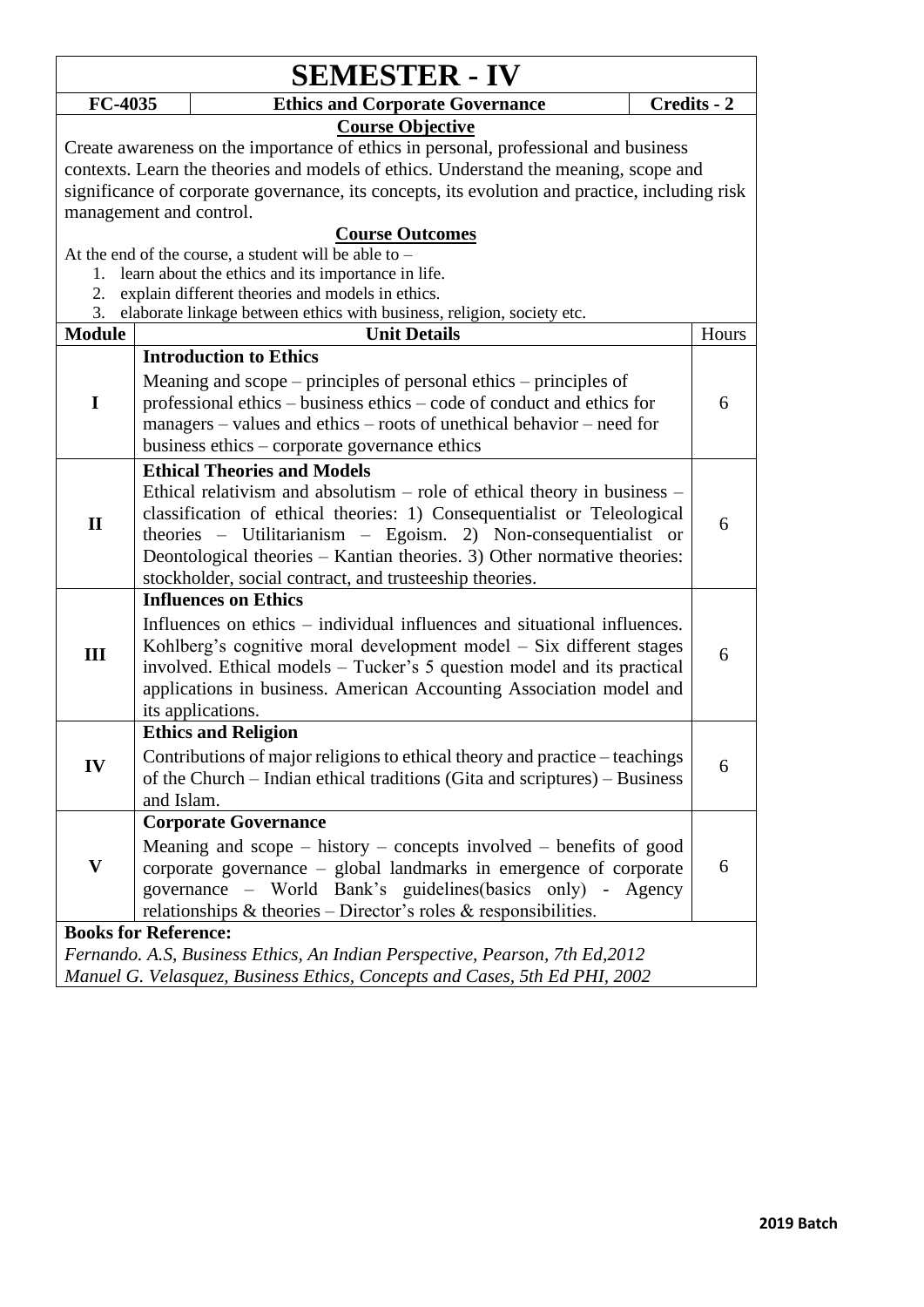|                                                                                                                                                                                                                          |  | <b>SEMESTER - V</b>                                                                                                                                                                                                                                                                                                                                                                                                        |             |
|--------------------------------------------------------------------------------------------------------------------------------------------------------------------------------------------------------------------------|--|----------------------------------------------------------------------------------------------------------------------------------------------------------------------------------------------------------------------------------------------------------------------------------------------------------------------------------------------------------------------------------------------------------------------------|-------------|
| <b>BPS-5501</b>                                                                                                                                                                                                          |  | <b>MANAGING BUSINESS PROCESSES - I</b>                                                                                                                                                                                                                                                                                                                                                                                     | Credits - 5 |
| <b>Course Objective</b><br>To enable the students to know the Principles and Practice of Operations Management<br><b>Course Outcomes</b><br>(1) Synthesize the principles of organizational strategy and process design. |  |                                                                                                                                                                                                                                                                                                                                                                                                                            |             |
|                                                                                                                                                                                                                          |  | (2) Document processes using a process mapping tool.                                                                                                                                                                                                                                                                                                                                                                       |             |
|                                                                                                                                                                                                                          |  | (3) Importance of quality management system in BPS industry.                                                                                                                                                                                                                                                                                                                                                               |             |
|                                                                                                                                                                                                                          |  | (4) Role of BPO in process management.                                                                                                                                                                                                                                                                                                                                                                                     |             |
| <b>Module</b>                                                                                                                                                                                                            |  | <b>Unit Details</b>                                                                                                                                                                                                                                                                                                                                                                                                        | Hours       |
| I                                                                                                                                                                                                                        |  | <b>Process Management</b><br>Process definition – Identification of business process – Difference between core<br>process and support process – Components of process management – Understanding<br>internal customer vs end user.<br><b>Process Management in BPO Industry</b><br>Role of BPO Industry in process management - Typical business processes<br>outsourced to India - BPO operating models - BPO life cycle. | 20          |
| $\mathbf{I}$                                                                                                                                                                                                             |  | <b>Process Mapping Techniques</b><br>Process mapping techniques - SIPOC - Swim lane diagram - Process mapping tools.                                                                                                                                                                                                                                                                                                       | 17          |
| III                                                                                                                                                                                                                      |  | <b>Quality Management</b><br>Introduction to quality management - Quality assurance.                                                                                                                                                                                                                                                                                                                                       | 19          |
| IV                                                                                                                                                                                                                       |  | <b>Delivery Management</b><br>Customer management – Knowledge management – Capacity management – People<br>management - Transition management - Finance management.                                                                                                                                                                                                                                                        | 19          |
| <b>Text Book</b>                                                                                                                                                                                                         |  | Hand book on Operations Management - Part I for Business Process Services                                                                                                                                                                                                                                                                                                                                                  |             |
| <b>Reference Book</b>                                                                                                                                                                                                    |  |                                                                                                                                                                                                                                                                                                                                                                                                                            |             |
| 1.<br>2.<br>3.                                                                                                                                                                                                           |  | Adrew Greasley, "Operation Management", Sage Publication India Pvt Ltd, NewDelhi.<br>Chary S.N, "Production and Operation Management", Tata MC Graw Hill, NewDelhi.<br>Danial Hunt V, "Process Mapping- How to Reengineer your Business Process", John<br>Wiley and Sons, USA.<br>4. Nair N.G, "Production and Operation Management", Tata MC Graw Hill, NewDelhi.                                                         |             |

5. Poornima .M Charantimath, "Total Quality Management", Pearson Education, NewDelhi.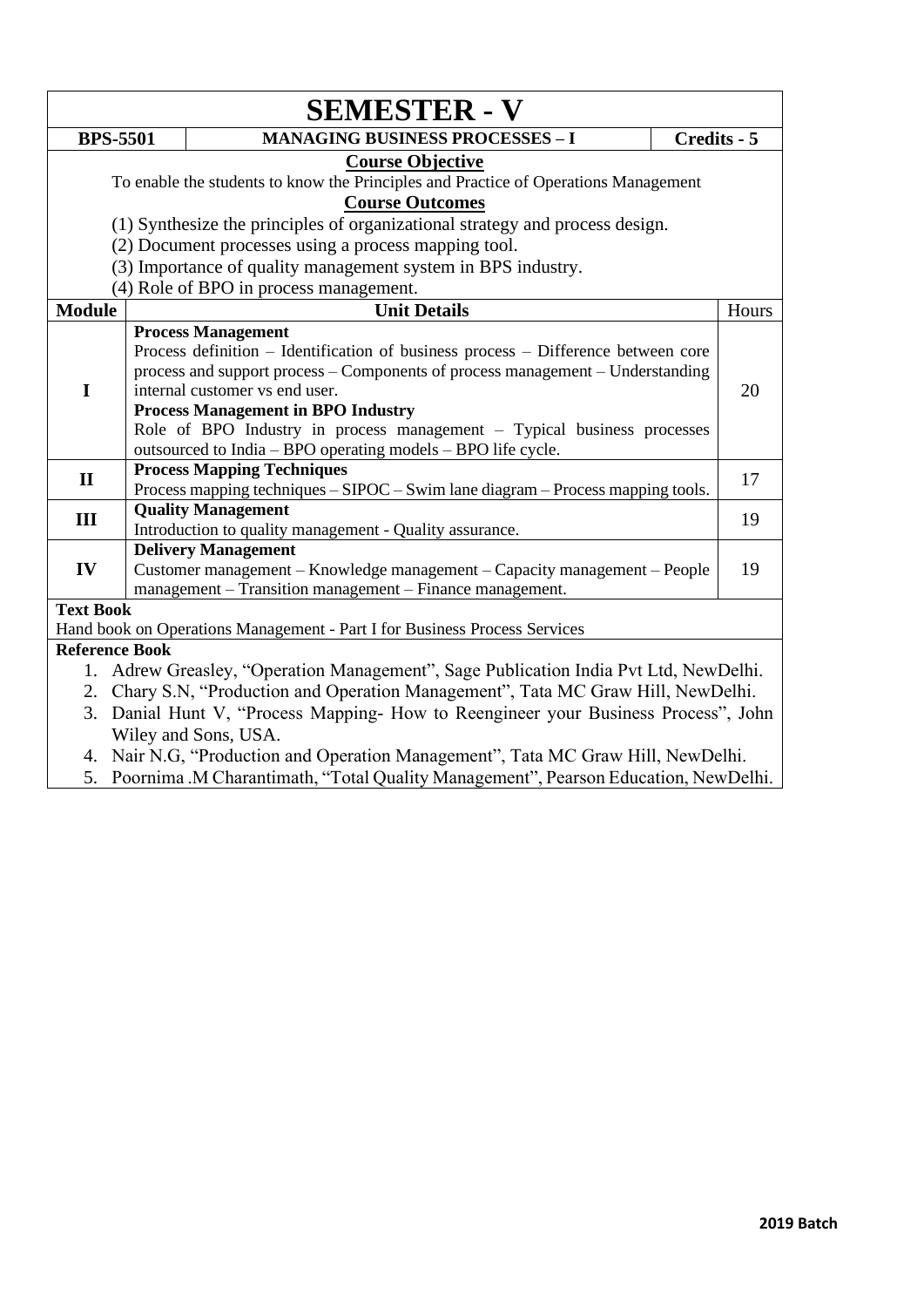| <b>SEMESTER - V</b>    |                                                                                                                                                                                                                                                                                                                                                                                                                                                                                                                                                                                                                                                                                                                                                                                                                                                                                                                                                                                                                                                                                                                                                  |             |  |
|------------------------|--------------------------------------------------------------------------------------------------------------------------------------------------------------------------------------------------------------------------------------------------------------------------------------------------------------------------------------------------------------------------------------------------------------------------------------------------------------------------------------------------------------------------------------------------------------------------------------------------------------------------------------------------------------------------------------------------------------------------------------------------------------------------------------------------------------------------------------------------------------------------------------------------------------------------------------------------------------------------------------------------------------------------------------------------------------------------------------------------------------------------------------------------|-------------|--|
| <b>BPS-5502</b>        | <b>CAPITAL MARKETS FOR BUSINESS PROCESS SERVICES</b>                                                                                                                                                                                                                                                                                                                                                                                                                                                                                                                                                                                                                                                                                                                                                                                                                                                                                                                                                                                                                                                                                             | Credits - 5 |  |
|                        | <b>Course Objective</b>                                                                                                                                                                                                                                                                                                                                                                                                                                                                                                                                                                                                                                                                                                                                                                                                                                                                                                                                                                                                                                                                                                                          |             |  |
|                        | To enable the students to know the various concepts and techniques of Capital Markets                                                                                                                                                                                                                                                                                                                                                                                                                                                                                                                                                                                                                                                                                                                                                                                                                                                                                                                                                                                                                                                            |             |  |
| <b>Module</b>          | <b>Unit Details</b>                                                                                                                                                                                                                                                                                                                                                                                                                                                                                                                                                                                                                                                                                                                                                                                                                                                                                                                                                                                                                                                                                                                              | Hours       |  |
| $\mathbf I$            | <b>UNIT - I: Financial Markets and Trade</b><br>Meaning of capital market - Importance of capital market-Capital market in<br>India- Market types - Primary and secondary market - OTC vs Exchange<br>markets- Participants in a trade - Trade life cycle - Business process in TLC -<br>Parties involved in TLC - Role of the process - Master agreement - Order<br>management - Trade execution - Overview of regulators and important<br>regulations.<br><b>Capital Market Instruments</b><br>Meaning of securities - Types of securities - Equities - Types of equity -<br>Preference stock - Warrants - Leaps and Lepo - Types of capital - debt / equity<br>- Cost of capital – Fixed income and govt. securities - Introduction and features<br>- Classification - Cash flow pattern - Interbank money market - Repo and types<br>- Security borrowing. Types of securities and markets - Bankers acceptance -<br>US treasuries - Bond types and interest types - Inverse and super floater - Euro<br>currency market - Types of ratings - Concept of interest calculation - Simple vs<br>compounding - Day count basis - Risk free rate. | 25          |  |
| $\mathbf{I}$           | <b>Derivatives and Risk Management in Capital Markets</b><br>Meaning of derivatives - Basics on derivatives - Growth of derivatives market -<br>Accounting definition - Leverage - Asset classes - General types - Market risk -<br>speculation - Pricing principles - Hedging and speculation - Forward - Hedging<br>- Speculation - Performance caselet - Futures strategies - Future - Quotations<br>and terminologies - Trade guarantee - Margining - Span mechanism - EFRP -<br>Swaps - CFD - Swap Vs Other Derivatives - Application of IRS - Currency<br>swaps-Options - Option styles, Exposures, Pay offs - Non Linear and Linear<br>- FX Option. Introduction - Types of risk - Settlement and clearing -<br>Counterparty credit risk management - Assessment of credit risk - Market risk<br>management – Sovereign and counterparty risk.                                                                                                                                                                                                                                                                                            | 17          |  |
| III                    | <b>Mutual Funds</b><br>Mutual fund objectives and industry players - Responsibilities of fund<br>accountant - Fund expenses - NAV and components - Benefits of mutual funds<br>- Transfer agency - Overview of transfer agency - TA activities , processing<br>and systems – Workflow – Meaning of hedge funds - Overview and structure<br>- Types and classification - Understanding hedge funds - Hedge fund<br>strategies - Hedge funds vs Mutual funds. Meaning of private equity -<br>Understanding private equity operations - Fund accounting and NAV<br>calculations - Direct private equity funds - Role of private equity - Fund of<br>fund and structure - Realization and investors in private equity - Private equity<br>vs hedge funds - Performance reporting - reconciliations in asset management.                                                                                                                                                                                                                                                                                                                              | 17          |  |
| IV<br><b>Text Book</b> | <b>Basics of Investment Banking</b><br>Meaning of investment banking - Trade life cycle - Trade capture and booking<br>- trade enrichment - Confirm / affirm / match - Allocation and reporting -<br>Position reconciliation - Mark to market and margining - Clearing and<br>settlement - Clearing - Novation in clearing - Netting - Settlement - Physical<br>and cash settlement - Early termination and post settlement - Statics data -<br>Security identifier - Securities lending - Legal Issues in security lending - Stock<br>loan fees - Prime brokerage - Global custody services - Risk management,<br>advisory services and consulting services - Collateral management - Need for<br>collateral management - Multiple complex and interrelated functions<br>Corporate actions - Mandatory - Dividends - Stock splits - Spin offs - Mergers<br>and acquisitions - Return of capital - Voluntary - Rights exercise - Tender offer<br>- Corporate actions : How they affect securities.                                                                                                                                               | 16          |  |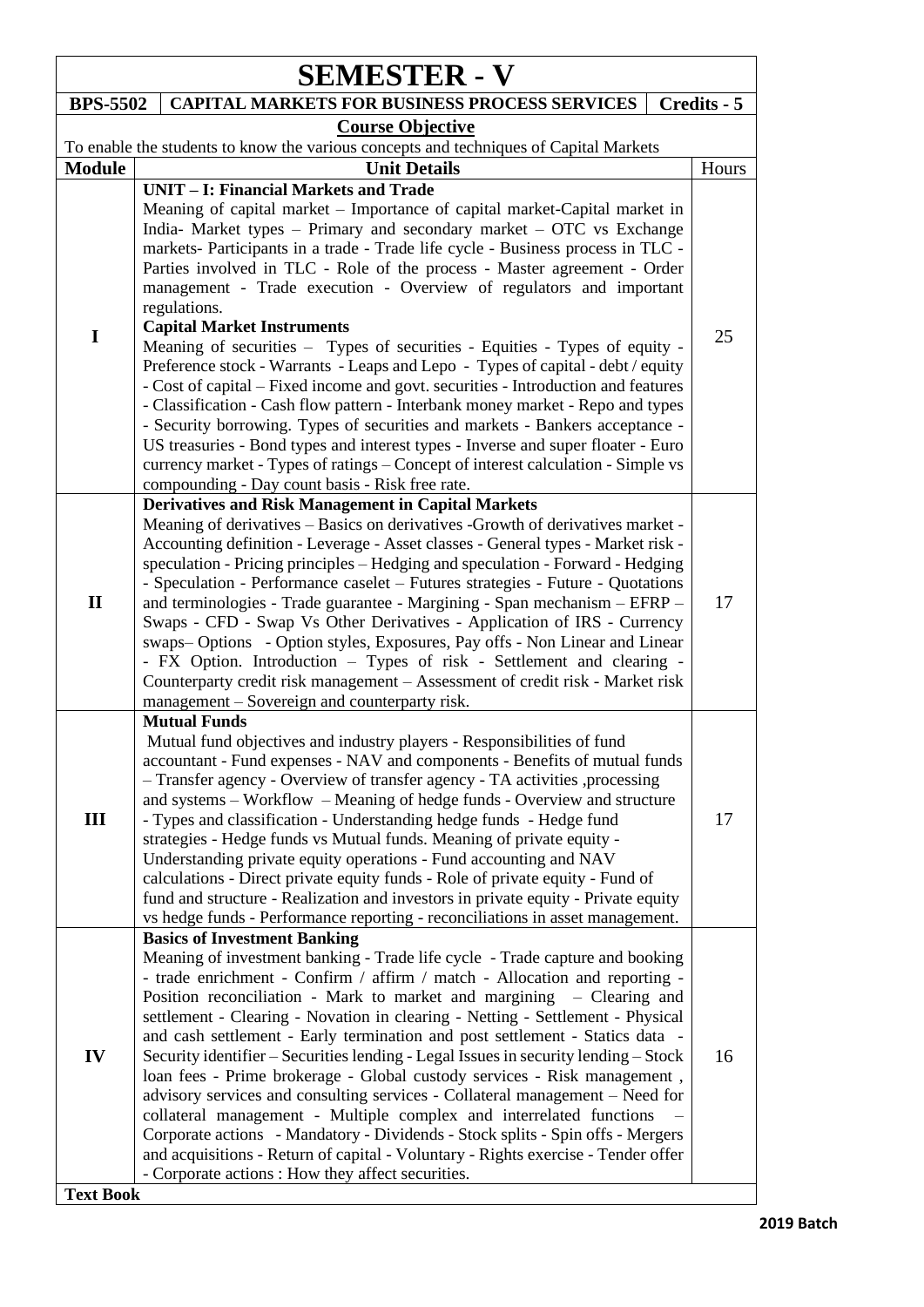#### **Reference Books**

- 1. Bharathi V.Pathak, "The Indian Financial System", Dorling Kindersley (India) Pvt. South Asia.
- 2. Gurusamy S, "Capital Markets", Margham McGraw-Hill Education (India) Pv UttarPradesh.
- 3. Maheshwari S.N,"Elements of Financial Management", Sultan Chand and Sons, New Delhi.
- 4. Natarajan L, "Investment Management", Margham Publications, Chennai.

Santhanam B, **"**Financial Services", Margham Publications, Chennai.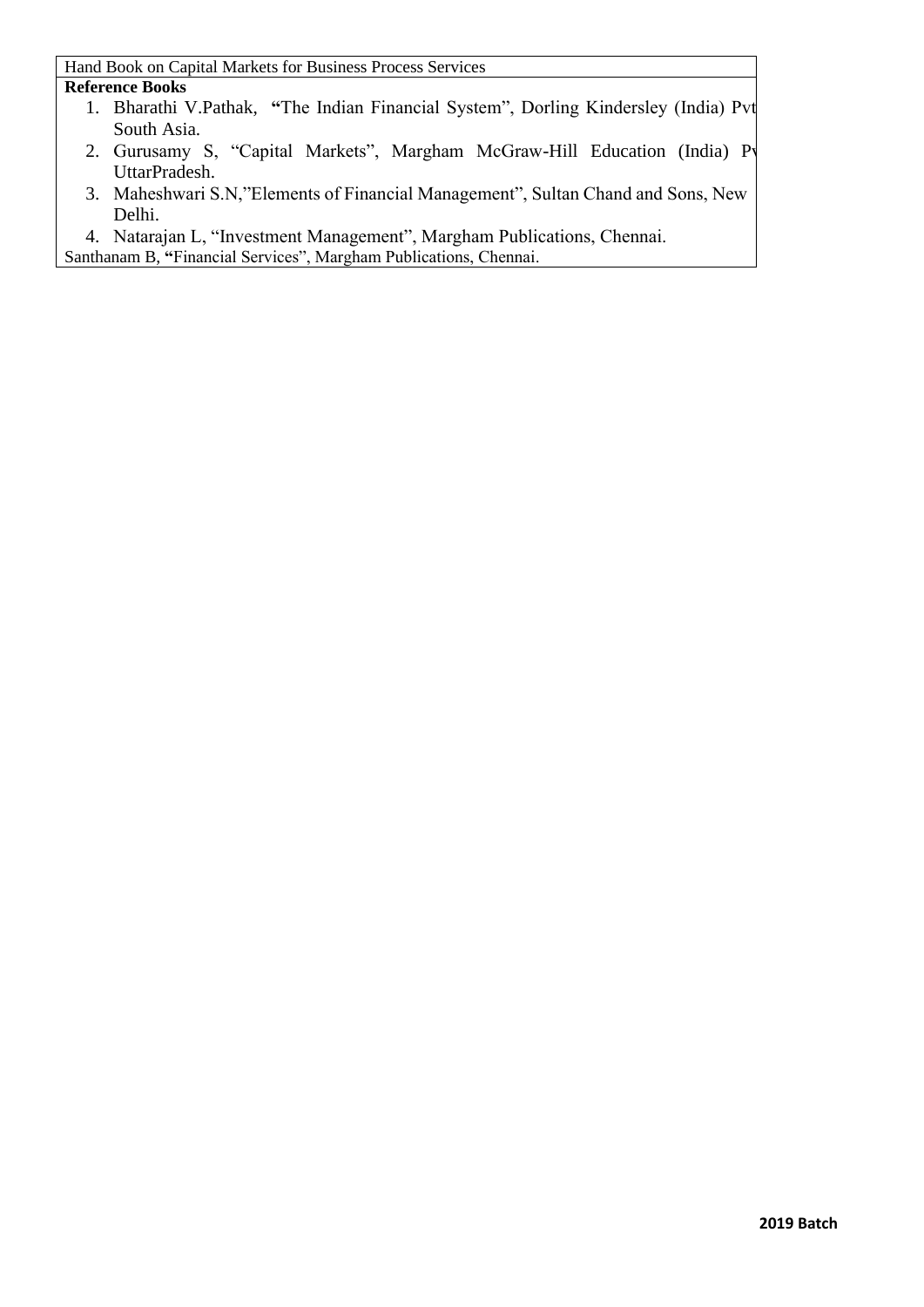|                                                                                                                                | <b>SEMESTER - V</b>                                                                                                                                                                                                                                                                                                                                                                                                                                                                                                                                                                                                                                                                                                   |             |  |  |
|--------------------------------------------------------------------------------------------------------------------------------|-----------------------------------------------------------------------------------------------------------------------------------------------------------------------------------------------------------------------------------------------------------------------------------------------------------------------------------------------------------------------------------------------------------------------------------------------------------------------------------------------------------------------------------------------------------------------------------------------------------------------------------------------------------------------------------------------------------------------|-------------|--|--|
| <b>BPS-5503</b>                                                                                                                | PRINCIPLES AND PRACTICE OF AUDITING                                                                                                                                                                                                                                                                                                                                                                                                                                                                                                                                                                                                                                                                                   | Credits - 5 |  |  |
|                                                                                                                                | <b>Course Objective</b><br>This subject aims at imparting knowledge about the principles and methods of auditing and<br>their applications                                                                                                                                                                                                                                                                                                                                                                                                                                                                                                                                                                            |             |  |  |
|                                                                                                                                | <b>Course Outcomes</b>                                                                                                                                                                                                                                                                                                                                                                                                                                                                                                                                                                                                                                                                                                |             |  |  |
|                                                                                                                                | At the end of the course, a student will be able to $-$                                                                                                                                                                                                                                                                                                                                                                                                                                                                                                                                                                                                                                                               |             |  |  |
|                                                                                                                                | 1) Conduct proper auditing work                                                                                                                                                                                                                                                                                                                                                                                                                                                                                                                                                                                                                                                                                       |             |  |  |
|                                                                                                                                | 2) Analyse check system and control system implemented into the organisation                                                                                                                                                                                                                                                                                                                                                                                                                                                                                                                                                                                                                                          |             |  |  |
| 3)                                                                                                                             | Maintain proper record of all necessary documents including vouchers                                                                                                                                                                                                                                                                                                                                                                                                                                                                                                                                                                                                                                                  |             |  |  |
| <b>Module</b>                                                                                                                  | <b>Unit Details</b>                                                                                                                                                                                                                                                                                                                                                                                                                                                                                                                                                                                                                                                                                                   | Hours       |  |  |
| I                                                                                                                              | <b>INTRODUCTION TO AUDITING</b><br>Meaning - Definition - Objectives - Differences between Accountancy and<br>Auditing – Types of Audit - Advantages of Auditing – Preparation before<br>commencement of new Audit - Audit Notebook - Audit Working Papers - Audit<br>Program, Recent Trends in Auditing: Nature & Significance of Tax Audit - Cost<br>Audit - Management Audit                                                                                                                                                                                                                                                                                                                                       | 18          |  |  |
| $\mathbf{I}$                                                                                                                   | <b>INTERNAL CONTROL</b><br>Internal Control: Meaning and objectives. Internal Check: Meaning, objectives and<br>fundamental principles. Internal Check as regards: Wage Payments, Cash Sales,<br>Cash Purchases. Internal Audit: Meaning - Advantages and Disadvantages of<br>Internal Audit - Differences between Internal Check and Internal Audit.                                                                                                                                                                                                                                                                                                                                                                 | 16          |  |  |
| Ш                                                                                                                              | (A) VOUCHING<br>Meaning - Definition – Importance – Routine Checking and Vouching – Voucher<br>Types of Vouchers - Vouching of Receipts: Cash Sales, Receipts from debtors,<br>Proceeds of the sale of Investments. Vouching of Payments: Cash Purchases,<br>Payment to Creditors, Deferred Revenue Expenditure.<br>(B) VERIFICATION AND VALUATION OF ASSETS AND LIABILITIES<br>Meaning and Objectives of verification and valuation-Position of an Auditor as<br>regards the Valuation of Assets - Verification and Valuation of different Items:<br>Assets: Land & Building, Plant & Machinery, Goodwill - Investments - Stock in<br>Trade. Liabilities: Bills Payable - Sundry Creditors - Contingent Liabilities. | 20          |  |  |
| IV                                                                                                                             | AUDIT OF LIMITED COMPANIES AND OTHERS<br>Company Auditor – Appointment – Qualification - Powers - Duties and Liabilities<br>- Professional Ethics of an Auditor.<br>Audit of Educational Institutions - Audit of Insurance Companies-Audit of Co-<br>operative societies.                                                                                                                                                                                                                                                                                                                                                                                                                                             | 21          |  |  |
| <b>Reference Books</b>                                                                                                         |                                                                                                                                                                                                                                                                                                                                                                                                                                                                                                                                                                                                                                                                                                                       |             |  |  |
|                                                                                                                                | 1. P N Reddy & Appannaiah, Auditing, HPH                                                                                                                                                                                                                                                                                                                                                                                                                                                                                                                                                                                                                                                                              |             |  |  |
|                                                                                                                                | 2. TR Sharma, Auditing, Sahitya Bhavan                                                                                                                                                                                                                                                                                                                                                                                                                                                                                                                                                                                                                                                                                |             |  |  |
|                                                                                                                                | 3. BN Tandon, Practical Auditing, Sultan Chand                                                                                                                                                                                                                                                                                                                                                                                                                                                                                                                                                                                                                                                                        |             |  |  |
|                                                                                                                                | 4. Dr. Nanje Gowda, Principles of Auditing, VBH                                                                                                                                                                                                                                                                                                                                                                                                                                                                                                                                                                                                                                                                       |             |  |  |
| 5. Dr. Alice Mani: Principles & Practices of Auditing, SBH.<br>6. K. Venkataramana, Principles And Practice Of Auditing, SHBP. |                                                                                                                                                                                                                                                                                                                                                                                                                                                                                                                                                                                                                                                                                                                       |             |  |  |
| 7. MS Ramaswamy, Principles and Practice of Auditing.                                                                          |                                                                                                                                                                                                                                                                                                                                                                                                                                                                                                                                                                                                                                                                                                                       |             |  |  |
|                                                                                                                                | 8. Dinakar Pagare, Practice of Auditing, Sultan Chand<br>9. Kamal Gupta, Practical Auditing, TMH 10. R.G Saxena - Principles and Practice of Auditing, HPH                                                                                                                                                                                                                                                                                                                                                                                                                                                                                                                                                            |             |  |  |
|                                                                                                                                |                                                                                                                                                                                                                                                                                                                                                                                                                                                                                                                                                                                                                                                                                                                       |             |  |  |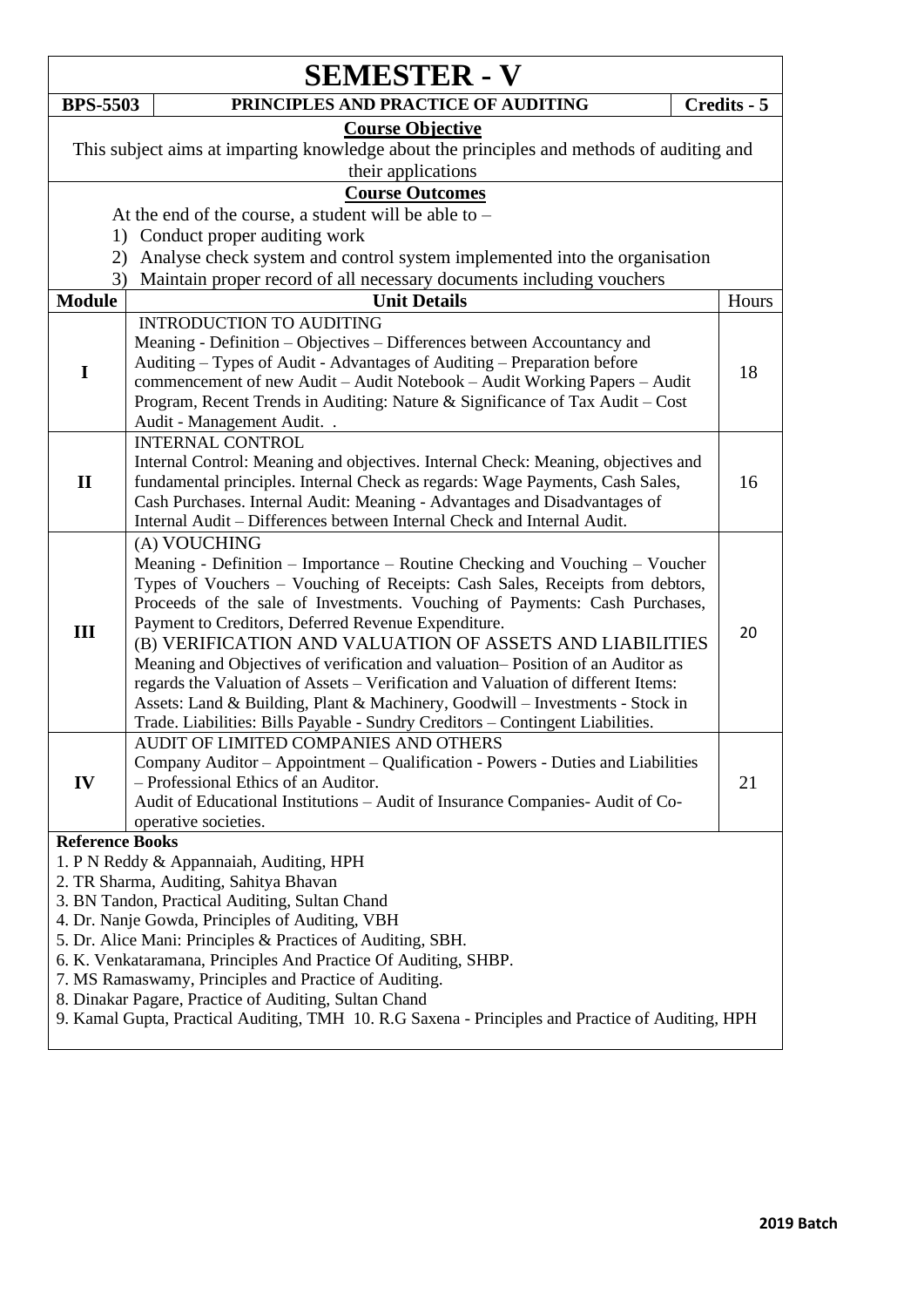|                                                                                                                                                                                                                                                                          | <b>SEMESTER - V</b>                                                                                                                                                                                                                                                                                                                        |             |  |  |
|--------------------------------------------------------------------------------------------------------------------------------------------------------------------------------------------------------------------------------------------------------------------------|--------------------------------------------------------------------------------------------------------------------------------------------------------------------------------------------------------------------------------------------------------------------------------------------------------------------------------------------|-------------|--|--|
| <b>BPS-5504</b>                                                                                                                                                                                                                                                          | <b>Income Tax - II</b>                                                                                                                                                                                                                                                                                                                     | Credits - 4 |  |  |
|                                                                                                                                                                                                                                                                          | <b>Course Objective</b><br>To expose the students to the various important provisions of Income Tax Act relating to computation<br>of income of individual assessee only.                                                                                                                                                                  |             |  |  |
|                                                                                                                                                                                                                                                                          | <b>Course Outcome</b>                                                                                                                                                                                                                                                                                                                      |             |  |  |
|                                                                                                                                                                                                                                                                          | Students shall be able to:                                                                                                                                                                                                                                                                                                                 |             |  |  |
|                                                                                                                                                                                                                                                                          | 1. Compute income under the head Profit and Gains from Business or Profession, Capital Gain,                                                                                                                                                                                                                                               |             |  |  |
|                                                                                                                                                                                                                                                                          | Income From Other Sources.                                                                                                                                                                                                                                                                                                                 |             |  |  |
|                                                                                                                                                                                                                                                                          | 2. Compute total Income and Tax Liability of an Individual assessee.<br>3. Do Tax planning with respect to various deductions available under Chapter VI-A of Income Tax                                                                                                                                                                   |             |  |  |
| Act, 1961                                                                                                                                                                                                                                                                |                                                                                                                                                                                                                                                                                                                                            |             |  |  |
|                                                                                                                                                                                                                                                                          | 4. Provide consultancy as well as advisory with respect to Investment Tax and Planning                                                                                                                                                                                                                                                     |             |  |  |
| <b>Module</b>                                                                                                                                                                                                                                                            | <b>Unit Details</b>                                                                                                                                                                                                                                                                                                                        | Hours       |  |  |
|                                                                                                                                                                                                                                                                          | <b>Profits &amp; Gains of Business or Profession</b>                                                                                                                                                                                                                                                                                       |             |  |  |
| $\mathbf I$                                                                                                                                                                                                                                                              | Meaning of business – Profession – Profits of business or profession– Features<br>of assessment of profits and gains - Rules for adjustment of profit and loss<br>account – Depreciation u/s 32. Problems on business relating to sole trader only<br>and problems on profession relating to Doctor, Advocate and Chartered<br>Accountant. | 16          |  |  |
|                                                                                                                                                                                                                                                                          | <b>Capital Gains</b>                                                                                                                                                                                                                                                                                                                       |             |  |  |
| $\mathbf{I}$                                                                                                                                                                                                                                                             | Meaning and kinds of capital asset – Transfer – Transactions not regarded as<br>$transfer - Full value of consideration - Cost of acquisition - Cost of$<br>improvement – Capital gains exempt from tax exemptions from capital gains<br>u/s 54. Problems on computation of short term and long term capital gains.                        | 12          |  |  |
|                                                                                                                                                                                                                                                                          | <b>Income from Other Sources</b>                                                                                                                                                                                                                                                                                                           |             |  |  |
| III                                                                                                                                                                                                                                                                      | General income - Specific incomes - Treatment of specific incomes -<br>Deduction of tax at source with respect to interests, winnings, prizes etc.<br>Problems on computation of taxable income from other sources and deduction<br>u/s 57 and amounts expressly disallowed u/s 58.                                                        | 12          |  |  |
|                                                                                                                                                                                                                                                                          | <b>Deductions from Gross Total Income</b>                                                                                                                                                                                                                                                                                                  |             |  |  |
| IV                                                                                                                                                                                                                                                                       | (Provisions relating to individuals only) u/s 80- Deduction in respect of certain<br>payments and deduction in respect of certain incomes.<br>Carry forward and set off of Losses (Theory only)<br><b>Tax Liability of Individuals</b>                                                                                                     | 20          |  |  |
|                                                                                                                                                                                                                                                                          | Computation of total taxable income and tax liability of an individual.                                                                                                                                                                                                                                                                    |             |  |  |
| Distribution of Marks: Problem 80% and Theory 20%                                                                                                                                                                                                                        |                                                                                                                                                                                                                                                                                                                                            |             |  |  |
| <b>Text Book</b>                                                                                                                                                                                                                                                         |                                                                                                                                                                                                                                                                                                                                            |             |  |  |
| Comprehensive Guide to Taxation Part-I Income Tax: Dr. Yogendra Bangar, Dr. Vandana Bangar                                                                                                                                                                               |                                                                                                                                                                                                                                                                                                                                            |             |  |  |
| <b>Reference Books</b>                                                                                                                                                                                                                                                   |                                                                                                                                                                                                                                                                                                                                            |             |  |  |
| 1. DinkarPagare, "Law and Practice of Income Tax", Sultan Chand and Sons, New Delhi<br>2 Dr.MehrotraH.C,"Income Tax Law and Accounts", SahityaBhawan Publications, Agra.<br>3. Student's Guide to Income Tax including GST: Dr. Vinod K. Singhania, Dr. Monica Singhania |                                                                                                                                                                                                                                                                                                                                            |             |  |  |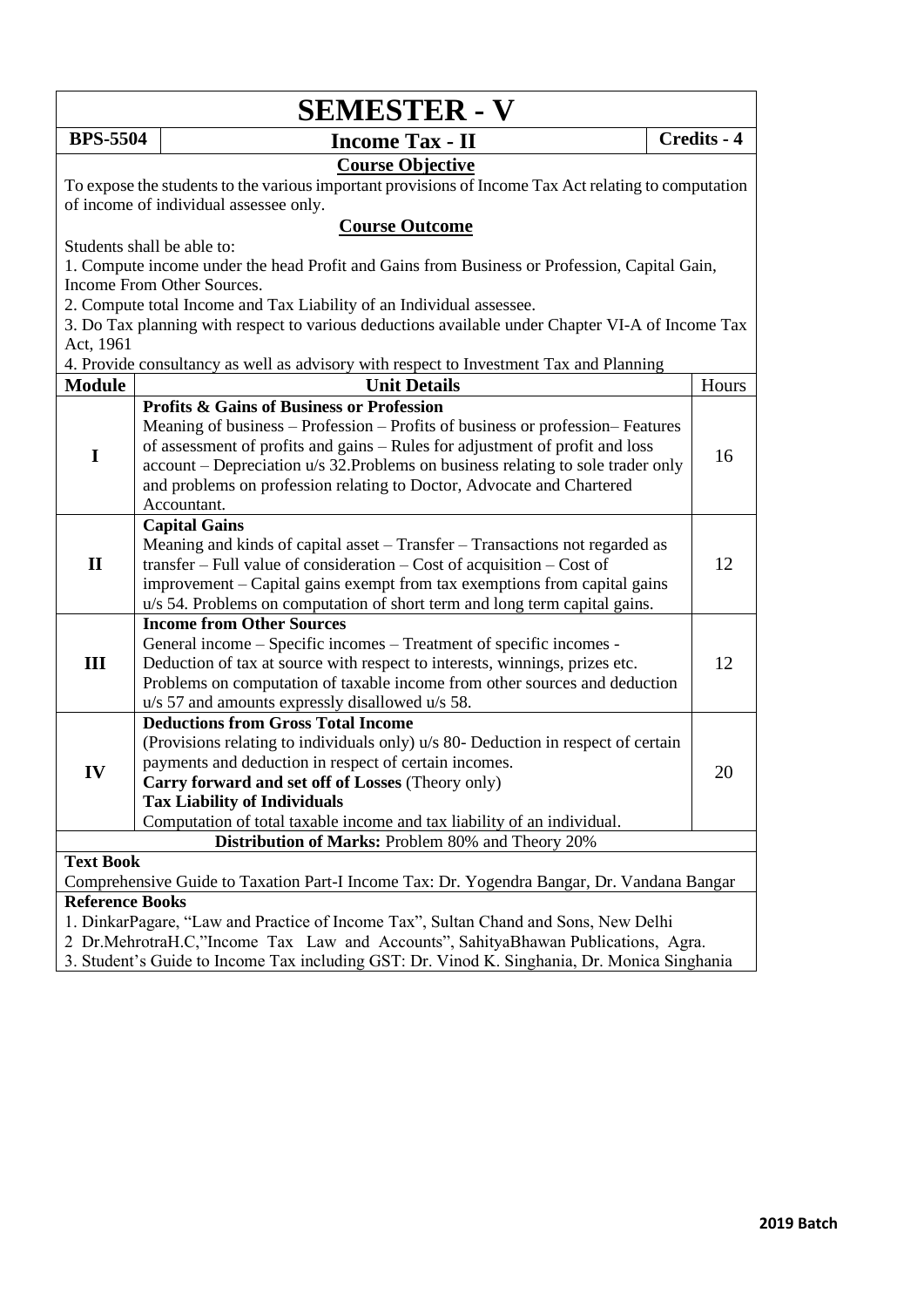| <b>SEMESTER - V</b>                                                                                      |  |  |  |
|----------------------------------------------------------------------------------------------------------|--|--|--|
| <b>BUSINESS ETHICS AND CORPORATE SOCIAL</b><br><b>BPS-5505</b><br>Credits - 3                            |  |  |  |
| <b>RESPONSIBILITY</b>                                                                                    |  |  |  |
| <b>Course Objective</b>                                                                                  |  |  |  |
| The paper aims to provide an insight into the ethical aspects in all areas of business, including global |  |  |  |
| business.                                                                                                |  |  |  |
| <b>Course Outcomes</b>                                                                                   |  |  |  |
| At the end of the course, a student will be able to:<br>1.                                               |  |  |  |
| Describe the methods of encouraging ethical behavior<br>2.                                               |  |  |  |
| Acquire a basic and clear understanding of philosophical ethics<br>3.                                    |  |  |  |
| To understand the principles of moral decision-making in global business<br>4.                           |  |  |  |
| 5.<br>To understand the concept of corporate social responsibility                                       |  |  |  |
| <b>Module</b><br>Hours<br><b>Unit Details</b>                                                            |  |  |  |
| Ethics – Meaning, Definition, Objectives, Sources, Types – Ethics and business                           |  |  |  |
| I<br>- Need, Importance, Nature, Scope and Objectives - Myths about business<br>14                       |  |  |  |
| ethics - Ethics and the organization - Running an ethical business.                                      |  |  |  |
| Ethics in marketing: Ethics in areas of advertising, new product pricing, product                        |  |  |  |
| 10<br>$\mathbf{I}$<br>packaging and labeling, personal selling, international marketing, supply chain    |  |  |  |
| management – criticism of ethics in marketing – Ethics in ; retail business.                             |  |  |  |
| Ethics in HRM: Privacy issues – psychological expectation model – Restricting                            |  |  |  |
| and layoffs – wages empowerment of the weakest and uniquest – Advancement                                |  |  |  |
| III<br>12<br>of women in the workforce - Human quality development - Sexual harassment                   |  |  |  |
| - Discrimination - Whistle Blowing vs Organizational loyalty - Employer                                  |  |  |  |
| rights and responsibilities                                                                              |  |  |  |
| Ethics in production and operations management – Ethics in finance                                       |  |  |  |
| Specific laws that affect retailers.<br>IV<br>9                                                          |  |  |  |
| Ethics in global business - Ethical international decision - Making methods -                            |  |  |  |
| Corporate responsibility and the environment                                                             |  |  |  |
| <b>Text Book:</b>                                                                                        |  |  |  |
| C S V Murthy - Business Ethics- Text and cases - Himalaya publishing house - $2nd$ edition, 2006         |  |  |  |
| <b>Reference Books:</b>                                                                                  |  |  |  |
| Joseph W Weiss - Business ethics $- A$ stakeholder and issues management approach<br>1.                  |  |  |  |
| Thomson (South-Western) $3rd$ edition, 2003                                                              |  |  |  |
| Swapna Pradhan - Retailing management - Text and cases - Tata McGraw Hill 2 <sup>nd</sup><br>2.          |  |  |  |
| edition, 2004                                                                                            |  |  |  |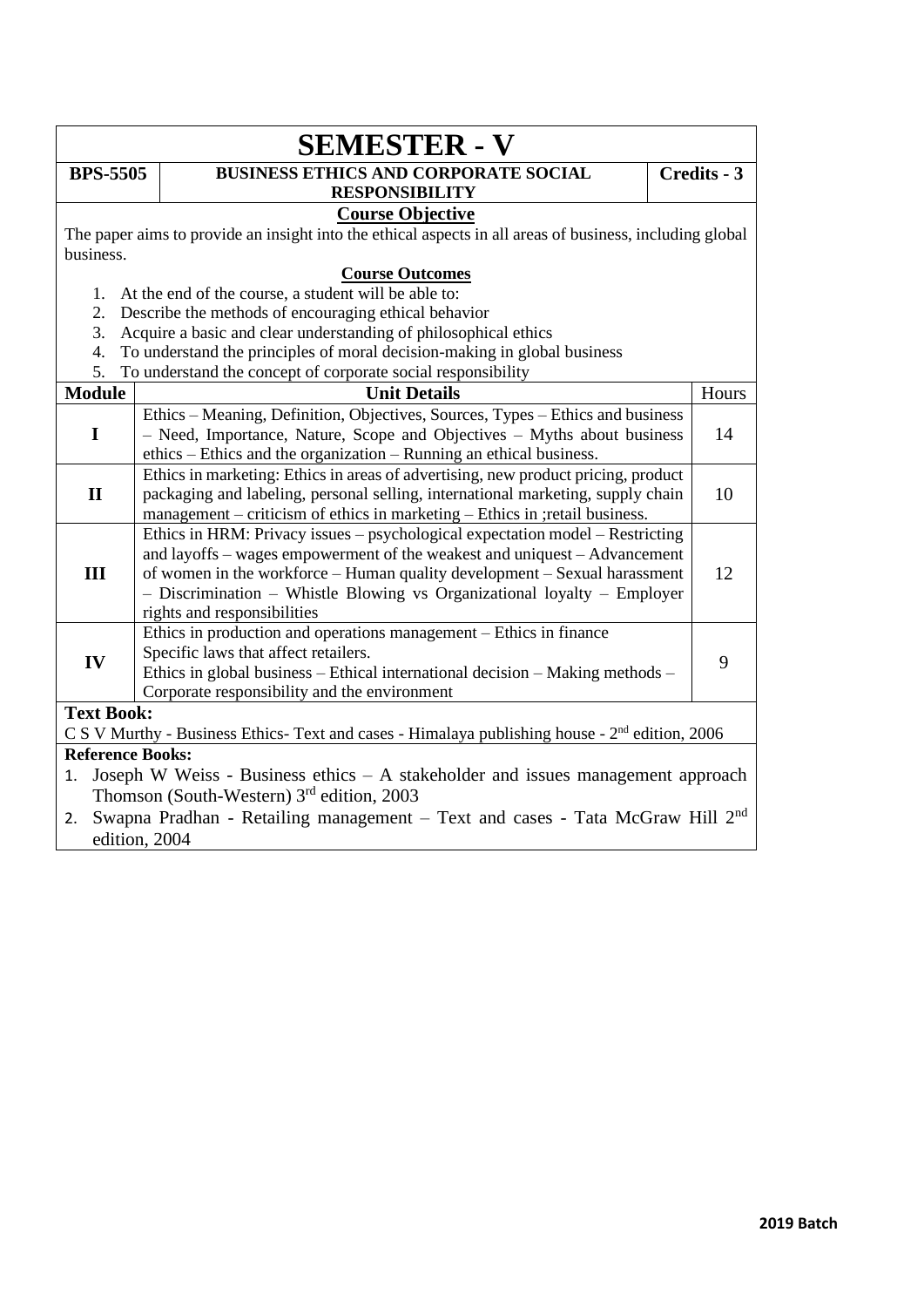| <b>SEMESTER - V</b> |                                                                                   |               |  |  |  |
|---------------------|-----------------------------------------------------------------------------------|---------------|--|--|--|
| <b>BPS-5506</b>     | <b>CAMPUS TO CORPORATE TRANSITION</b>                                             | $Credits - 3$ |  |  |  |
|                     | <b>Course Objective</b>                                                           |               |  |  |  |
|                     | To familiarize students with various methods of communication and to train them   |               |  |  |  |
|                     | for smooth transition from campus to corporate                                    |               |  |  |  |
|                     | <b>Course Outcomes</b>                                                            |               |  |  |  |
|                     | (1) Develop communication skills.                                                 |               |  |  |  |
|                     | (2) Build self-confidence on the work floor by learning business etiquettes.      |               |  |  |  |
|                     | (3) Develop broad career plans and evaluate the employment market, further they   |               |  |  |  |
|                     | may identify the organization to get good placement and accordingly match the job |               |  |  |  |
|                     | requirements and skill sets for that job.                                         |               |  |  |  |
| <b>Module</b>       | <b>Unit Details</b>                                                               | Hours         |  |  |  |
|                     | Corporate Readiness -Overview of corporate -History of corporate                  |               |  |  |  |
| $\mathbf I$         | -Overview of BPS industry -History of BPS -Benefits of BPS-                       | 10            |  |  |  |
|                     | BPS Industry in World -BPS Industry in India -TCS BPS                             |               |  |  |  |
|                     | Difference between campus and corporate – Change management –                     |               |  |  |  |
|                     | Learn the Culture –impact of your attitude and behaviour –                        |               |  |  |  |
| $\mathbf{I}$        | Consider the language -Establish and maintain relationship -                      | 10            |  |  |  |
|                     | Respect others -Be Confident -keep on learning -Consider the                      |               |  |  |  |
|                     | body language                                                                     |               |  |  |  |
|                     | Corporate Etiquettes – Dressing and grooming skills – Workplace                   |               |  |  |  |
|                     | etiquette -Business etiquette -E-Mail etiquette -Telephone                        |               |  |  |  |
|                     | etiquette – Meeting etiquette – Presentation Skills – Professional                |               |  |  |  |
| III                 | Competencies - Analytical Thinking - Listening Skills - Time                      | 15            |  |  |  |
|                     | management - Team Skills - Assertiveness - Stress Management                      |               |  |  |  |
|                     | - Participating in Group Discussion - Interview facing Ownership                  |               |  |  |  |
|                     | - Attention to Detail                                                             |               |  |  |  |
|                     | Communication – Grammar – Phonetics – One on one basic                            |               |  |  |  |
|                     | conversation skill practice - Reading Comprehension - Listening                   |               |  |  |  |
| IV                  | Comprehension – Improving Vocabulary – Improving Writing                          | 10            |  |  |  |
|                     | Skills - Comprehension while interacting face to face.                            |               |  |  |  |
|                     | Recitation of short stories – Interview Skills – Group Discussion –               |               |  |  |  |
|                     | Social Conversation Skills - Presentation - One Act Plays                         |               |  |  |  |
| <b>Text Book:</b>   |                                                                                   |               |  |  |  |
|                     | TCS Course material                                                               |               |  |  |  |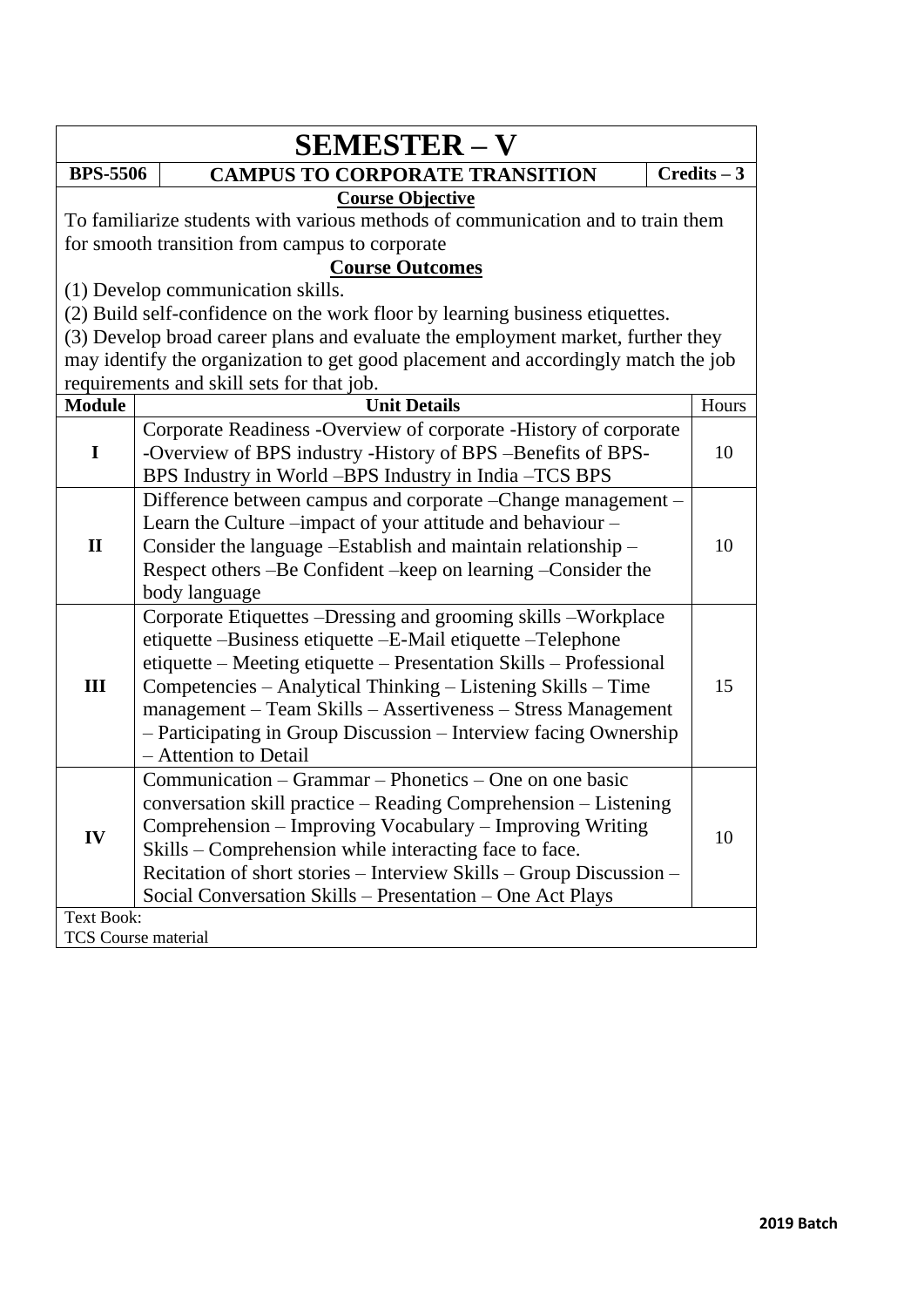|               | <b>SEMESTER - V</b>                                                                             |             |
|---------------|-------------------------------------------------------------------------------------------------|-------------|
| FC-5031       | <b>LEARNING FROM WORLD LEADERS</b>                                                              | Credits - 2 |
|               | <b>Course Objective</b>                                                                         |             |
|               | To learn the life and mission of world leaders of different fields and to learn lessons for our |             |
| lives.        |                                                                                                 |             |
|               | <b>Course Outcomes</b>                                                                          |             |
|               | 1. To study in detail, the personality and mission of the leader.                               |             |
|               | 2. To apply the same in their own life.                                                         |             |
| <b>Module</b> | <b>Unit Details</b>                                                                             | Hours       |
|               | <b>From the World of Sciences</b>                                                               |             |
| $\mathbf I$   | Extracts from the life stories and works of: (Any Two)                                          | 8           |
|               | Einstein, Edison, Rutherford, Marconi, C. V. Raman, Ronald Ross;                                |             |
|               | Marie and Pierre Curie; Alexander Fleming; Frederik Sanger                                      |             |
|               | From the world of Industry                                                                      |             |
| $\mathbf{I}$  | Extracts from the life stories and works of: (Any Two)                                          | 8           |
|               | Bill Gates; Larry Page and Sergey Brian; John Ford; Steve Job; Lee                              |             |
|               | Iacocca; Rupert Murdoch; Richard Branson; Marjorie Scardino;                                    |             |
|               | From the World of Politics and Social Enterprise                                                |             |
|               | Extracts from the life stories and works of: (Any Two)                                          |             |
| III           | Abraham Lincoln, Lenin, Nelson Mandela; Barack Obama, Gorbachev,                                | 8           |
|               | Mustafa Kemal Pasha; Yitzhak Rabin; Sukarno; Ong San Su Kyi; Golda                              |             |
|               | Meyer;                                                                                          |             |
|               | From the World of Arts, Culture, and Sports                                                     |             |
|               | Extracts from the life and stories of: (Any Two)                                                |             |
| IV            | Hellen Keller; Charles Chaplin; The Beatles; Michael Angelo; Picasso;                           | 6           |
|               | Tyeb Mehta; Danny Boyle; Richard Attenborough; Pele; Bolt; Jessie                               |             |
|               | Owens; Bryan Lara, Don Bradman                                                                  |             |
|               | Note:                                                                                           |             |
|               | To study in detail, the personality and mission of the leader and to have                       |             |
|               | personal reflection.                                                                            |             |
|               | Assignments can be a detailed study of any of the leaders and present it                        |             |
|               | to the group.                                                                                   |             |
|               | Assignments can also be a detailed study of any other leaders apart from                        |             |
|               | the list and present it to the group with the approval of the teacher.                          |             |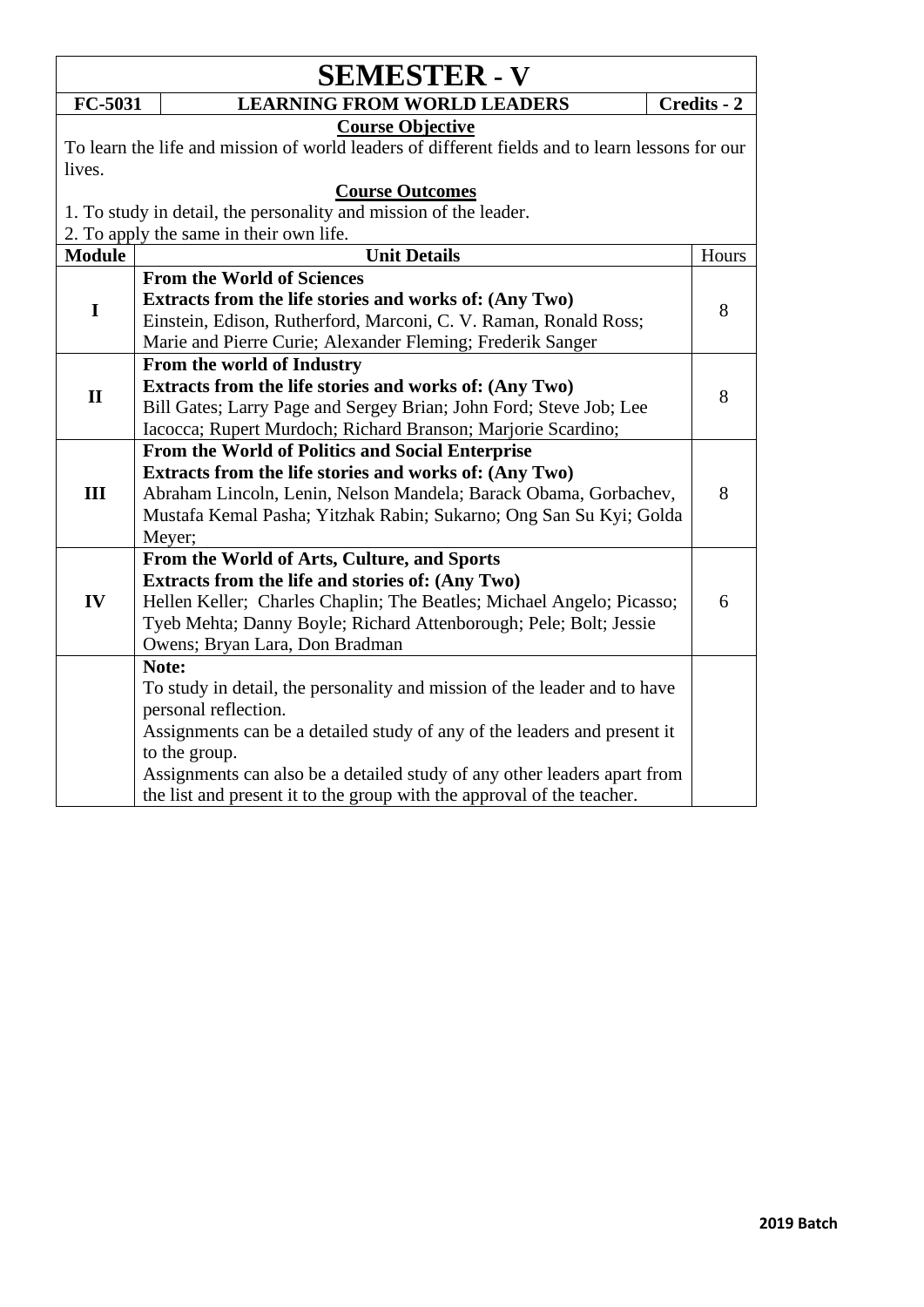| <b>SEMESTER - VI</b>                           |                                                                                                                                                                                                                                                                                                                                                                                                         |               |  |  |
|------------------------------------------------|---------------------------------------------------------------------------------------------------------------------------------------------------------------------------------------------------------------------------------------------------------------------------------------------------------------------------------------------------------------------------------------------------------|---------------|--|--|
| <b>BPS-6501</b>                                | <b>Managing BPS II</b>                                                                                                                                                                                                                                                                                                                                                                                  | $Credits - 4$ |  |  |
|                                                | <b>Course Objective</b><br>To enable the students to know the problem-solving techniques and process improvements of<br><b>Operations Management.</b>                                                                                                                                                                                                                                                   |               |  |  |
| 1)<br>2)<br>3)<br>4)                           | <b>Course Outcomes</b><br>At the end of the course, a student will be able to –<br>Manage overall business processes in BPS industry<br>Take a systematic approach to solve problems<br>Take steps to Improve business process<br>Calculate and manage risk involved in different circumstances faced by business.                                                                                      |               |  |  |
| <b>Module</b>                                  | <b>Unit Details</b>                                                                                                                                                                                                                                                                                                                                                                                     | Hours         |  |  |
| I                                              | (A) Problem Solving Techniques<br>Process solving steps - Why analysis - Benefits - Significance - Steps to<br>complete the 5 whys – Failure mode and effects analysis.<br><b>Tools for Problem Solving</b><br>7QC Tools for simple problem solving - Histograms- Cause and Effect diagram<br>- Check sheets - Pareto diagrams - Graphs- Control charts - Scatter diagram.                              | 16            |  |  |
| $\mathbf{I}$                                   | <b>Process Improvements - Six Sigma</b><br>Six sigma methodology overview - Six sigma organization - Six sigma project<br>methodology.                                                                                                                                                                                                                                                                  | 15            |  |  |
| III                                            | <b>Process Improvements - Lean</b><br>Introduction to lean $-$ Lean evolution $-$ Principles $-$ 8 Types of waste<br>(TIMWOODS) – Kaizen - Lean tools – Value stream mapping – Poke yoke –<br>Difference between pull system and push system $-5S$ principles.                                                                                                                                          | 15            |  |  |
| IV                                             | <b>Risk Management</b><br>Introduction to quality management – Risk factors – Information security<br>awareness - Fraud management - Password and identity management -<br>Business continuity plan.                                                                                                                                                                                                    | 14            |  |  |
| <b>Text Book</b>                               | Hand book on Operations Management - Part II for Business Process Services                                                                                                                                                                                                                                                                                                                              |               |  |  |
| <b>Reference Book:</b><br>1.<br>2.<br>3.<br>4. | Craig Gygi, Bruce Williams, "Six Sigma for Dummies", John Wley and Sons, New Delhi.<br>Khanna R.B, "Production and Operation Management", PHI Learning Pvt Ltd, New Delhi.<br>Mahadevan. B, "Operation Management Theory and Practice", Pearson Education, New<br>Delhi.<br>Mukherjee P.N and Kachwala T.T, "Operation<br>Management<br>and Production<br>Techniques", PHI Learning Pvt Ltd, New Delhi. |               |  |  |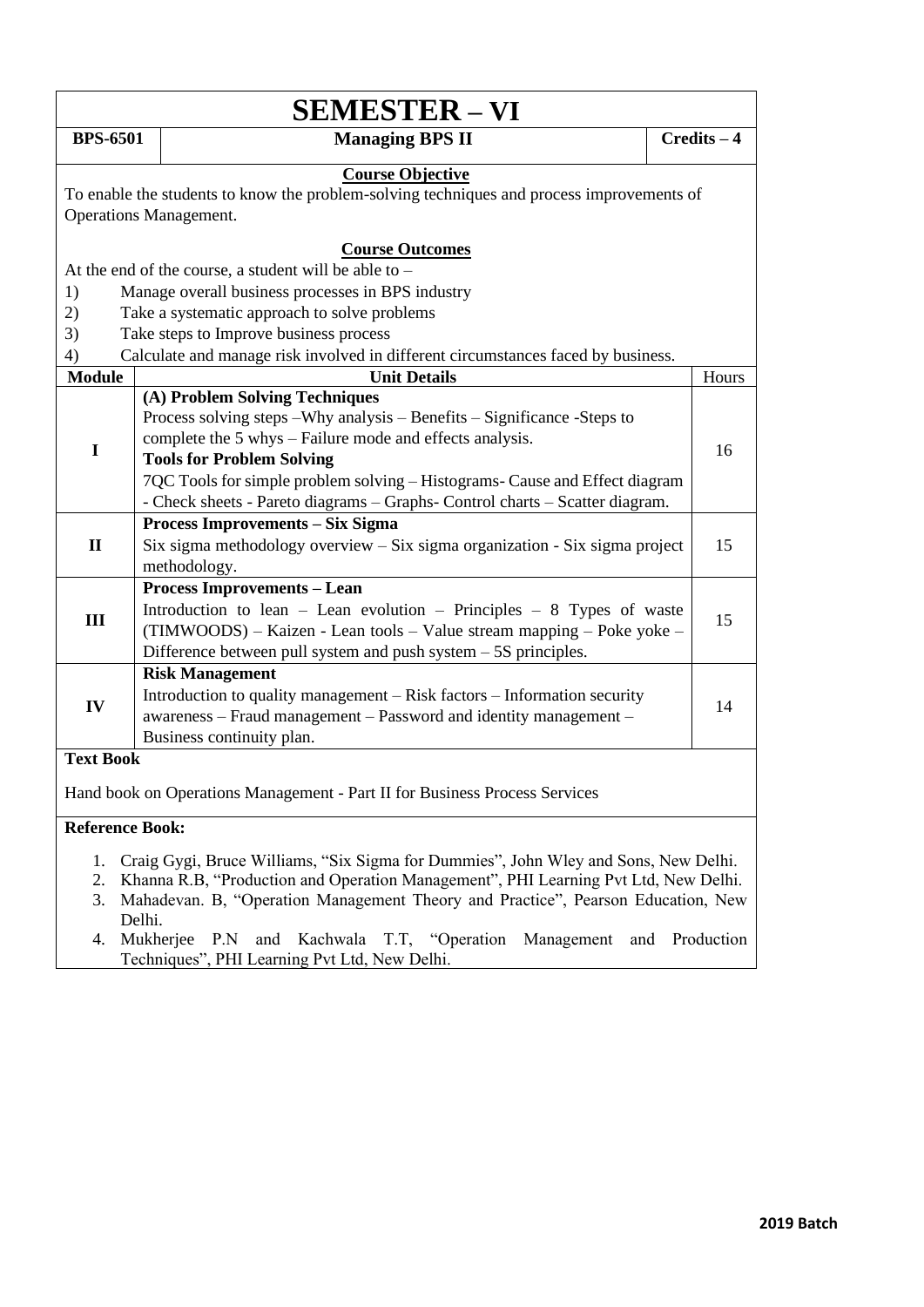| <b>SEMESTER - VI</b>                                                                      |                                                                          |             |  |  |
|-------------------------------------------------------------------------------------------|--------------------------------------------------------------------------|-------------|--|--|
| <b>BPS-6502</b>                                                                           | <b>Indirect Taxation</b>                                                 | Credits - 4 |  |  |
|                                                                                           | <b>Course Objective</b>                                                  |             |  |  |
|                                                                                           | This paper aims at imparting basic knowledge about major Indirect Taxes. |             |  |  |
|                                                                                           | <b>Course Outcomes</b>                                                   |             |  |  |
|                                                                                           | At the end of the course, a student will be able to:                     |             |  |  |
|                                                                                           | 1. Explain basics of GST.                                                |             |  |  |
|                                                                                           | 2. Interpret and Apply Exemptions in GST.                                |             |  |  |
|                                                                                           | 3. Find the Time and Value for the Supply.                               |             |  |  |
|                                                                                           | 4. Calculate and decide on Input Tax Credit available or not in supply.  |             |  |  |
| <b>Module</b>                                                                             | <b>Unit Details</b>                                                      | Hours       |  |  |
|                                                                                           | <b>Introduction to GST and about Supply</b>                              |             |  |  |
| $\mathbf I$                                                                               | Background- Direct & Indirect Tax- Concept of GST - Benefits -           |             |  |  |
|                                                                                           | Constitutional Provisions-Definitions (Supply, Goods, Service, Supplier, | 20          |  |  |
|                                                                                           | Recipient, Person) - Concept of Supply - Composite and Mixed Supplies-   |             |  |  |
|                                                                                           | Definitions – Levy & Collection of CGST, SGST, IGST – Composition        |             |  |  |
|                                                                                           | Levy                                                                     |             |  |  |
|                                                                                           | <b>Exemptions</b>                                                        |             |  |  |
| $\mathbf{I}$                                                                              | Definitions - Power of Grant Exemption from Tax - Goods exempt from      | 10          |  |  |
|                                                                                           | tax - List of Services exempt from tax                                   |             |  |  |
| III                                                                                       | <b>Time And Value Of Supply</b>                                          | 12          |  |  |
|                                                                                           | Definitions-Time of Supply of Goods & Services-Value of Supply           |             |  |  |
|                                                                                           | <b>Input Tax Credit</b>                                                  |             |  |  |
| IV                                                                                        | Definitions- Eligibility and Conditions for taking Input Tax Credit-     | 18          |  |  |
|                                                                                           | Apportionment of Credit & Blocked Credits- How ITC is availed $\&$       |             |  |  |
|                                                                                           | utilized                                                                 |             |  |  |
|                                                                                           | Distribution of Marks: Problem 60% and Theory 40%                        |             |  |  |
| <b>Text Book</b>                                                                          |                                                                          |             |  |  |
| Students' Guide to Indirect Taxes : By: Yogendra Bangar, Vandana Bangar                   |                                                                          |             |  |  |
| <b>Reference books</b>                                                                    |                                                                          |             |  |  |
| Student's Guide to Income Tax including GST: Dr. Vinod K. Singhania, Dr. Monica Singhania |                                                                          |             |  |  |
| Taxmann- GST Manual with GST Law Guide & GST Practice Referencer                          |                                                                          |             |  |  |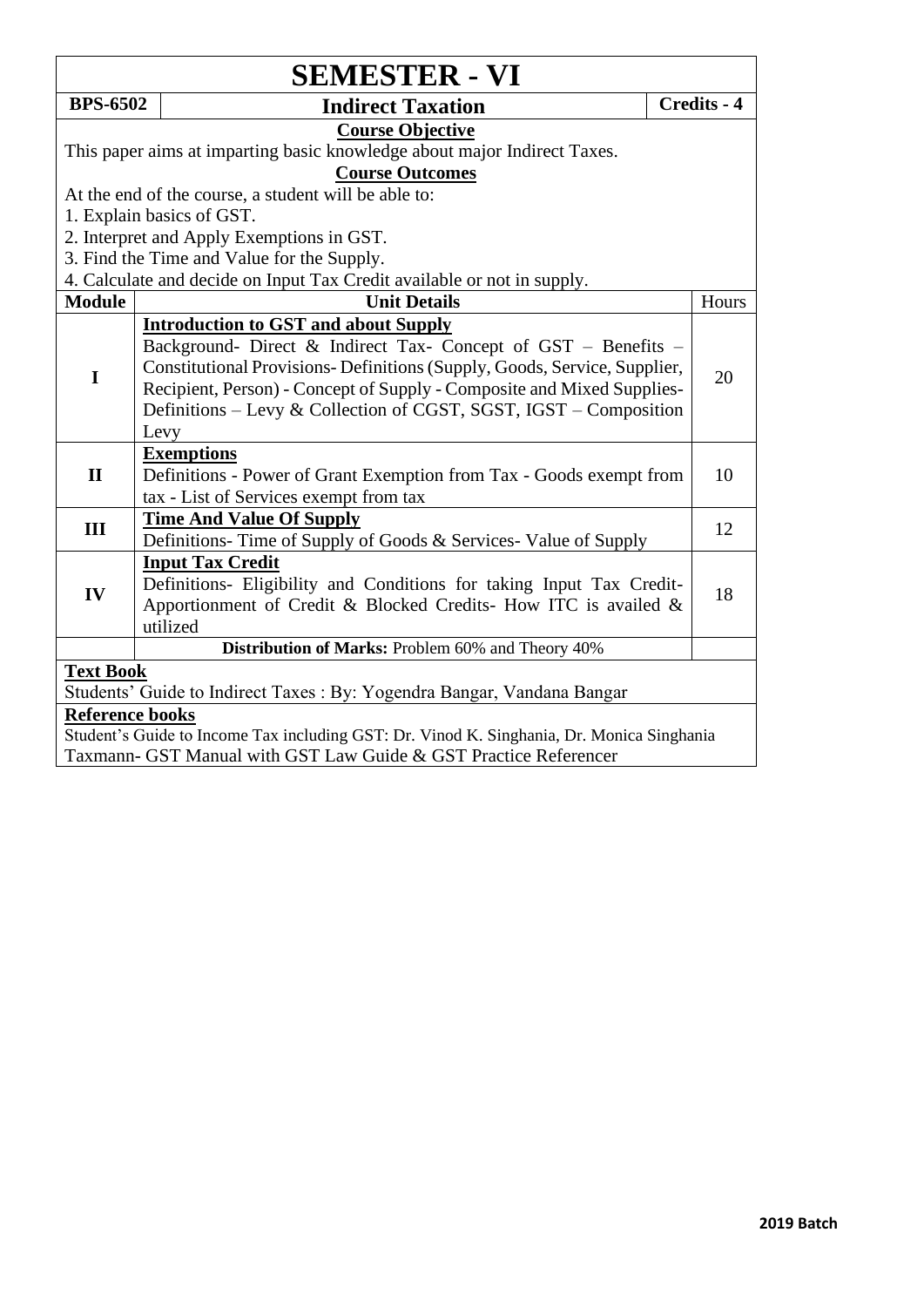|                    |                                 | <b>SEMESTER - VI</b>                                                                                                                                                                                                                                                                                                                                                                                                                                                                             |             |
|--------------------|---------------------------------|--------------------------------------------------------------------------------------------------------------------------------------------------------------------------------------------------------------------------------------------------------------------------------------------------------------------------------------------------------------------------------------------------------------------------------------------------------------------------------------------------|-------------|
| <b>BPS-6504</b>    |                                 | <b>OPERATIONS RESEARCH</b>                                                                                                                                                                                                                                                                                                                                                                                                                                                                       | Credits - 4 |
|                    |                                 | <b>Course Objective</b>                                                                                                                                                                                                                                                                                                                                                                                                                                                                          |             |
|                    |                                 | Students must be familiar with basic techniques of Operation Research.                                                                                                                                                                                                                                                                                                                                                                                                                           |             |
|                    |                                 | <b>Course Outcomes</b>                                                                                                                                                                                                                                                                                                                                                                                                                                                                           |             |
|                    |                                 | (1) Set up decision models and use some solution methods for optimization problems.                                                                                                                                                                                                                                                                                                                                                                                                              |             |
|                    |                                 | (2) Use CPM and PERT techniques, to plan, schedule, and control project activities.                                                                                                                                                                                                                                                                                                                                                                                                              |             |
|                    |                                 | (3) Define and formulate linear programming problems                                                                                                                                                                                                                                                                                                                                                                                                                                             |             |
| <b>Module</b>      |                                 | <b>Unit Details</b>                                                                                                                                                                                                                                                                                                                                                                                                                                                                              | Hours       |
| $\mathbf I$        |                                 | <b>Linear Programming Problem:</b><br>Meaning of linear programming, its uses, assumptions and limitations,<br>Explanation of basic terminologies, Mathematical form of linear programming<br>problem, Solution of linear programming problem by using graphical methods,<br>Simple formulation problems (for two variables).                                                                                                                                                                    | 15          |
| $\mathbf{I}$       | <b>Transportation Problem:</b>  | Definition of balanced Transportation Problem (T.P.), General Transportation<br>table and its mathematical form, Initial basic feasible solution and initial cost by<br>using North-West Corner rule, Least Cost Method, Vogel's Approximation<br>Method, Examples based on these methods.                                                                                                                                                                                                       | 15          |
| III                |                                 | <b>Assignment and Replacement Problems:</b><br>Definition of balanced Assignment Problem (A.P.), its mathematical form,<br>Application of Hungarian method for solving A.P. in the cases of maximization<br>and minimization problem, Meaning of Replacement problem (R.P.), Simple<br>examples of replacement problem when the units are deteriorate depending on<br>time and money value remains same                                                                                          | 15          |
| IV                 | <b>PERT and CPM Techniques:</b> | Meaning and characteristics of PERT, Explanation of basic terms - activity,<br>event, dummy activity, Fulkerson's rule for numbering the events, Meaning of<br>Critical Path Method (CPM), Differences between PERT and CPM, Earliest<br>start time, Earliest finish time, Latest start time, Latest finish time, Total float<br>time of activities, Uses and limitations of PERT and CPM and simple examples                                                                                    | 15          |
| <b>References:</b> |                                 |                                                                                                                                                                                                                                                                                                                                                                                                                                                                                                  |             |
|                    | Education(Singapore) Pte. Ltd.  | 1. H.A.Taha, Operations. Research, Macmillan Publishing Co. Inc.<br>2. Vohra N. D, Quantitative Techniques in Management Tata McGraw Hill, New Delhi.<br>3. J.K.Sharma: O.R. Theory and Applications, Macmillan India Ltd.<br>4. Anderson, Sweeney, Williams, An Introduction to Management Science Quantitative Approach<br>to Decision Making, Cengage Learning India Pvt. Ltd. New Delhi.<br>5. Barry Render, Ralph M. Stair, Michael E. Hanna, Quantitative Analysis for Management, Pearson |             |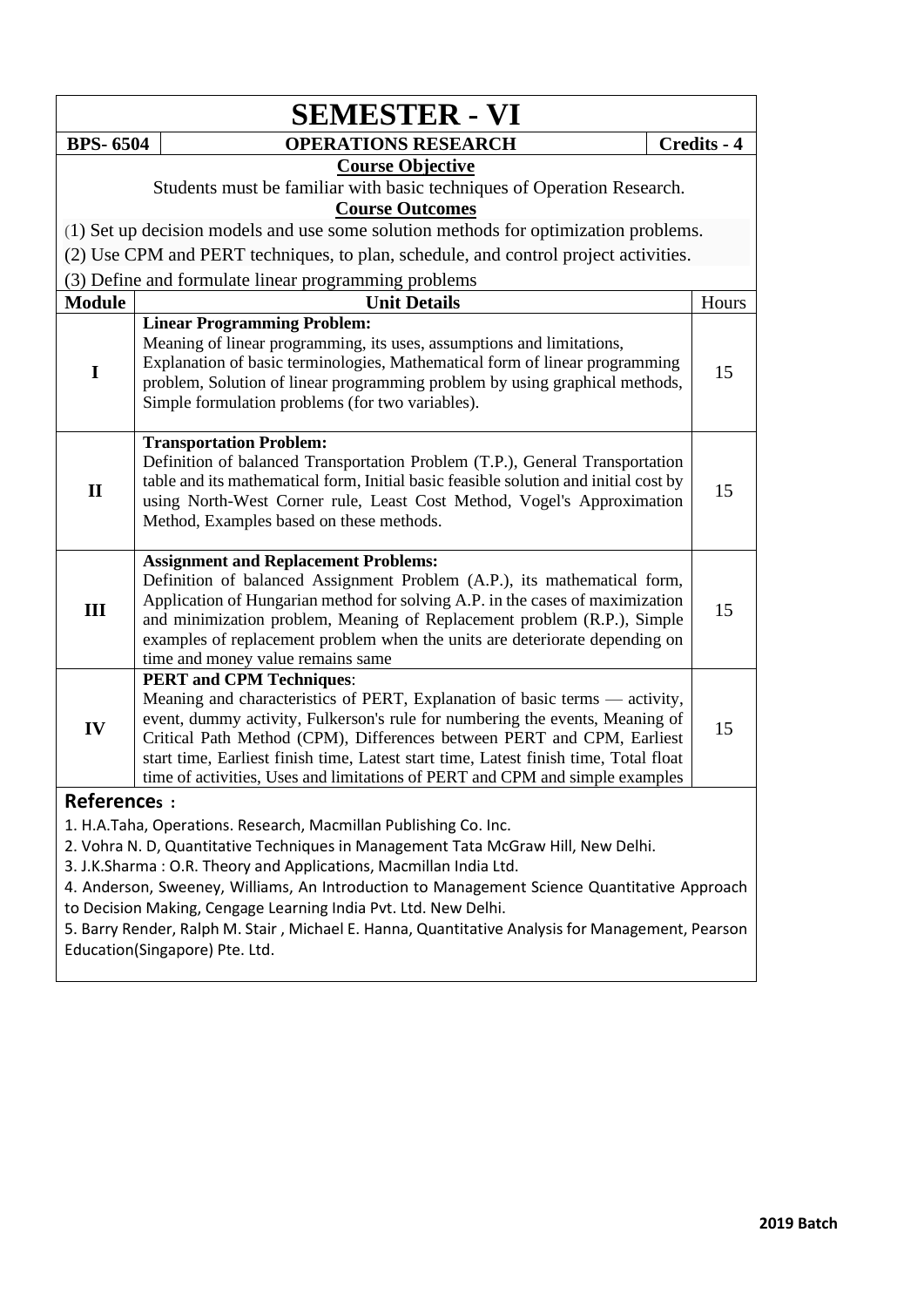| <b>SEMESTER - VI</b>                                                                                                                               |                                                                                                                                                            |             |  |  |  |
|----------------------------------------------------------------------------------------------------------------------------------------------------|------------------------------------------------------------------------------------------------------------------------------------------------------------|-------------|--|--|--|
| <b>BPS-6505</b>                                                                                                                                    | ENTREPRENEURSHIP DEVELOPMENT                                                                                                                               | Credits - 4 |  |  |  |
|                                                                                                                                                    | <b>Course Objective</b>                                                                                                                                    |             |  |  |  |
| 1)                                                                                                                                                 | To impart knowledge and skills needed to become a successful entrepreneur                                                                                  |             |  |  |  |
| 2)                                                                                                                                                 | To motivate young minds to set up their own venture and contribute to national economic                                                                    |             |  |  |  |
|                                                                                                                                                    | development.<br><b>Course Outcomes</b>                                                                                                                     |             |  |  |  |
| 3)                                                                                                                                                 | 1. Have the ability to discern distinct entrepreneurial traits                                                                                             |             |  |  |  |
| 4)                                                                                                                                                 | 2. Know the parameters to assess opportunities and constraints for new business ideas                                                                      |             |  |  |  |
| 5)                                                                                                                                                 | 3. Design strategies for successful implementation of ideas                                                                                                |             |  |  |  |
| 6)                                                                                                                                                 | 4. write a business plan                                                                                                                                   |             |  |  |  |
| <b>Module</b>                                                                                                                                      | <b>Unit Details</b>                                                                                                                                        | Hours       |  |  |  |
|                                                                                                                                                    | Entrepreneurship Meaning-<br>Characteristics- Functions- Traits-<br>Types-                                                                                 |             |  |  |  |
| $\mathbf I$                                                                                                                                        | Intrapreneur- Women Entrepreneurship- Rural Entrepreneurship- Role of<br>Entrepreneurship in Economic Development – Entrepreneurship Development           | 15          |  |  |  |
|                                                                                                                                                    | Programme- Need- Objectives- Course Contents- Phases-Evaluation                                                                                            |             |  |  |  |
|                                                                                                                                                    | Factors affecting entrepreneurial growth-Institutional Support to Entrepreneurs                                                                            |             |  |  |  |
|                                                                                                                                                    | - DIC, NSIC, SIDO, KVIC, SIDC, TIIC, Industrial Estates, NIESBUD, SIDBI,                                                                                   |             |  |  |  |
| $\mathbf{I}$                                                                                                                                       | SISI- EDII- TCO- SIPCOT- IIE- NISIET- Angel Investors- Incubators- STEP-                                                                                   | 15          |  |  |  |
|                                                                                                                                                    | Venture Capital.                                                                                                                                           |             |  |  |  |
|                                                                                                                                                    | Project - Idea Generation- Project Identification - Project appraisal - Project                                                                            |             |  |  |  |
|                                                                                                                                                    | <b>Report Presentation</b>                                                                                                                                 |             |  |  |  |
| III                                                                                                                                                | Development of Business Plan and starting venture- Registration Formalities-                                                                               | 15          |  |  |  |
|                                                                                                                                                    | Incentives and Subsidies- Need for Incentives and Subsidies- Tax benefits for<br>SSI Units- Sickness in Small Industries- Causes and Remedies and Revival. |             |  |  |  |
|                                                                                                                                                    | Financial Analysis- Capital Cost Estimation- Operating Cost- Revenue                                                                                       |             |  |  |  |
| IV                                                                                                                                                 | Estimates- Working Capital- Cash Flow- Errors in Estimation-Case study                                                                                     | 15          |  |  |  |
|                                                                                                                                                    | analysis- Field Visit and business plan submission.                                                                                                        |             |  |  |  |
| <b>Text Book:</b>                                                                                                                                  |                                                                                                                                                            |             |  |  |  |
| Khanka SS - Entrepreneurial Development - S.Chand & Co. Ltd 2010<br>Gupta CB and Srinivasan NP - Entrepreneurship Development in India - S.Chand & |                                                                                                                                                            |             |  |  |  |
| 1.<br>Co. Ltd                                                                                                                                      |                                                                                                                                                            |             |  |  |  |
| Robert D Hisrich et al - Entrepreneurship Development - Tata McGraw-Hill<br>2.                                                                     |                                                                                                                                                            |             |  |  |  |
| publishing company Ltd 2007                                                                                                                        |                                                                                                                                                            |             |  |  |  |
| 3. Prasanna Chandra - Projects- Planning, Analysis, Financing, Implementation & Review                                                             |                                                                                                                                                            |             |  |  |  |
| - Tata McGraw- Hill publishing company Ltd 2006                                                                                                    |                                                                                                                                                            |             |  |  |  |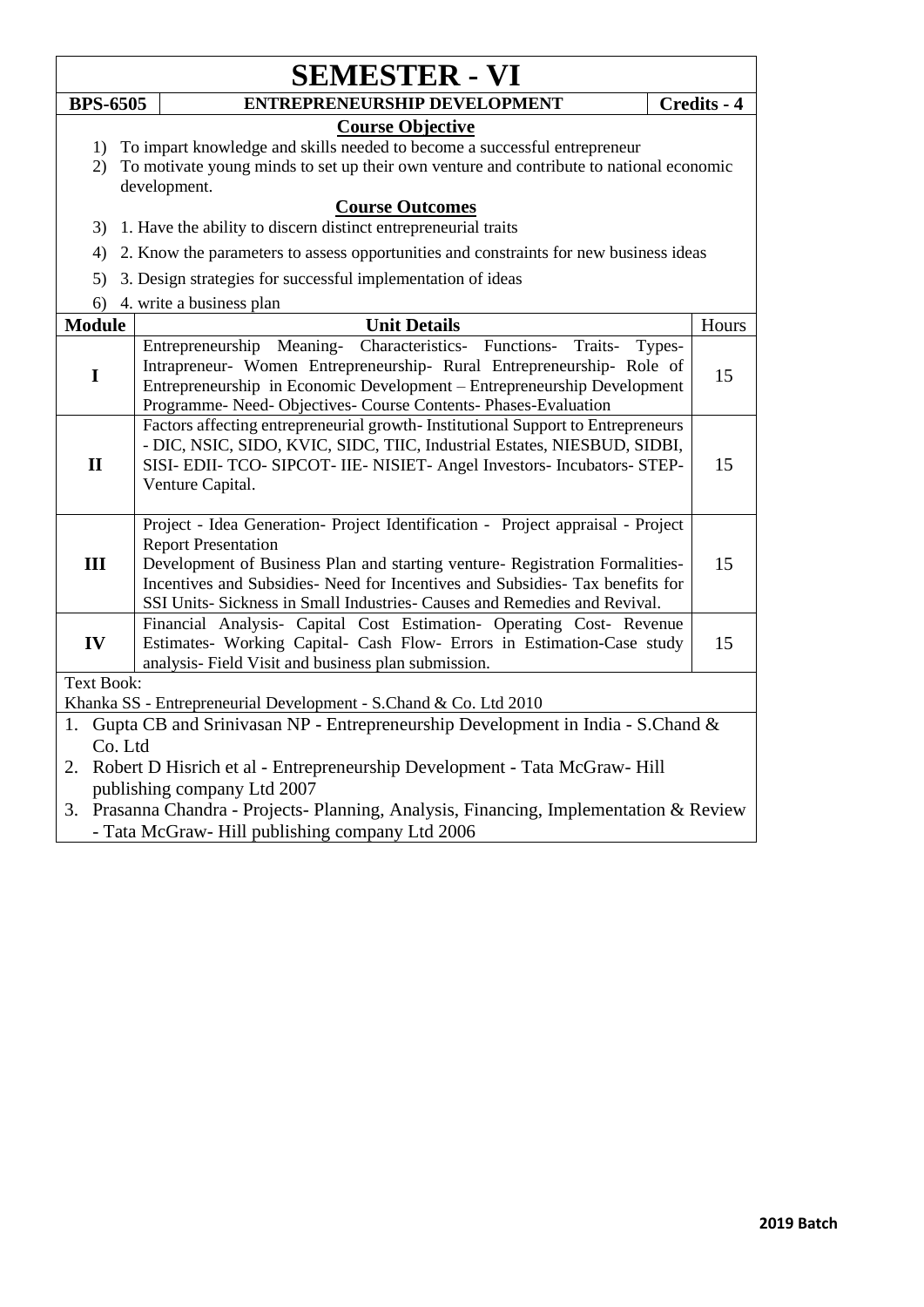| <b>SEMESTER – VI</b>              |                                                                                                       |                                                                                                                                                |                    |  |
|-----------------------------------|-------------------------------------------------------------------------------------------------------|------------------------------------------------------------------------------------------------------------------------------------------------|--------------------|--|
| FC-6032                           |                                                                                                       | <b>Consultancy Skills</b>                                                                                                                      | <b>Credits - 2</b> |  |
| <b>Course Objective</b>           |                                                                                                       |                                                                                                                                                |                    |  |
|                                   |                                                                                                       | The objective of this course is to equip you with knowledge and a reference binder on                                                          |                    |  |
|                                   |                                                                                                       | management consulting that could be of future use in your career. The structure of this course                                                 |                    |  |
|                                   |                                                                                                       | will provide insight and practical application of knowledge in the following areas:                                                            |                    |  |
|                                   |                                                                                                       | • Scope of the management consulting industry that is made up of large organizations                                                           |                    |  |
|                                   |                                                                                                       | operating globally, and other local and regional firms                                                                                         |                    |  |
|                                   |                                                                                                       | • How individual practitioners who operate independently or team with others on specific                                                       |                    |  |
|                                   |                                                                                                       | projects provide services in this area.                                                                                                        |                    |  |
|                                   |                                                                                                       | <b>Course Outcomes</b>                                                                                                                         |                    |  |
|                                   |                                                                                                       | At the end of the course, a student will be able to -                                                                                          |                    |  |
|                                   |                                                                                                       | 1. Understand basics of Consultancy<br>2. Learn how to develop business plan                                                                   |                    |  |
|                                   |                                                                                                       |                                                                                                                                                |                    |  |
|                                   | 3. Learn how to manage and grow the consulting firm<br>4. Identify major practice areas in consulting |                                                                                                                                                |                    |  |
| <b>UNIT</b>                       |                                                                                                       | <b>Unit Details</b>                                                                                                                            | <b>Hours</b>       |  |
| <b>Introduction to Consulting</b> |                                                                                                       |                                                                                                                                                |                    |  |
| $\mathbf I$                       |                                                                                                       | Introduction - Changing global consulting industry - Skills $\&$                                                                               | 6                  |  |
|                                   |                                                                                                       | Professionalism - Barriers to success - Putting the 10 step process to work                                                                    |                    |  |
|                                   |                                                                                                       | <b>Developing the Business Plan &amp; Financial Issues</b>                                                                                     |                    |  |
| $\mathbf{I}$                      |                                                                                                       | Importance of business plan - Development - Financial terminologies                                                                            | 9                  |  |
|                                   |                                                                                                       | like; Income statement, Balance Sheet, Invoicing, Financing the business                                                                       |                    |  |
|                                   |                                                                                                       | <b>Managing and Growing Consulting Firm</b>                                                                                                    |                    |  |
| III                               |                                                                                                       | Managing Growth Stages - Knowledge Management in Consulting -                                                                                  | 6                  |  |
|                                   |                                                                                                       | High performance consulting firm - Looking ahead at Management                                                                                 |                    |  |
|                                   |                                                                                                       | <b>Consulting (Online Consulting and Research)</b>                                                                                             |                    |  |
|                                   |                                                                                                       | <b>Major Practice Areas in consulting</b>                                                                                                      |                    |  |
| IV                                |                                                                                                       | Information Technology Consulting – Strategy and Organizing                                                                                    | 9                  |  |
|                                   |                                                                                                       | Consulting – Marketing Consultant – Operations Management                                                                                      |                    |  |
|                                   |                                                                                                       | Consulting (Explain activities carried out in each above)                                                                                      |                    |  |
| <b>Reference Books</b>            |                                                                                                       |                                                                                                                                                |                    |  |
| 4.                                |                                                                                                       | Management Consulting: Today and Tomorrow – Larry Greiner and Flemming                                                                         |                    |  |
|                                   | Ppoulfelt                                                                                             |                                                                                                                                                |                    |  |
|                                   |                                                                                                       | 5. How to Build a Successful Consulting Practice by Jack Phillips, TMH                                                                         |                    |  |
| $\overline{ }$                    |                                                                                                       | 6. Management Consulting Skills - Susan Adams - Bentley Univ<br>$\mathbf{M}$ $(\mathcal{O} \cup \mathcal{O})$ $(\mathcal{O} \cup \mathcal{O})$ |                    |  |

7. Management Consulting - Dana Hyde - Univ of Ottawa